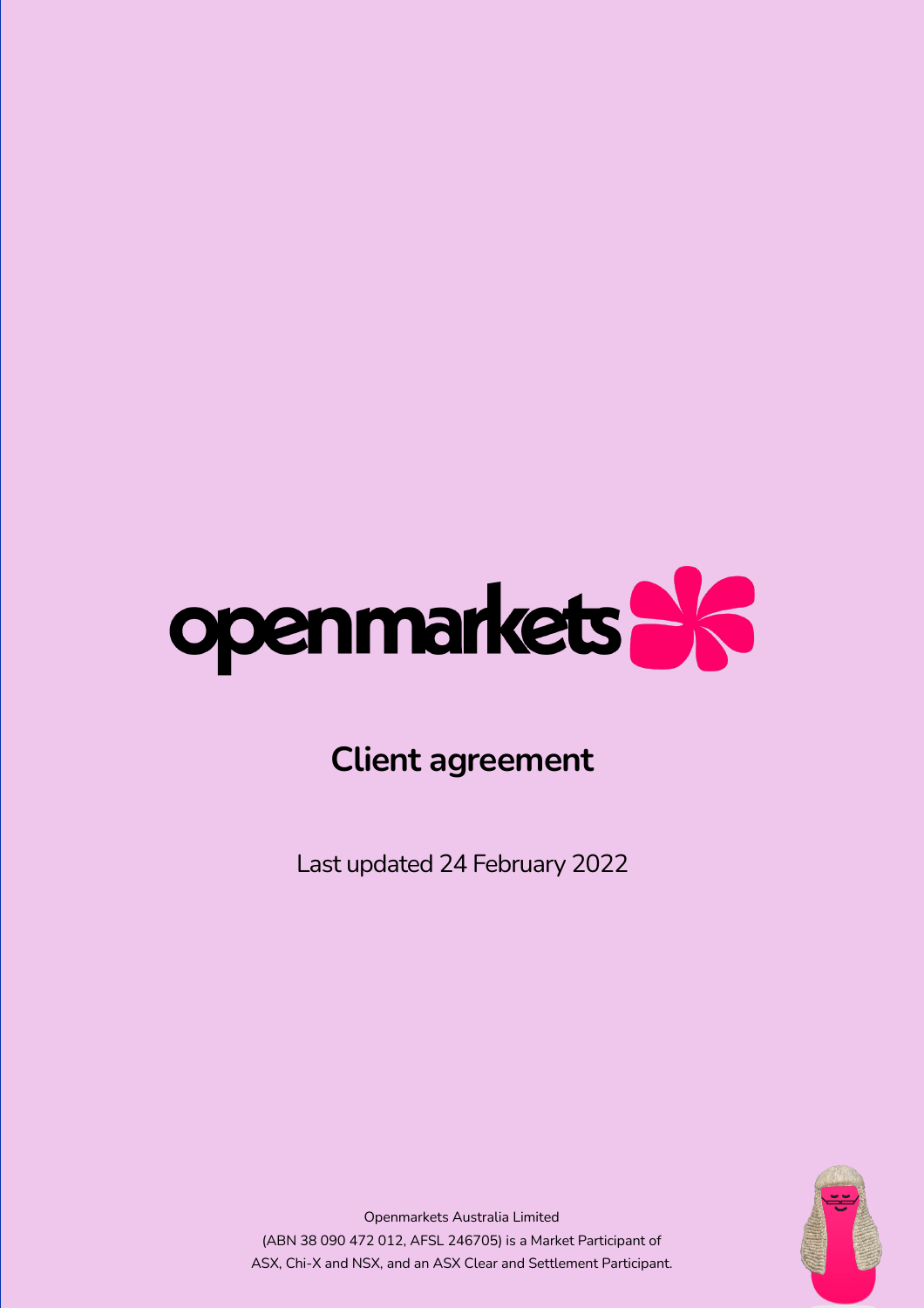# **Part 1. Equities terms and conditions**

Terms of your agreement with Openmarkets Australia Ltd (ABN 38 090 472 012, AFSL 246705) (**Openmarkets**).

#### **1. Your trading account and agreement with Openmarkets**

- 1.1 By completing an application form with an intermediary, you:
	- a. establish a Trading Account with Openmarkets through which you can place Orders to transact on a Securities Exchange; and
	- b. you accept and agree to be bound by the terms and conditions set out in this document (**Terms and Conditions**) which become a legally binding agreement between you and Openmarkets.
- 1.2 You **must** read and understand these Terms and Conditions. If you do not understand these Terms and Conditions, or any part of them, we recommend you obtain advice from your lawyer before you agree to them.

#### **2. Role of Openmarkets and our relationship with you**

- 2.1 Openmarkets is a Trading Participant of one or more Securities Exchanges. Openmarkets is also admitted as a Clearing Participant in accordance with the operating rules of ASX Clear, a wholly owned subsidiary of ASX. If you wish to buy or sell or otherwise deal in Traded Products on a Securities Exchange, the Intermediary will (as your agent) communicate your Order to Openmarkets. Openmarkets will, subject to these Terms and Conditions, execute or facilitate that Order on your behalf and will clear and settle the Transactions that result from the execution or facilitation of your Orders. Accordingly, Openmarkets will carry the obligations to complete the sale or purchase, together with all the obligations which are ancillary to the completion (**Settlement Obligations**). Openmarkets must also settle such Transactions as principal with ASX Clear or the relevant counterparty even though the Transaction was entered into on your behalf. Accordingly, your clearing and settlement obligations under the sale or purchase contract are owed directly to Openmarkets and not to the Intermediary.
- 2.2 In the event that you fail to complete a contract in accordance with the ASX Clear Rules or fail to pay the amounts due in respect of a Transaction, Openmarkets has direct rights against you, including rights of sale under the Exchange Rules and ASX Clear Rules and those described in these Terms and Conditions.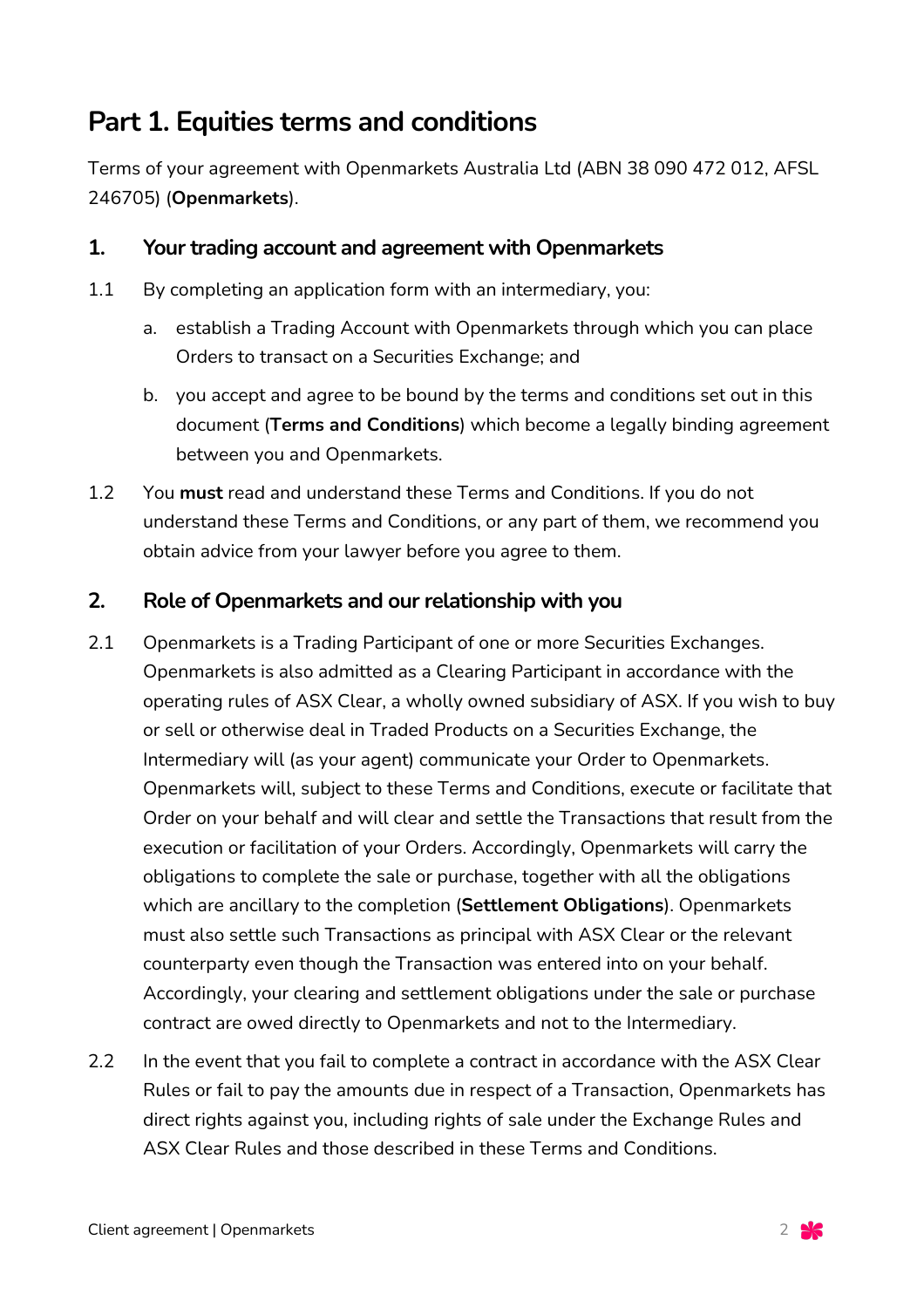## **3. Application of Securities Exchange rules**

You acknowledge and agree:

- a. to comply with these Terms and Conditions, all applicable laws, the Exchange Rules, ASX Clear Rules and ASX Settlement Rules and the directions, decisions and requirements of each Securities Exchange and the customs and usages of the Market. Upon request, you are able to inspect copies of the Exchange Rules, ASX Clear Rules and ASX Settlement Rules at the Intermediary's offices; and
- b. that all Transactions are subject to the Exchange Rules, ASX Clear Rules, the directions, decisions and requirements of a Securities Exchange and the customs and usages of the Market, the correction of errors and omissions and, if the sale or purchase is in relation to Traded Products approved for settlement by ASX Settlement, the ASX Settlement Rules.

#### **4. Orders and instructions**

- 4.1 You agree that:
	- a. if you wish to place any Order or provide any instructions in respect of your Trading Account, you must do so with the Intermediary (such communications to be given in the form and manner agreed with the Intermediary from time to time), and you authorise the Intermediary, as your agent (and not as the agent of Openmarkets), to communicate your Order and other instructions or information to Openmarkets;
	- b. any Order is subject to terms agreed between Openmarkets and the Intermediary in relation to the execution and processing of Orders;
	- c. Openmarkets may provide communications to you through the Intermediary and not directly to you.
- 4.2 You represent and warrant to Openmarkets that you have authorised the Intermediary to communicate and provide instructions to Openmarkets on your Trading Account on your behalf and have access to all and any information relating to the Trading Account or services provided by Openmarkets. Openmarkets will not act on any Orders or other instructions or information communicated directly to it by you (and not the Intermediary). You may only terminate the Intermediary's authority to act on your behalf by terminating this agreement.
- 4.3 As a Participant of one or more Securities Exchange, subject to your instructions, Openmarkets is required to handle and execute Orders in accordance with the Competition Market Integrity Rules. A copy of the Openmarkets Best Execution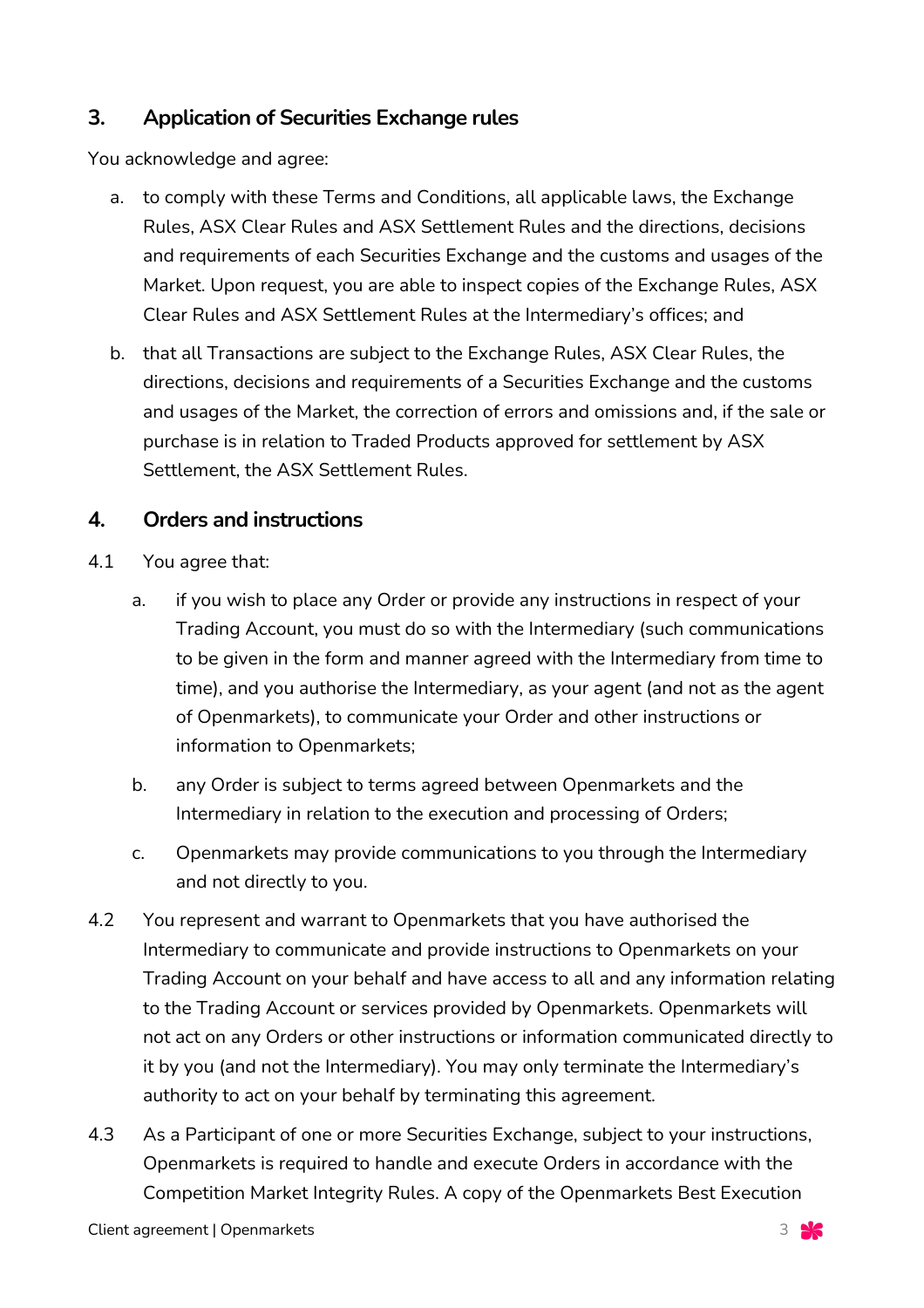Policy as at the date of these Terms and Conditions is set out in Schedule 4. Openmarkets may from time to time amend its Best Execution Policy and make such amendments available on its website or through the Intermediary, or otherwise notify you of the amended Best Execution Policy.

- 4.4 Openmarkets may at any time, in its absolute discretion, refuse to accept any Order from, or execute Orders for you. For example, Openmarkets may refuse to accept your Order if it would require Openmarkets to act otherwise than in accordance with its Best Execution Policy.
- 4.5 Subject to any instructions from you, Openmarkets will generally execute Orders in the sequence in which they are received. However, you acknowledge and agree that:
	- a. your Order may be automatically crossed against other orders before reaching the Market;
	- b. Openmarkets may not be aware of principal orders that are being (or may be) executed, and that direct market access arrangements and program trading may make it impossible to prevent principal orders from being executed at the same time as (or before) your Order. Accordingly, you agree that Openmarkets may execute principal orders where your Order on the same terms is outstanding and that these Terms and Conditions constitute disclosure as required by the Market Integrity Rules. Unless you notify Openmarkets to the contrary, you will be taken to have consented to Openmarkets (and/or any of its related bodies corporate) trading as Principal with you and agree to pay such commission (if any) on such transactions, each time you place an order with Openmarkets through the Intermediary;
	- c. you will be charged the normal rate of commission by the Intermediary for Orders which are crossed with Openmarkets' principal orders unless, if you are a retail client (as defined in the Corporations Act), we are not permitted to do so under the Corporations Act or the Market Integrity Rules; and
	- d. an Order once accepted by Openmarkets may not be transacted and an Order to transact an AQUA Product through the ASX Managed Fund Settlement Service is subject to acceptance by the issuer of the product and an application for issue or redemption of a product may be rejected; and
	- e. an Order to transact in an AQUA Product is not traded on a Securities Exchange and comprises an application by you to the relevant product issuer. You acknowledge and agree that: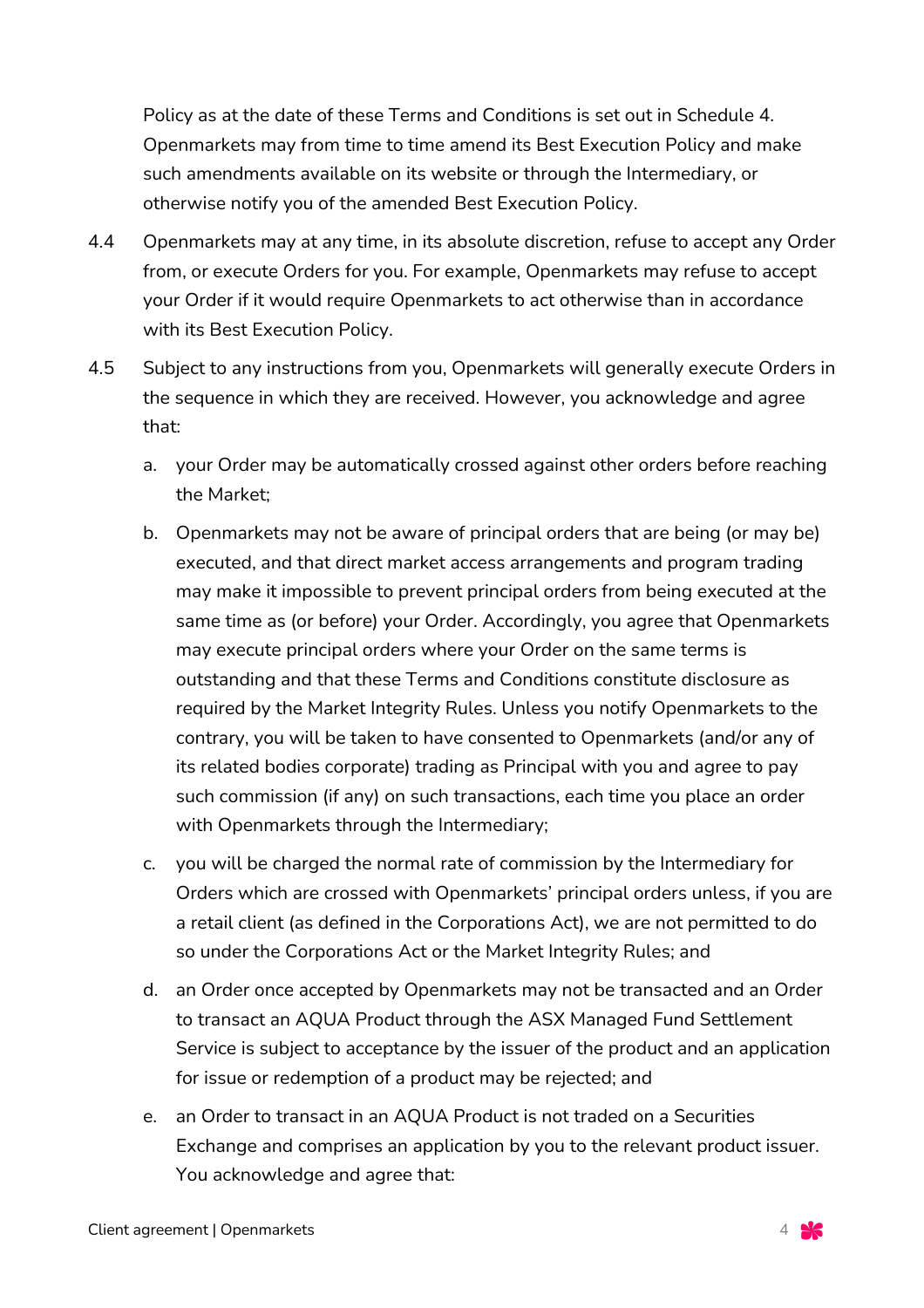- (i) Openmarkets does not control and cannot procure the issue or redemption of AQUA Products or the processing of requests for issue or redemption of, or switch between, AQUA Products;
- (ii) Openmarkets has no liability to you or the Intermediary with respect to any action or failure to take action by an issuer or other Settlement Participant in connection with a request for issue, redemption or switch of AQUA Products including (without limitation) an issuer's failure to issue or redeem AQUA Products or make available redemption monies or to deliver AQUA Products.

#### **5. Orders relating to sales**

- 5.1 You agree that whenever you place a sale Order with the Intermediary, you must notify the Intermediary whether or not your sale Order is a covered short sale – i.e. a sale where you have, at the time you place the sale Order with the Intermediary, a legally binding commitment from a securities lender to lend the securities to you under a Securities Lending Arrangement. Where your sale relates to a covered short sale, you must also inform the Intermediary at the time of placing the sale Order:
	- a. the number of Traded Products to be sold that are to be delivered under the Securities Lending Arrangement;
	- b. a description of the Traded Products (e.g. fully paid ordinary shares); and
	- c. the name of the entity that issued the Traded Products (e.g. BHP Billiton Limited).
- 5.2 You acknowledge that Openmarkets will not be permitted to execute a sale Order for you unless you have informed the Intermediary whether or not the sale Order relates to a covered short sale. You agree that, each time you place a sale Order with the Intermediary and notify the Intermediary and notify the Intermediary that the sale Order relates to a covered short sale, you will be taken to have warranted and represented to Openmarkets and the Intermediary that the sale will meet the requirements and conditions of the Corporations Act, Corporations Regulations and ASIC Class Orders (if any) (as amended from time to time) relating to covered short sales, (including without limitation that you have obtained a legally binding commitment from a securities lender to lend the relevant securities to you under a Securities Lending Arrangement).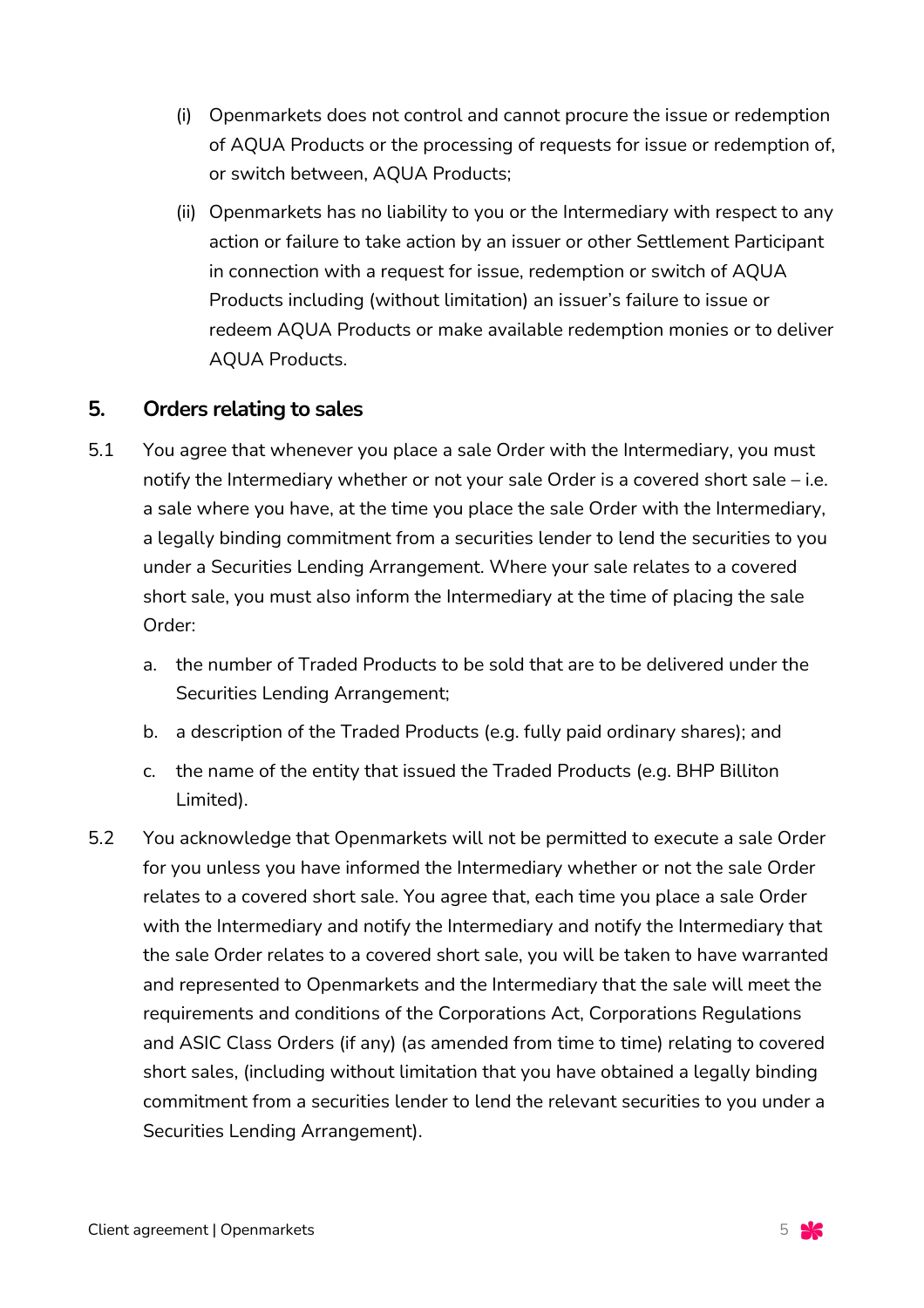# **6. Orders to purchase Warrants, Partly Paid Securities or relating to ASX BookBuild**

If you place an Order to purchase Warrants, the terms in Schedule 1 will apply to you. If you place an Order to purchase Partly Paid Securities, the terms in Schedule 2 will apply to you. If you place an Order to instruct for a Bid to be placed on your behalf in relation to an offer of Financial Products on ASX BookBuild, the terms in Schedule 5 will apply to you.

# **7. The Intermediary's use of a DMA Service**

- 7.1 Openmarkets may provide a direct market access service (**DMA Service**) to the Intermediary under which the Intermediary may place your Orders directly into the Trading Platform through an electronic automated client order process. You acknowledge that if Openmarkets provides a DMA Service to the Intermediary:
	- a. there may be delays in the processing, execution, amendment or cancellation of an Order entered through the DMA Service and:
		- (i) an Order may be wholly or partly filled before an instruction for its amendment or cancellation is processed; and
		- (ii) you remain liable to settle the original Order, until any relevant amendment or cancellation is effected;
	- b. the execution of an Order placed through the DMA Service may be delayed by filters or other electronic features of the electronic system;
	- c. Openmarkets is not responsible for the processing, execution or cancellation of any Orders submitted through the DMA Service, regardless of who enters such Orders and regardless of whether or not there is an error in the Order entry or for any delays in relation to the same;
	- d. except as required by law, Openmarkets makes no representations or warranties express or implied with respect to the DMA Service;
	- e. there are significant risks in trading through a DMA Service because it is serviced by means of computer and telecommunications systems, even where generally accepted industry standards and practices are followed, including that your data may not be protected, and there are risks that other users of the DMA Service, institutions or intermediaries may be able to see your Orders and other communications relating to trading and execution without your (or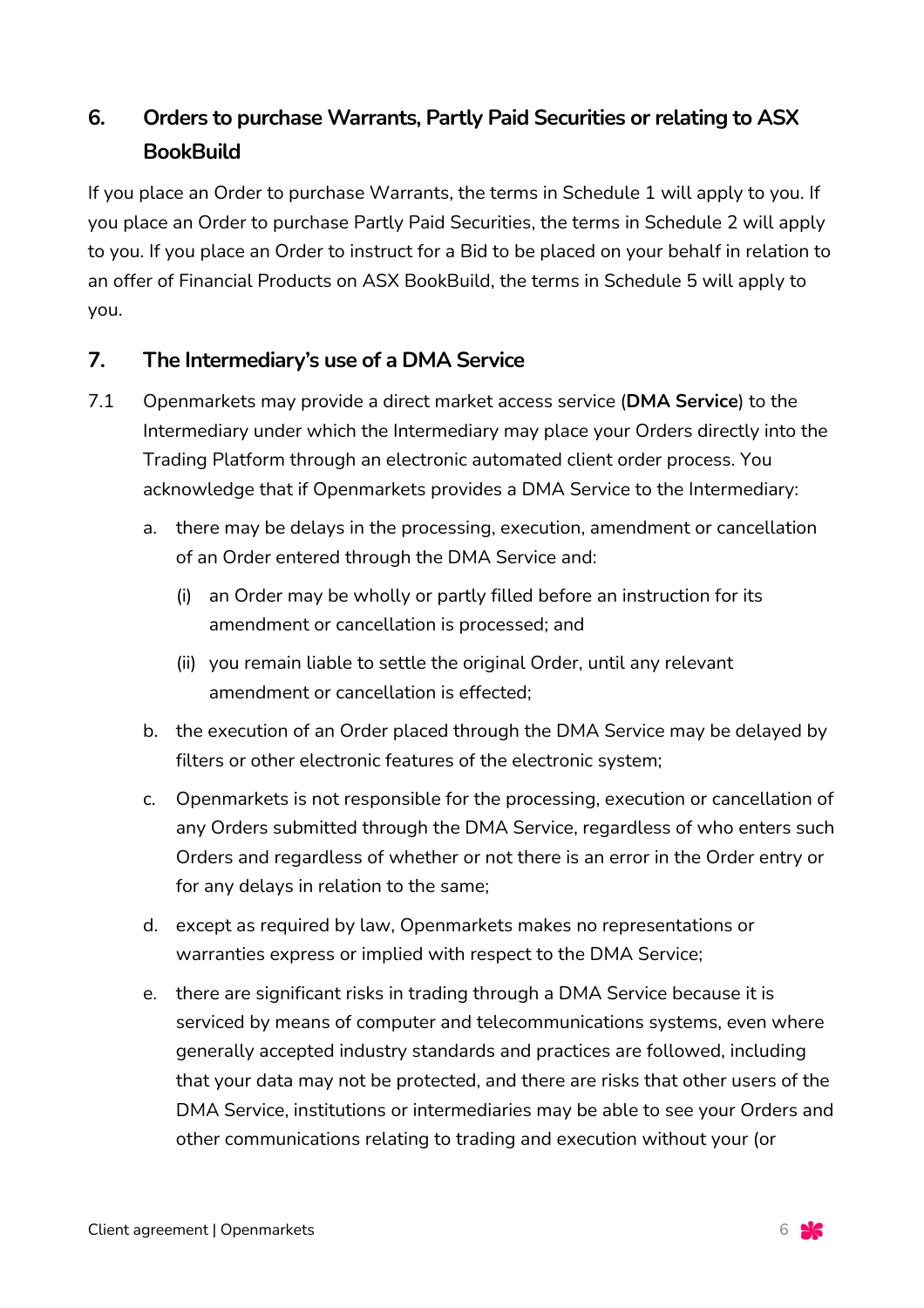Openmarkets') consent and that third parties (including persons on private networks) will have the ability to attach to your network; and

f. Openmarkets may terminate the Intermediary's participation in the DMA Service at any time without notice to you.

### **8. Client's online access and use of a DMA Service**

- 8.1 Openmarkets may provide a DMA Service to you under which you may place your Orders directly into the Trading Platform through an electronic automated client order process. You acknowledge that if Openmarkets provides the DMA Service to you, the terms in Schedule 3 will apply.
- 8.2 Openmarkets may issue to you a secure login for the purpose of accessing your Trading Account. You agree:
	- a. to keep your login details confidential and to not disclose these details to anyone. You and are solely responsible for the use of any login details and for keeping them secure;
	- b. to set your password to contain characters unique or unusual, and not common or predictable in any way;
	- c. to change your password regularly or when prompted;
	- d. to make reasonable efforts to maintain security over any computer through which you log on to your Trading Account;
	- e. Openmarkets makes no representation or warranty as to the security of data stored either on our web server or on the web servicers of parties engaged by us to provide all or part of our services; and
	- f. upon becoming aware of a breach of security, you must notify us immediately and suspend the use of all electronic communications until we are satisfied that appropriate steps have been taken to ensure the security of electronic communications with you.

# **9. Openmarkets' right to require the Intermediary to refuse to accept Orders**

You acknowledge that Openmarkets may at any time in its absolute discretion direct the Intermediary to:

- a. refuse to accept you as a client or not to accept Orders from you; or
- b. refuse to accept a particular Order from you.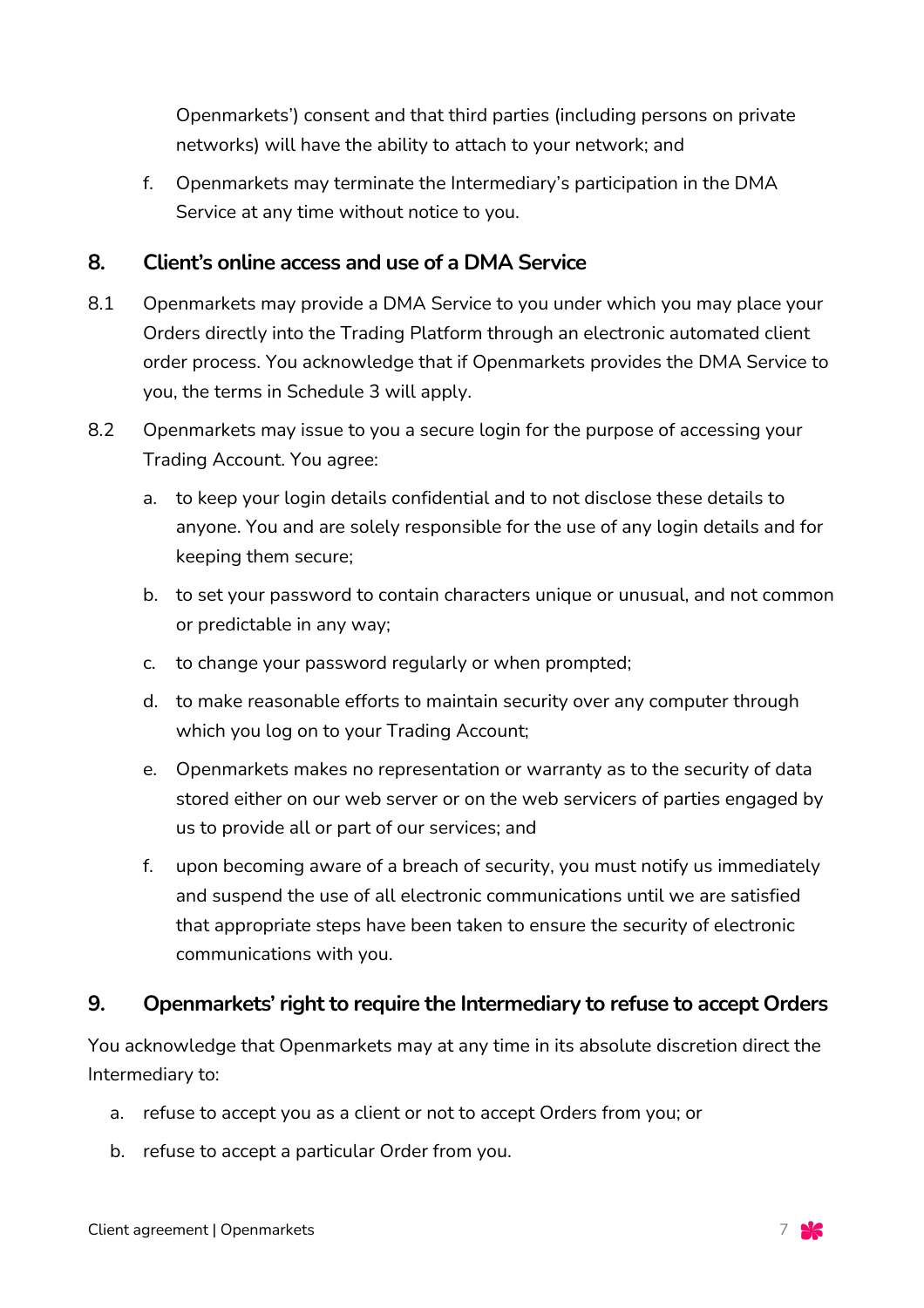#### **10. Linked Cash Account**

- 10.1 To settle transactions through your Trading Account, other than transactions settled through a third party approved by Openmarkets (eg. via DVP or a margin lending provider) you must have a linked cash account (**Cash Account**) with one of our approved providers. When you open a Trading Account with us, you instruct Openmarkets open for you a Cash Account with a provider selected by you from our approved list. You appoint Openmarkets with the authority to operate this Cash Account on your behalf subject to these Terms.
- 10.2 You agree to comply with the Cash Account provider's terms and conditions, appoint us with general transaction authority on the Cash Account and provide other account-related information. You authorise Openmarkets to have access to Your Cash Account to:
	- a. verify the Cash Account balance and any other details we require;
	- b. display the daily balance of the Cash Account through your Trading Account;
	- c. withdraw and deposit funds for settlement of a Transaction;
	- d. withdraw funds to pay to us amounts you owe us under these Terms and Conditions (including our fees and any fees charged by a related third party); and
	- e. deposit funds from automatic dividend crediting (if applicable) and any other credits.
- 10.3 To facilitate withdrawals from, and deposits to, your Cash Account, the Cash Account provider may require that these payments be processed through a clearing account held by Openmarkets with the CMA provider. Your payments made through the clearing account are aggregated into the clearing account with payments of other Openmarkets client account holders for the purpose of transferring a single payment between the clearing account and Openmarkets. You acknowledge that the clearing account is a payment facilitation account and may not be a trust account, and if not a trust account, is not subject to the trust account rules and protections. For the purpose of the client monies rules of Part 7.8 of the Corporations Act, you direct Openmarkets to facilitate payments for your Cash Account using the Openmarkets clearing account of your Cash Account provider.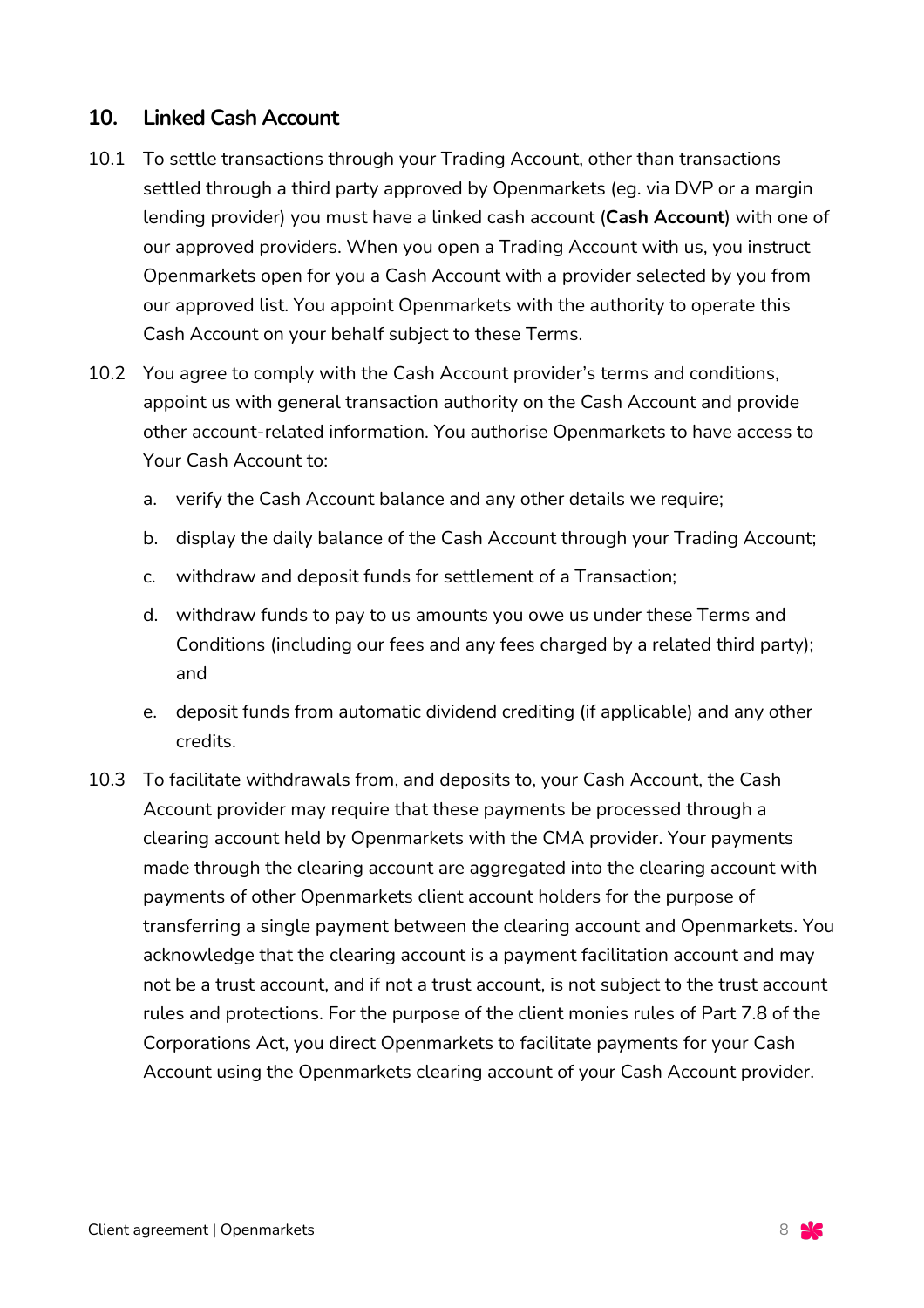#### **11. Purchases and Sales**

- 11.1 You must ensure that payment in full is received by Openmarkets (and not the Intermediary) before the Settlement Date and Time. Unless we agree otherwise, you must ensure there are sufficient funds in your Cash Account (in the case of a purchase) and sufficient Financial Products in your Trading Account (in the case of a sale) to meet your Settlement Obligations before an Order is placed and Openmarkets may assess whether your Cash Account or Trading Account has such funds or products before accepting and Order from you. You agree you will not transfer funds out of your Cash Account before the Settlement Date if such a transfer would result in you being unable to meet your Settlement Obligations.
- 11.2 In accordance with the provisions of the Corporations Act, and the regulations made under the Corporations Act, pending settlement by you, these Terms and Conditions and the relevant Confirmation (if any) constitutes notice to you that Openmarkets may deposit the Traded Products purchased for you in a particular transaction as security for a loan if Openmarkets has received and paid for such Traded Products on your behalf.
- 11.3 You must deliver to Openmarkets all documents and security holder information (including the holder identification number or personal identification number and, if applicable, holder reference number) (**Security Holder Information**) no later than two (2) Business Days before the Settlement Date and Time. Credits in respect of sales are not available until the latest of:
	- a. the Settlement Date and Time;
	- b. when all documents and Security Holder Information have been received by Openmarkets in deliverable form; and
	- c. all amounts due and payable by you to Openmarkets or the Intermediary have been paid.
- 11.4 Unless Openmarkets has agreed alternative arrangements with you, Openmarkets will pay all sale proceeds directly to you.

#### **12. Settlement Date and Time**

The "Settlement Date and Time" for sales or purchases is the date and time that is specified on the front of the relevant Confirmation. If no date and time are specified or no Confirmation is required to be given, the Settlement Date and Time is 9.00am (Sydney time) on the second  $(2^{nd})$  Business Day after the execution of the Transaction. The Intermediary has no authority to extend the Settlement Date and Time.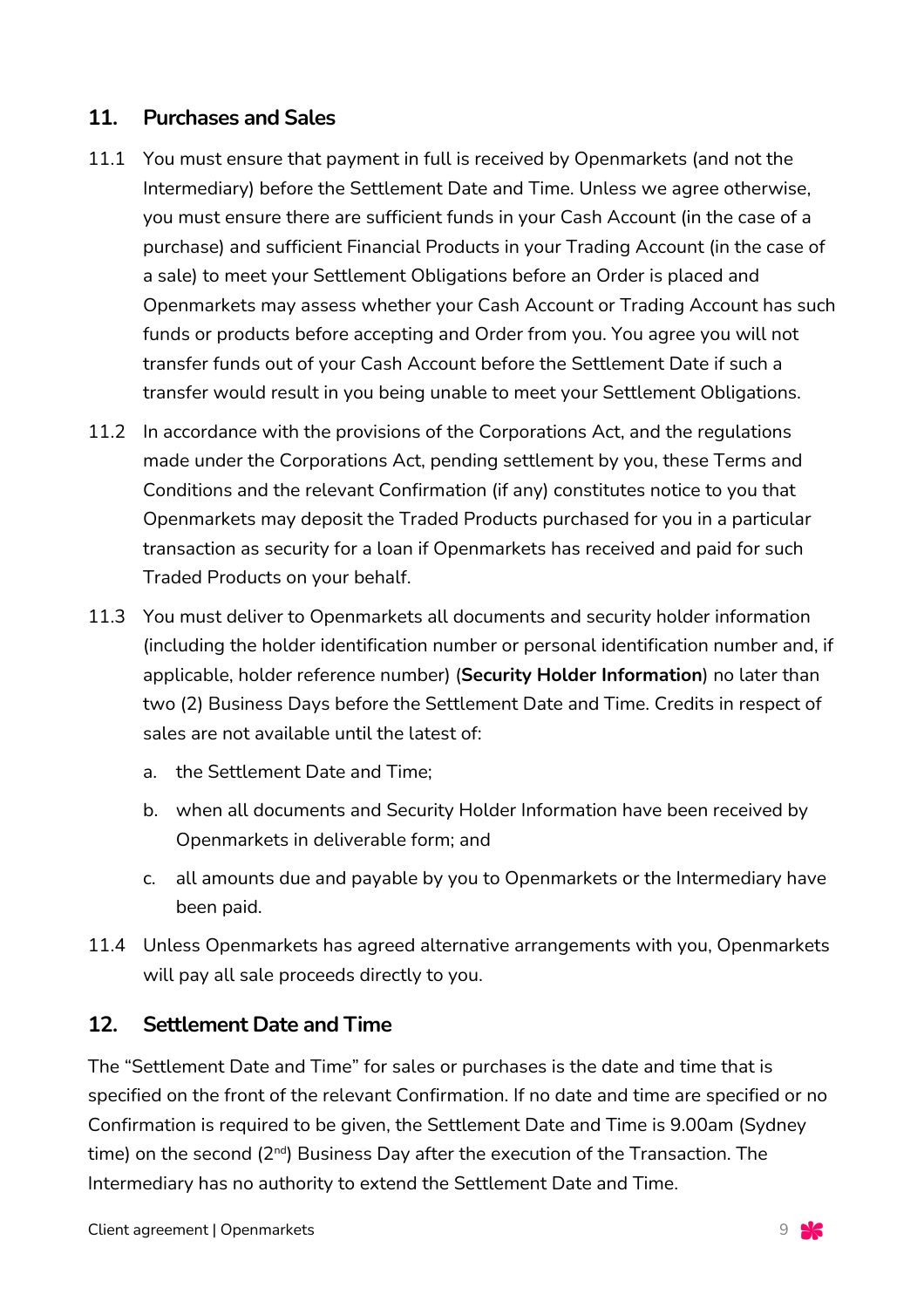#### **13. Warranties by the client**

You represent and warrant that before placing any Order with the Intermediary:

- a. you will be in a position to pay for any Traded Products purchased and have a presently exercisable and unconditional right to vest any Traded Products sold in the buyer, to enable settlement at the Settlement Date and Time; and
- b. if your Order relates to the purchase of a Partly Paid Security, you have made arrangements (to Openmarkets' satisfaction) to pay to Openmarkets a sufficient amount to cover any liability arising from all possible future calls in respect of the Partly Paid Securities; and
- c. you will not place an Order for an AQUA Product unless you have received and read the Product Disclosure Statement relating to the product and the ASX Fact Sheet in relation to the ASX Managed Fund Settlement Service.

#### **14. Confirmations**

- 14.1 You will be given confirmations as required by the Corporations Act, the Exchange Rules and the Market Integrity Rules (**Confirmation**). You authorise Openmarkets (on its own behalf and on behalf of the Intermediary) to give Confirmations to you electronically to the email address notified to Openmarkets by the Intermediary on your behalf from time to time for this purpose. If the Trading Account is for joint holders and an email address is not provided for a joint holder, that joint holder authorises Openmarkets to send any Confirmation to that joint holder at the email address provided for the Trading Account and by so sending the Confirmation Openmarkets will be taken to have sent the email to that joint holder at the email address provided for the Trading Account and by so sending the Confirmation Openmarkets will be taken to have sent the email to that joint holder. Openmarkets may not provide you with paper copies of Confirmations.
- 14.2 You agree to promptly check the accuracy of every Confirmation sent to you and to notify the Intermediary immediately of any error that you consider may have occurred. In the absence of such notification from you within 24 hours, you will be taken to have accepted the accuracy of the Confirmation.
- 14.3 A Confirmation may at any time be re-issued to you in order to correct any errors or omissions and the terms and conditions of the original Confirmation will apply in relation to the reissued Confirmation.
- 14.4 Where Openmarkets enters into multiple Transactions in order to complete your Order, you authorise Openmarkets to accumulate those Transactions (whether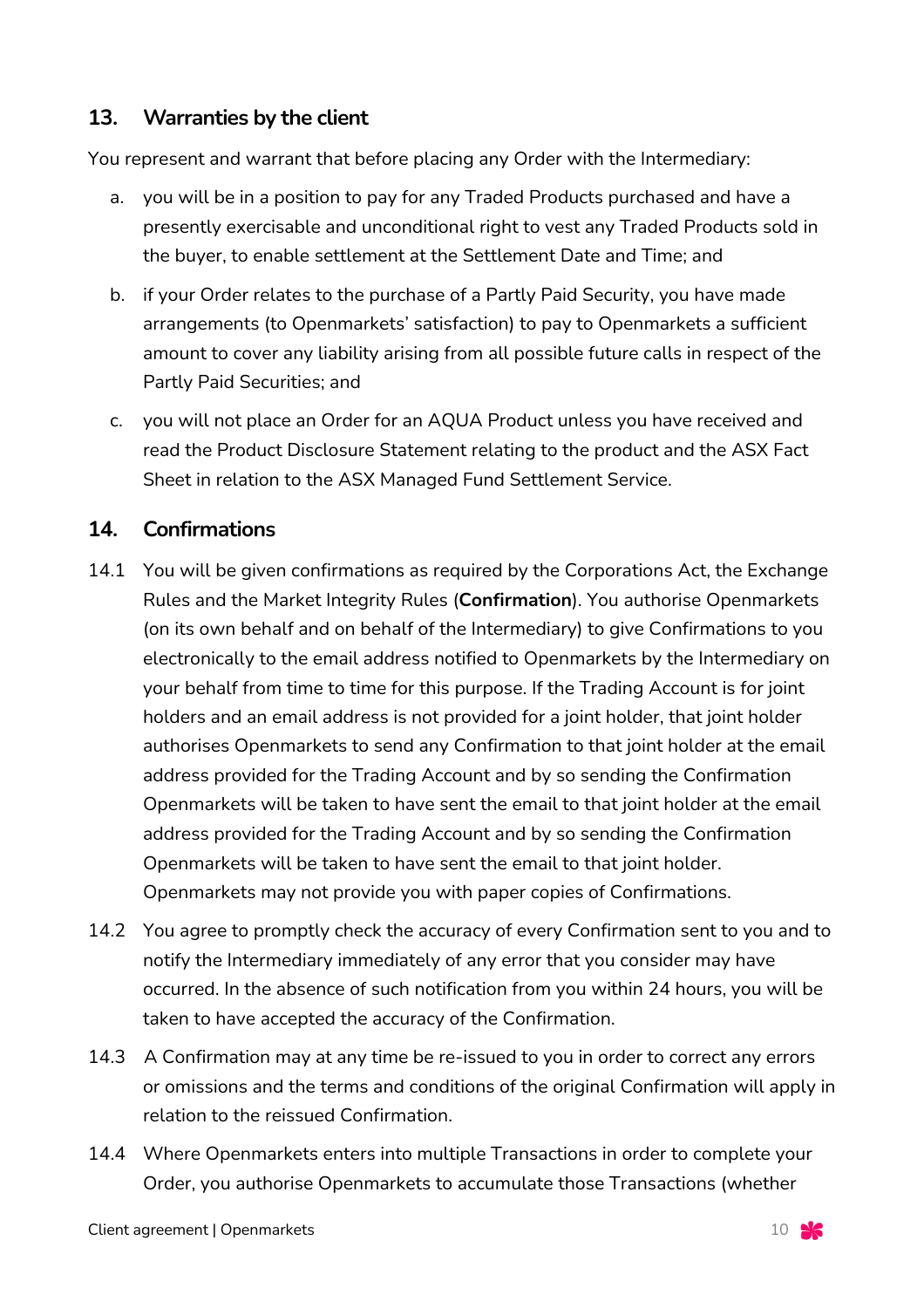executed on the same Securities Exchange or otherwise) on a single Confirmation and to specify the volume weighted average price for those Transactions on that Confirmation. If requested by you, Openmarkets will, if required under the Market Integrity Rules, give you a statement of all the individual prices of the relevant transactions which are accumulated and averaged in a confirmation.

14.5 If you are a Wholesale Client for the purposes of the Market Integrity Rules, Openmarkets may elect not to give any Confirmations to you in relation to Transactions executed for you. If Openmarkets so elects, these Terms and Conditions are taken to be the notification required to be given by Openmarkets to you under the Market Integrity Rules.

#### **15. Failure to Settle**

- 15.1 You acknowledge that, if you fail to make any payment due to Openmarkets or deliver any documents or Security Holder Information to Openmarkets or otherwise comply with the Settlement Obligations that you owe to Openmarkets in relation to a Transaction in accordance with these Terms and Conditions or the relevant Confirmation, if any (fail to settle), Openmarkets may do any one or more of the following:
	- a. charge an administration fee calculated by reference to the additional cost which may be incurred by Openmarkets (including any fail fees imposed by a Securities Exchange or ASX Clear) as a result of your failure to settle;
	- b. levy a default charge on the amount from time to time outstanding at a rate of up to 15.0% per annum;
	- c. sell out (or procure the sellout of) any Traded Products purchased (and you are fully responsible for any loss in connection with such sale) and apply the proceeds in reduction of your liability to Openmarkets and to recover Openmarkets' costs in so acting;
	- d. buy in (or procure the buy in of) any Traded Products sold (and you are fully responsible for any loss in connection with such purchase) and recover Openmarkets' costs in so acting;
	- e. sell out (or procure the sellout of) any Traded Products otherwise held on your behalf (and you are fully responsible for any loss in connection with such sale) and apply the proceeds in reduction of your liability to Openmarkets and to recover Openmarkets' costs in so acting;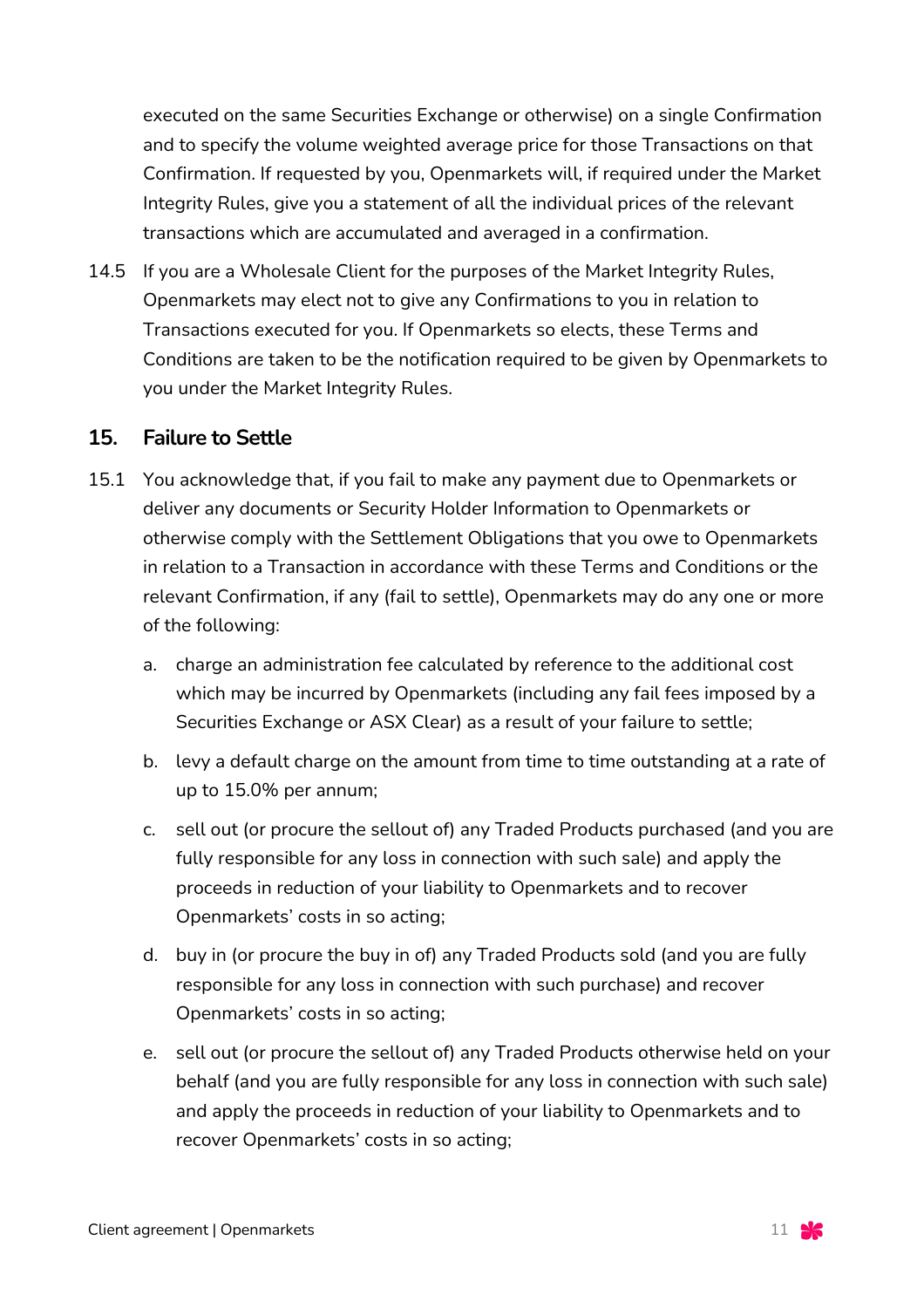- f. apply any cash held by Openmarkets or the Intermediary (or to which they have access ) on your account (including in a Cash Account or Trading Account), or payments received for or from you in reduction of your liability to Openmarkets; or
- g. cancel (or instruct the Intermediary to cancel) any of your unexecuted Orders,
- h. and you authorise Openmarkets and each of its directors and employees as your attorney to give instructions on your behalf in respect of your Traded Product holdings sponsored by Openmarkets (or a related body corporate or affiliate of Openmarkets) in CHESS, or held by a related body corporate or affiliate of either of Openmarkets or the Intermediary in nominee holdings, and in respect of call deposit facilities or cash management trust accounts on which either Openmarkets or the Intermediary is authorised to give instructions, to enable Openmarkets to realise those Traded Products or funds and apply the proceeds in reduction of your liability to Openmarkets and to recover Openmarkets' costs in so acting.
- 15.2 If you fail to settle, Openmarkets may make arrangements on your behalf to ensure that your Settlement Obligations are performed (including by buying-in or borrowing the relevant Traded Products). If you have not met your settlement obligations owed to Openmarkets in respect of a Transaction executed for you by Openmarkets by the Business Day nominated by the Securities Exchange after the relevant Order was executed, it is Openmarkets' policy (and Openmarkets may be obliged under the ASX Settlement Rules), without any notice to you:
	- a. in the case of a purchase, to execute a Transaction to close out the failed purchase (by selling the relevant Traded Products); or
	- b. in the case of a sale, to execute a Transaction to close out the failed sale (by buying-in the relevant Traded Products), and recover any resulting loss from you.
- 15.3 You must pay or reimburse Openmarkets any such administration fees and default charges (together with any GST payable on those amounts) immediately upon demand or at Openmarkets' option it may deduct such administration fees and default charges (and any GST) from any sale proceeds or other amounts otherwise payable to you.
- 15.4 The manner in which Openmarkets may exercise or not exercise, or the timing of or any delay in any exercise by Openmarkets of, any right of Openmarkets under this clause is not to be taken to be financial product advice by Openmarkets to you, and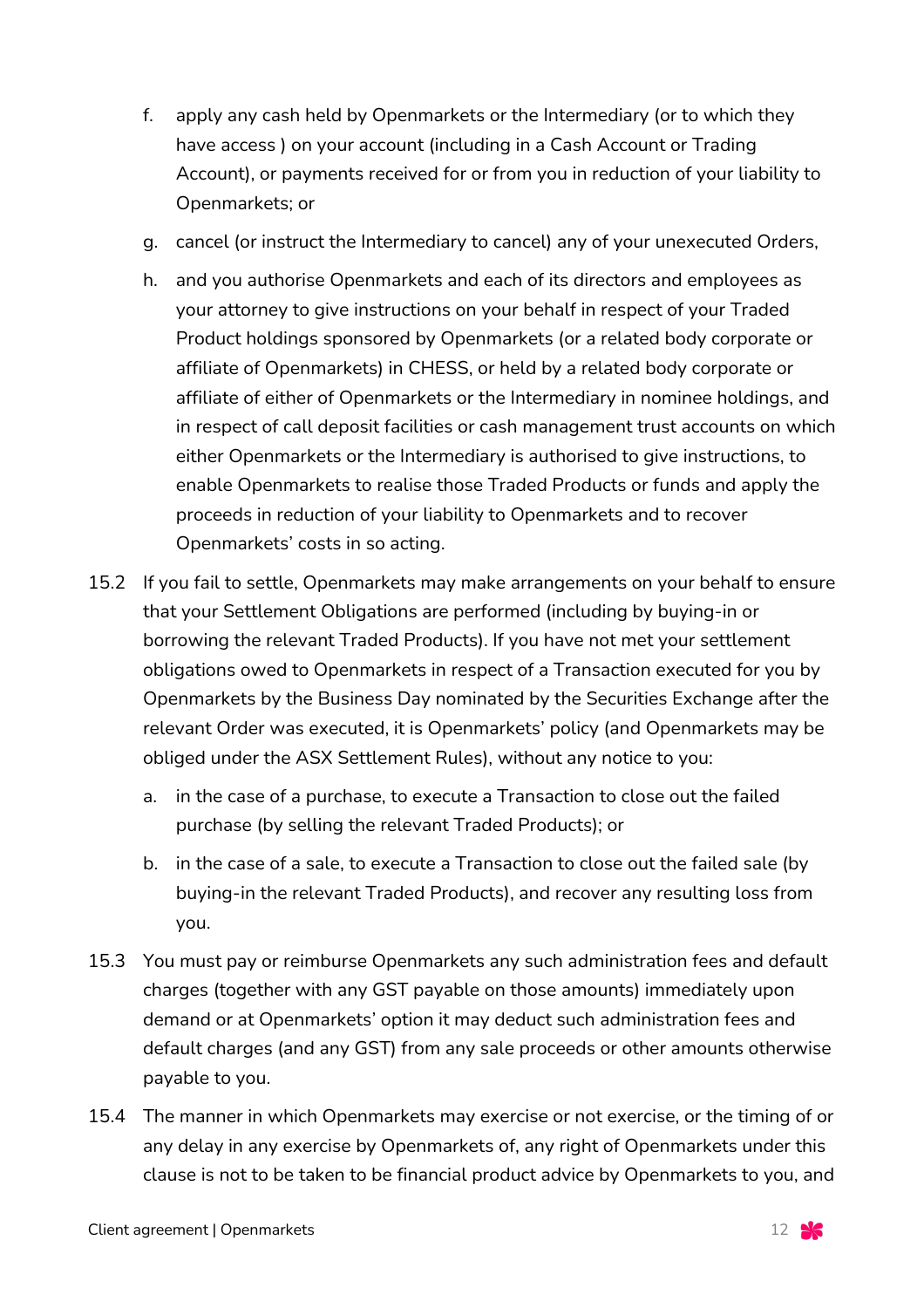you must not represent to any person that it is financial product advice by Openmarkets.

- 15.5 Openmarkets will not be liable to you for any failure by Openmarkets to exercise (or any delay in the exercise by Openmarkets of) any right Openmarkets may have against you, or any loss incurred by you as a result of Openmarkets not exercising any of its rights against you immediately, or at all, following any failure by you to comply with your obligations.
- 15.6 The rights described in this clause 15 are in addition to any rights that are conferred to Openmarkets under the Exchange Rules and the ASX Clear Rules.

## **16. Cancellations**

- 16.1 Each Securities Exchange has the power under the Exchange Rules to cancel or amend Transactions or Crossings. You authorise Openmarkets to, and agree that Openmarkets may, without your consent, cancel or amend (or request or agree to the cancellation or amendment of) any Transactions or Crossing relating to the sale or purchase (as the case may be) of Traded Products:
	- a. if requested to do so by the Intermediary in the circumstances contemplated by the Market Integrity Rules (as if the Intermediary were a Trading Participant that executed that Order to which the Transaction or Crossing relates);
	- b. if a Securities Exchange or a participant of the Securities Exchange exercises its power under the Exchange Rules to cancel or amend (or require the cancellation or amendment of) the Transaction or Crossing; or
	- c. in the event of an Error or otherwise in the circumstances contemplated in the Exchange Rules.
- 16.2 Your obligations referred to in clause 11 of these Terms and Conditions, and Openmarkets' obligations in relation to the settlement of a Transaction, will no longer apply in respect of a cancelled transaction from the time it is cancelled or, in the case of an amended Transaction, apply as amended.

# **17. Interest on Openmarkets' trust account**

You acknowledge that Openmarkets will retain the interest (if any) earned on monies held in its trust account from time to time.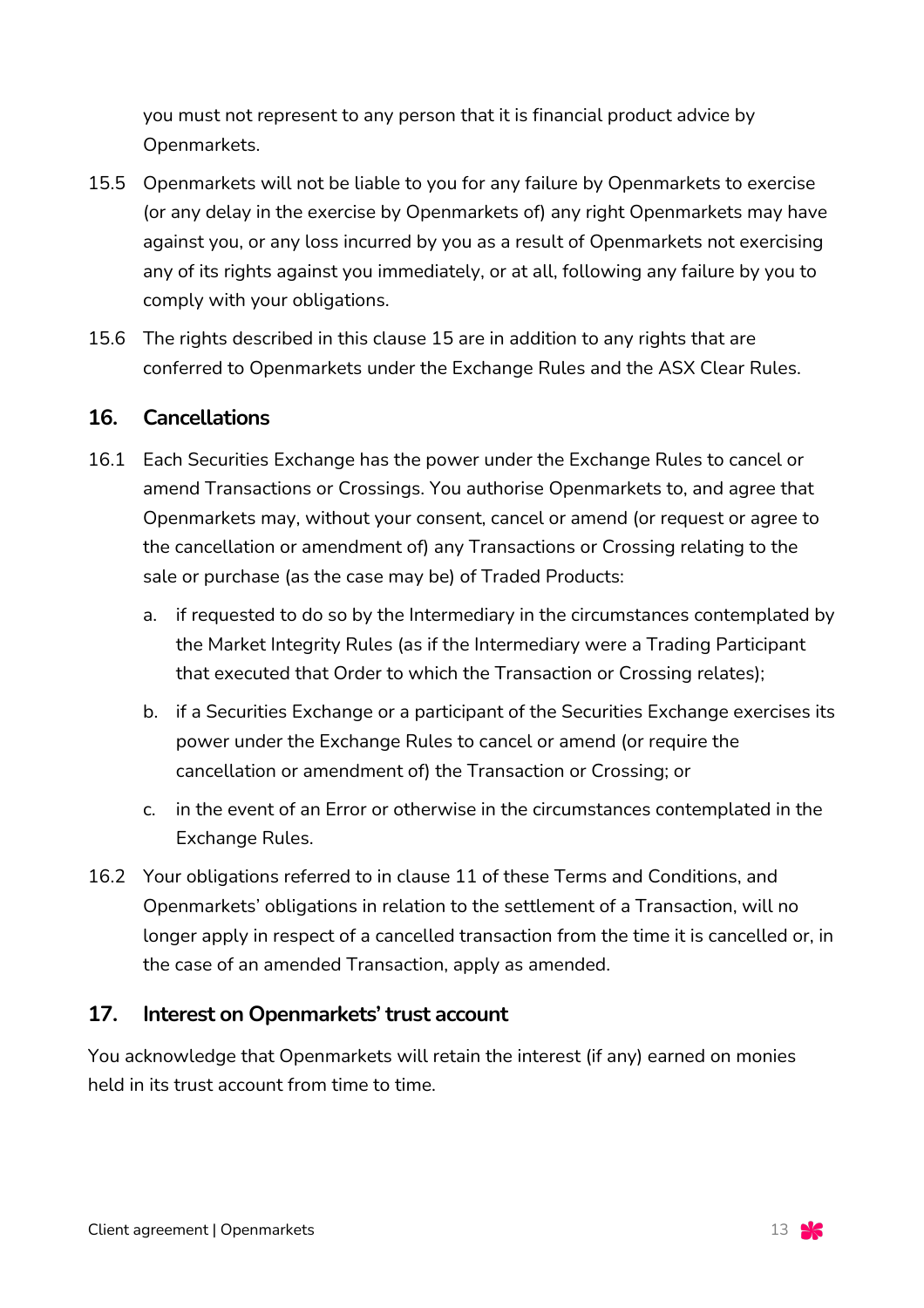## **18. Assignment to the Intermediary of debts owed by you to Openmarkets**

If you have not paid any debt to Openmarkets, you acknowledge that Openmarkets may (by notice to you and the Intermediary) assign that debt to the Intermediary and the assigned debt will become an obligation of yours owed to the Intermediary. In the event of such an assignment, the Intermediary (and each of its directors and employees) will have the rights and powers (and may do all the things) set out in clause 16 as if a reference to Openmarkets were a reference to the Intermediary.

#### **19. Instructions by email**

You acknowledge and agree that;

- a. you are and will at all relevant times be authorised to make communications to the Intermediary (who will pass on those communications to Openmarkets on your behalf) (including as the case may be, to give instructions in respect of transactions in respect of Traded Products) by email;
- b. communication by email is not a secure means of communication and involves higher risks of distortion, manipulation and attempted fraud;
- c. you authorise the Intermediary and Openmarkets to accept and act without any inquiry upon, communications (including instructions) provided by email which appear to the Intermediary or Openmarkets to have been provided by or for you; and
- d. you indemnify the Intermediary and Openmarkets in respect of any and all claims, liabilities, direct or consequential losses, costs, charges or expenses (of any nature) incurred or suffered by the Intermediary or Openmarkets as a result of the Intermediary or Openmarkets acting on communications (including instructions) provided by email.

#### **20. Indemnity**

You must, to the maximum extent permitted by law, at all times and from time to time, indemnify and keep each of Openmarkets and its related bodies corporate and any of their respective directors, officers, contractors, agents and employees (each an **Indemnified Person**) harmless from and against all liabilities, losses, damages, costs or expenses directly or indirectly suffered by the Indemnified Person and from and against all actions, proceedings, claims for damages made against the Indemnified Person as a result of:

a. any transaction entered into by Openmarkets on your behalf;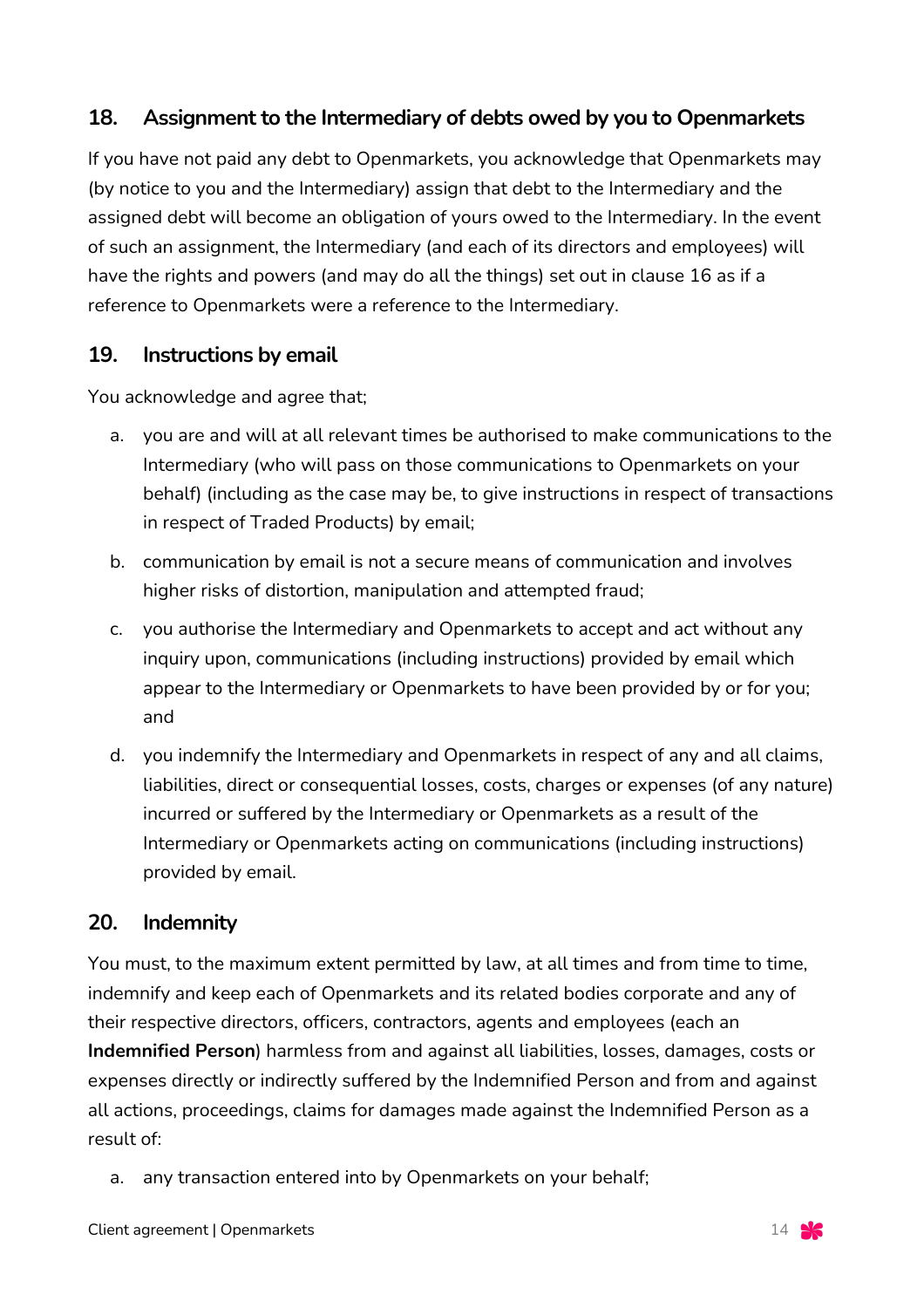- b. any delay in the execution of an Order;
- c. any failure by you to settle;
- d. any other breach by you of these Terms and Conditions;
- e. any breach by you of any other agreement with Openmarkets;
- f. any breach by you of any representation or warranty made or taken to have been made by you (including without limitation in relation to any disclosure to be made in respect of sale Orders) not being true or correct;
- g. any instruction given to Openmarkets by the Intermediary on your behalf;
- h. any act or omission of the Intermediary relating to your Cash Account, Trading Account or any Order (whether or not the Order was received by Openmarkets), other than to the extent that the loss has resulted from Openmarkets' negligence, willful default or fraud.

#### **21. Fees and commission**

Openmarkets will receive payment from Clients of commission or fees. You agree that it is the Intermediary (and not Openmarkets) that is to charge you fees or Commission in respect of Transactions contemplated by this agreement (other than any fee or charge payable directly to Openmarkets as set out herein or in the Openmarkets Financial Services Guide) and Openmarkets receives such money as the agent of (and not as trustee for) the Intermediary. Unless expressly stated otherwise, all fees, charges and other consideration to be provided under these Terms and Conditions are GST inclusive. Unless a fee is expressly stated to be exclusive of GST, you agree to pay us the GST amount.

#### **22. Credit references**

You agree that Openmarkets may make such enquiries as it thinks fit of any person, including your employer, your bank or a credit agency relating to your creditworthiness.

#### **23. No Advice**

You acknowledge that Openmarkets does not provide financial product advice, nor does it accept responsibility for any financial product advice given to you by the Intermediary. You must not represent to any person that Openmarkets has given any financial product advice to you.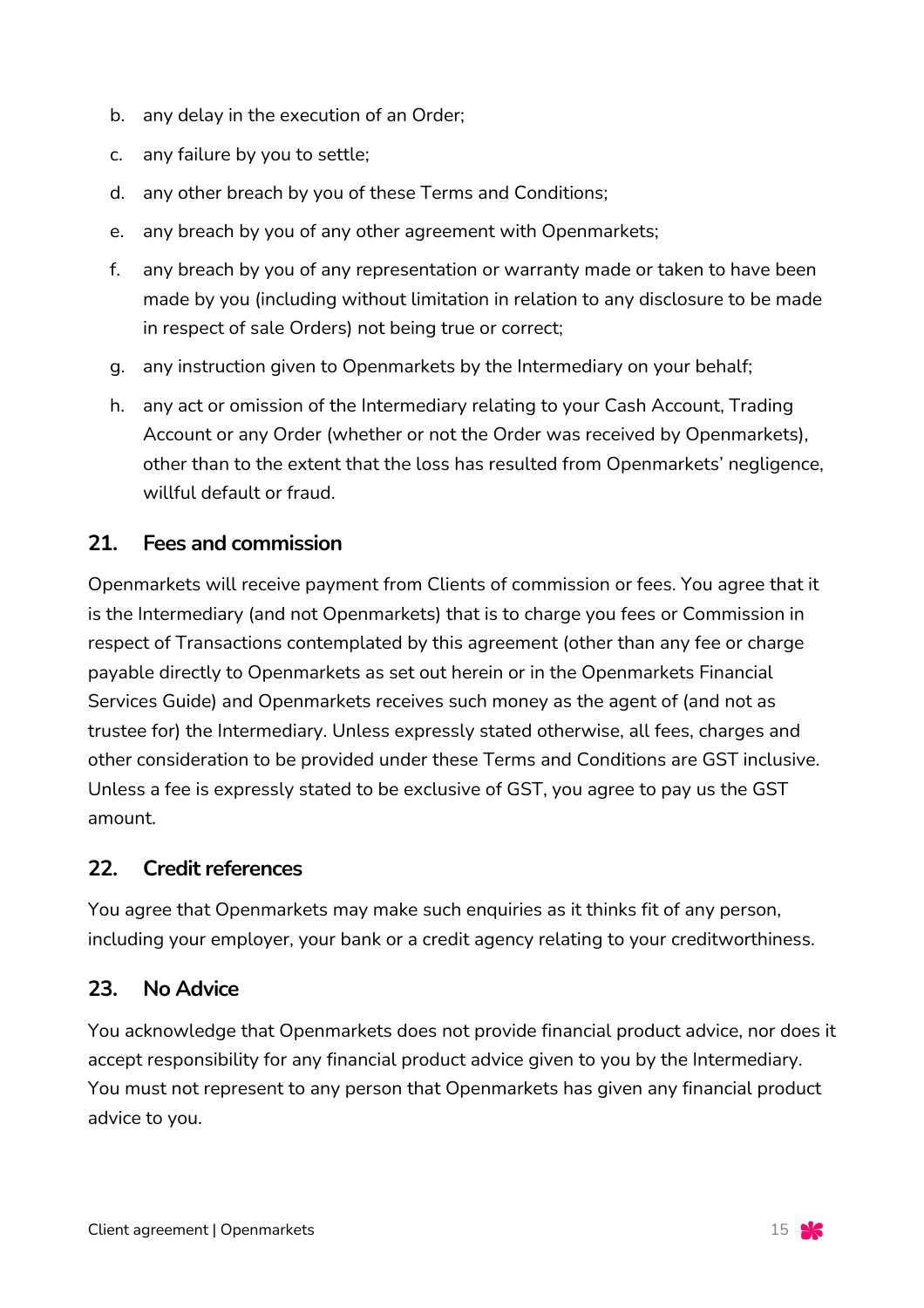#### **24. Information**

You warrant that all information provided by you to the Intermediary or Openmarkets is, or will be when given, accurate, true and correct and further agree to immediately notify Openmarkets in writing upon becoming aware that such information is no longer accurate, true and correct. You agree that Openmarkets and the Intermediary may share such information, as well as your ac- count details and information regarding your transactions in Traded Products with each other and with Openmarkets' related bodies corporate on a confidential basis as Openmarkets considers appropriate. You also consent to Openmarkets and/or the Intermediary disclosing this information and your account details to any regulatory authority or otherwise in accordance with the Openmarkets Privacy Policy, and consent to Openmarkets and/or the Intermediary using such information and your account details for the purposes of monitoring compliance by you, the Intermediary and/or Openmarkets with their respective regulatory and contractual obligations, and resolving disputes. You may request access to the personal information that Openmarkets holds about you.

#### **25. Electronic identity verification**

- 25.1 Openmarkets may use the personal information collected about you for the purposes of verifying your identity in accordance with our obligations under Anti-Money Laundering Laws. Conducting an electronic verification of your identity may involve Openmarkets dis closing your personal information which you provide to us to the Official Record Holder or issuer of your identity record (eg. drivers' licence or passport) via third party providers which utilise the government managed Document Verification System (**DVS**).
- 25.2 Openmarkets will receive a report from the Official Record Holder or issuer of your identity record through the DVS. When conducting customer identification Openmarkets may disclose personal information about you to a credit reporting agency for the purposes of providing an assessment as to whether the personal information matches (in whole or part) personal information contained in a credit information file in the possession or control of the credit reporting agency. The credit reporting agency may provide Openmarkets with the assessment and the credit reporting agency may use the personal information about you including your name, residential addresses and date of birth contained in credit information files of other individuals, for the purpose of preparing the assessment. By agreeing to these Terms and Conditions, you consent to electronic identity verification and to Openmarkets providing your personal information to a credit reporting agency.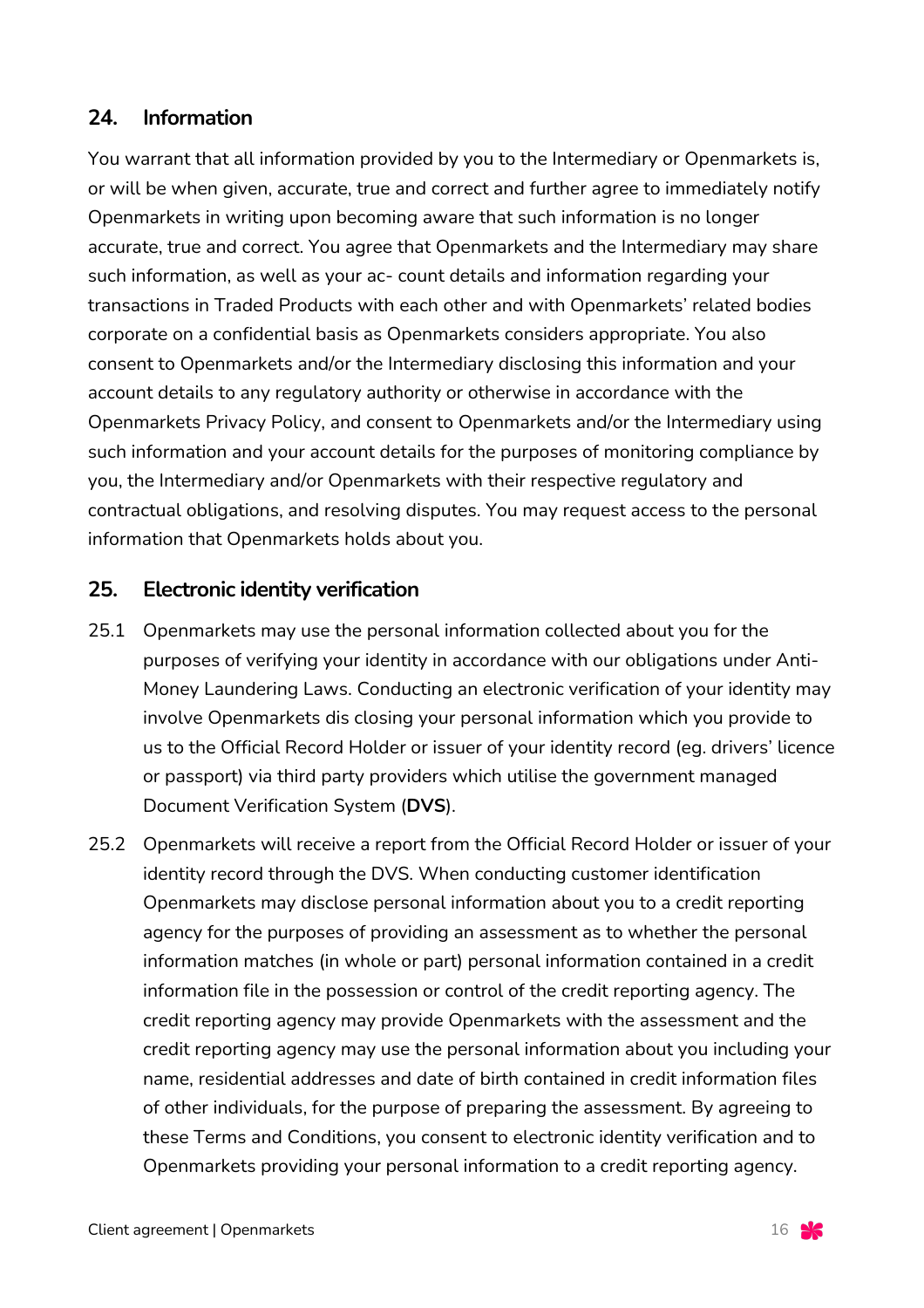#### **26. Complaints**

- 26.1 You have a right to complain about any aspect of your dealings with Openmarkets, and to have that complaint dealt with in accordance with Openmarkets' complaint resolution procedures. A summary of those procedures is set out below. However, if your complaint relates to services provided by the Intermediary, your complaint should be dealt with in accordance with the Intermediary's complaint resolution procedures. If you have such a complaint please contact the Intermediary.
- 26.2 You have the right to have any complaint about the service you have received from Openmarkets, or any other aspects of your dealings with Openmarkets, investigated and dealt with as quickly as possible in accordance with Openmarkets' complaints resolution procedure. To assist Openmarkets to respond appropriately to complaints, you are asked to set out complaints in writing, addressed to the Compliance Manager. You should include as much detail about the circumstances of your complaint as possible, including the name(s) of any Openmarkets staff involved. If available, copies of any background documentation should also be provided.
- 26.3 Following receipt of your complaint, the Compliance Manager will acknowledge receipt of it in writing and provide an estimate of the time it will take to investigate the circumstances. The Compliance Manager will fully investigate your complaint and follow up if further information is required from you. The Compliance Manager will then prepare a detailed written response to you after consideration of all relevant documents and following interviews with the involved employees and their manager(s), if required. The written response will be mailed or delivered to you.
- 26.4 As Openmarkets is a member of the Australian Financial Complaints Authority (**AFCA**), Openmarkets will advise you if you continue to have a complaint that you have the option to pursue your complaint with AFCA. AFCA's contact details are:

#### **Australian Financial Complaints Authority**

- Phone 1800 931 678
- Website **afca.org.au**
- 26.5 If you are not satisfied with the response to your complaint, you may wish to pursue the matter with the Securities Exchange. The Australian Securities and Investments Commission also has a free call Infoline on 1300 300 630 which you may use to make a complaint and obtain information about your rights.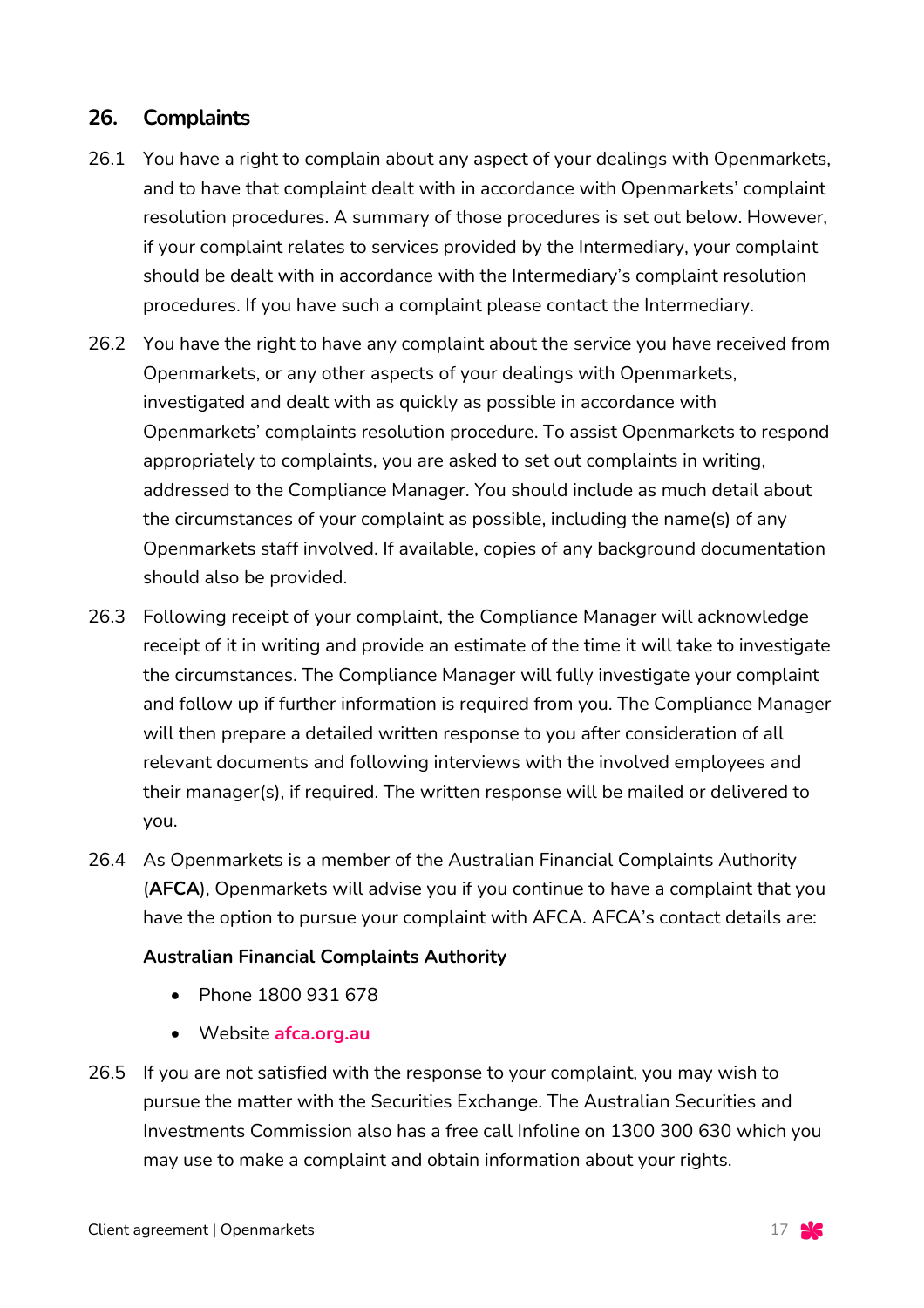#### **27. Compensation arrangements**

- 27.1 As Openmarkets is a Participant of one or more Securities Exchanges and a Clearing Participant of ASX Clear, you may be entitled to make a claim on a compensation fund being the National Guarantee Fund (**NGF**) in the circumstances specified under Part 7.5 of the Corporations Act and the Corporations Regulations 2001 (Cth). For more information on the circumstances in which you may make a claim on a compensation fund contact:
	- in relation to transactions on ASX and the NGF, you can contact ASX or the Securities Exchanges Guarantee Corporation Limited ABN 19 008 626 793; or
	- in relation to transactions on another Securities Exchange, you can contact that Securities Exchange.
- 27.2 The Chi-X Operating Rules require the following disclosure to be given to clients of Openmarkets:
	- a. There are two different compensation arrangements that may provide protection for retail investors trading on Chi-X: NGF Arrangements or Division 3 Arrangements. This is because on 26 October 2020, Chi-X became a member of the SEGC, which operates the NGF.
	- b. From 26 October 2020, the NGF may apply in the circumstances set out in Division 4 of Part 7.5 of the Corporations Act 2001 and Corporations Regulations 2001. Transitional arrangements apply and these are set out on the SEGC's website at www.segc.com. au. For further information on the National Guarantee Fund and what it covers, please contact SEGC, see the SEGC website and refer to Division 4 of Part 7.5 of the Corporations Regulations 2001 (Cth).
	- c. When do the Division 3 Compensation Arrangements apply? Where a retail investor suffers a loss in respect of conduct, a transaction or insolvency that occurred before 26 October 2020, that loss may be covered by the Division 3 compensation arrangements. Section 11 of the Chi-X Operating Rules outlines the Division 3 compensation arrangements, including the cessation of the arrangements on 25 October 2027 and the requirement, while the arrangements are in place, to make a claim no later than six months after becoming aware of the loss to which the claim relates. Section 11 also outlines that the losses covered by Division 3 are those resulting from defalcation or fraudulent misuse of your money, property or authority by a Chi-X participant.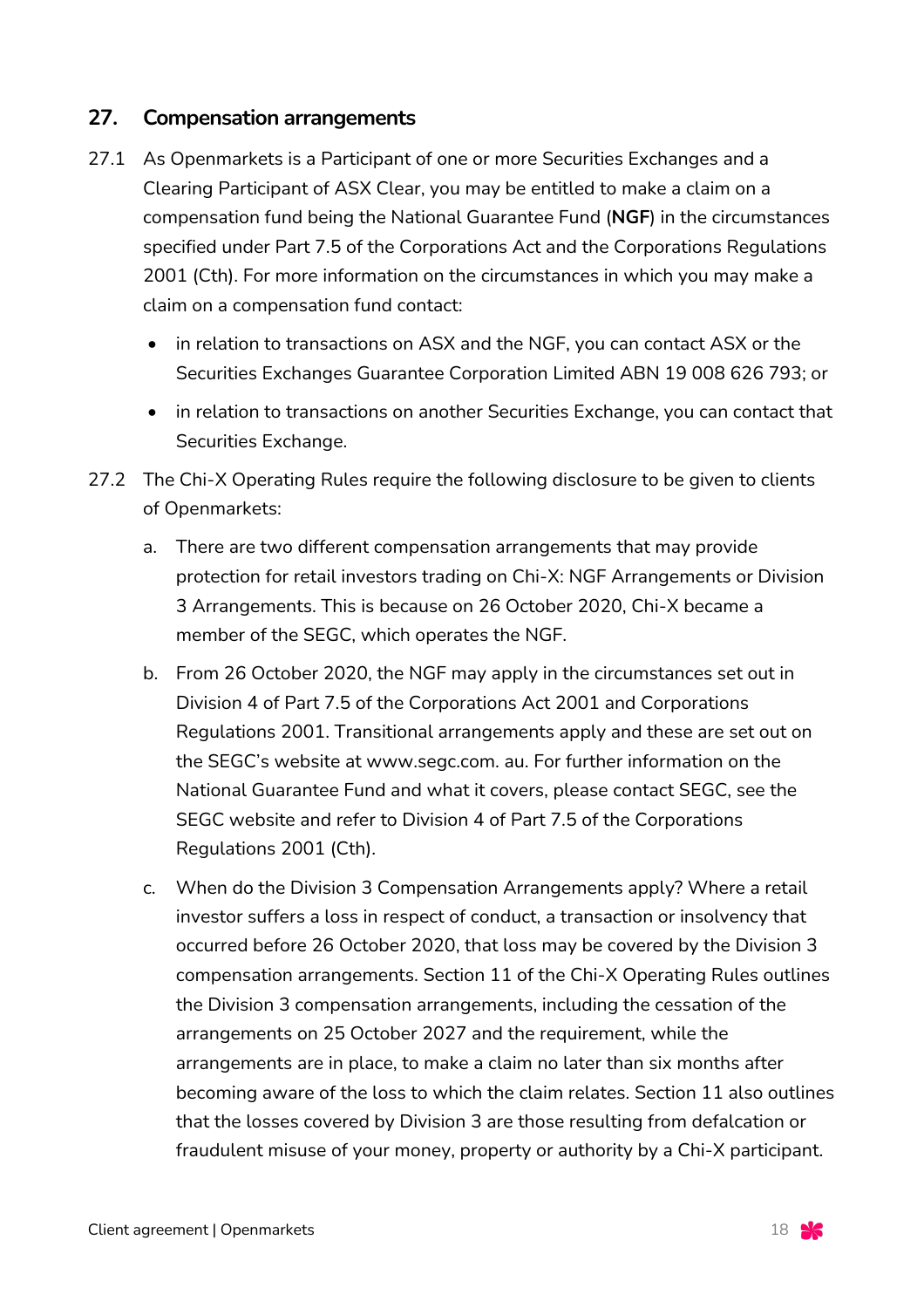- 27.3 Openmarkets has professional indemnity insurance which Openmarkets considers is adequate having regard to:
	- a. the volume and types of business carried on by it; the number and types of its clients; the number of its representatives; and
	- b. any particular or potential claims that may arise pursuant to our participation in external dispute resolution schemes, including the AFCA scheme.

Openmarkets considers that these compensation arrangements satisfy the requirements of s 912B of the Corporations Act and associated regulations

# **28. Joint Holder**

If you are a joint holder, these Terms and Conditions bind each person jointly and severally, and each person is authorised to issue instructions to your Intermediary and give receipts to Openmarkets in relation to any purchase or sale of Traded Products or other matters to which these Terms and Conditions relate.

## **29. Account for trust**

You warrant that if you enter into this agreement with Openmarkets as a trustee, you have the authority to enter into these Terms and Conditions and any related agreement to these terms (including the Chess Sponsorship Agreement) in both your personal capacity and as a trustee.

# **30. Telephone recording**

You agree and consent to:

- a. the electronic recording by Openmarkets of the telephonic conversations between you and Openmarkets with or without an automatic tone warning device;
- b. the use of recordings or transcripts from such recordings for any purpose which Openmarkets deems desirable, including their use as evidence by either party in any dispute or anticipated dispute between Openmarkets, the Intermediary or you; and
- c. Openmarkets keeping the recording for as long as it sees fit.

# **31. Electronic correspondence**

You hereby nominate your email address (as provided to Openmarkets or the Intermediary from time to time) for the purpose of receiving all communications and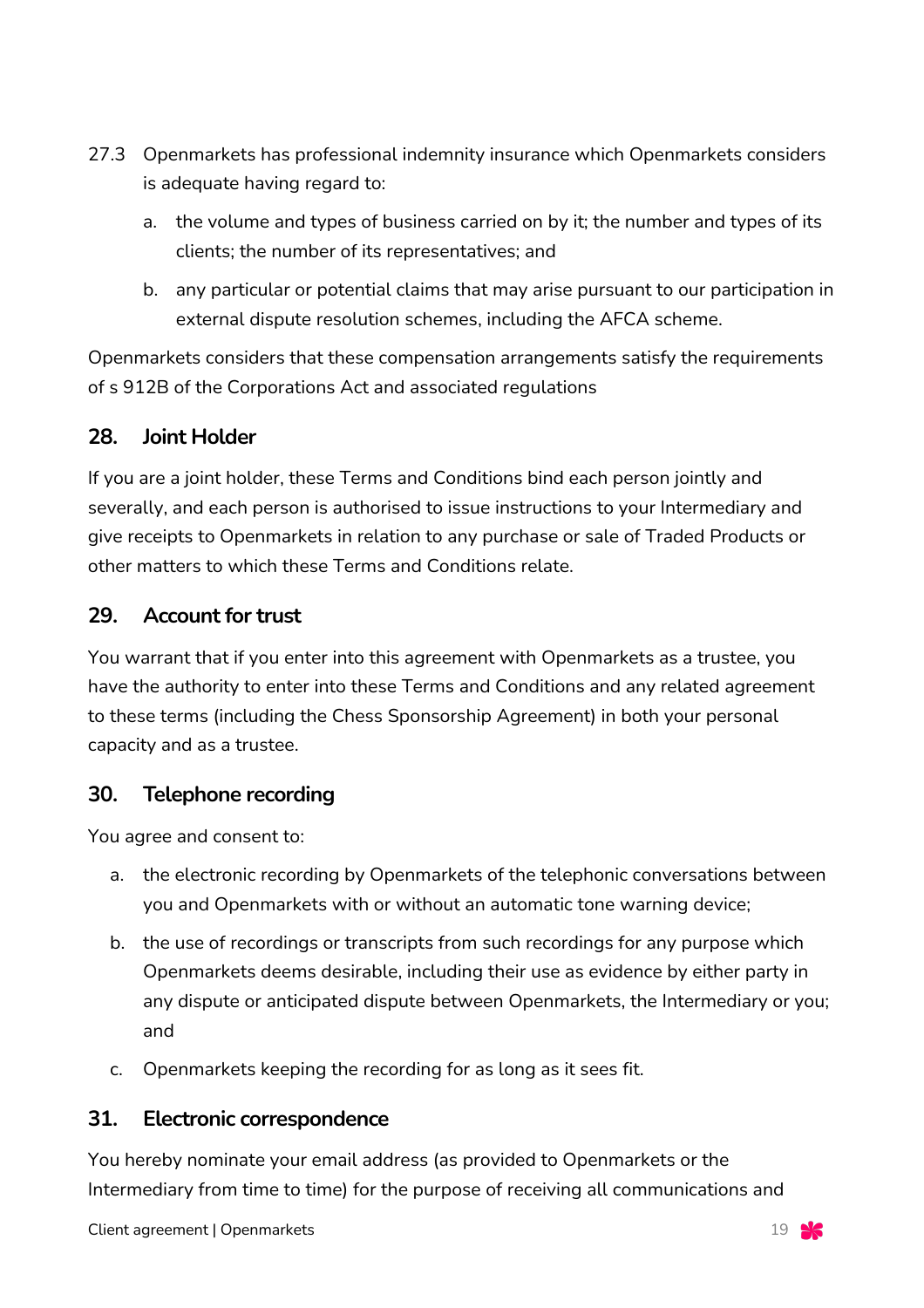consent to receiving (and authorise Openmarkets to use your email address to send to you) any Disclosure Document Openmarkets is required to provide to you including any updates to these documents.

You agree that Openmarkets may:

- a. provide to you a link to a Disclosure Document such that you are able to access the document electronically;
- b. provide to you a Disclosure Document by means of an electronic portal or application service by which you are able to access the documents;
- c. arrange for the Intermediary to provide to you electronically (as agent for Openmarkets) any of the Disclosure Documents by any means set out in this clause 31; You may opt out of a receiving a Disclosure document electronically by giving notice to the Intermediary within 7 days of agreeing to these Terms and Conditions and the Intermediary will arrange for you to receive a hard copy of the documents. You agree that you will retain a copy of each Disclosure Document provided to you by downloading or otherwise making a copy of the document.

# **32. Tax file number**

Quotation of your Australian tax file number (**TFN**) is optional. Openmarkets is an Australian financial service licensee that is authorised by law to request your TFN. You are not required to provide your TFN. If Openmarkets is unable to quote your tax file number or exemption to registries, they may be obliged to take tax at the highest marginal rate from any dividends, distributions, interest and payments to which you are entitled and you may wish to seek independent advice in this regard. By providing a TFN and signing the Application Form you appoint Openmarkets as your agent and request and authorise Openmarkets to:

- a. provide your Tax File Number to all investment bodies with whom Openmarkets acts on your behalf;
- b. apply your TFN to any investment or account which you may in future make or open with or through Openmarkets (and its related bodies corporate) to which your TFN may lawfully be applied; and you acknowledge that this authority will apply until such time as it is revoked in writing to Openmarkets.

# **33. Amendment**

These Terms and Conditions may be amended by Openmarkets from time to time by notice to you. Where the variation is minor or its effect is in the opinion of Openmarkets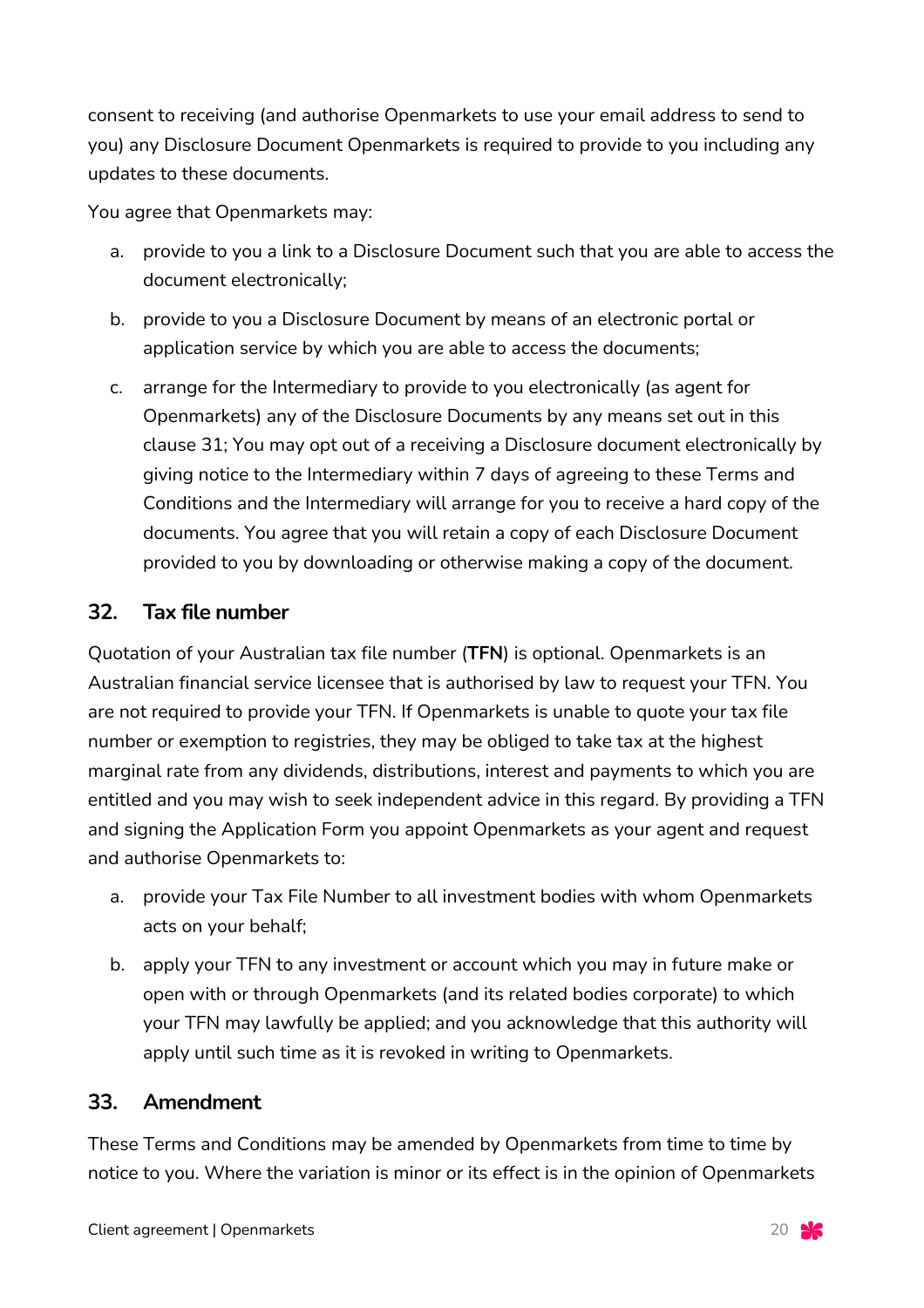not materially adverse to you, Openmarkets may post an update of these Terms and Conditions on its website or make it available to you in accordance with clause 31. For any other amendment, Openmarkets will give you 5 days' notice, after which time the amendment will become effective and such notice may be given in accordance with clause 31.

## **34. Termination**

Openmarkets may terminate all or any part of this agreement with you at any time and for any reason and close your account by giving written notice to you and such notice may be communicated to the Intermediary. You may terminate this agreement and close your account by giving written notice to Openmarkets. The termination of this agreement does not affect any rights or obligations of the parties which may have accrued prior to the termination of this agreement.

## **35. Governing law**

These Terms and Conditions are governed by the law in force in New South Wales and you and Openmarkets submit to the non-exclusive jurisdiction of the courts of New South Wales and courts which may hear appeals from those courts.

#### **36. Interpretation**

In this document (including the Schedules), unless the contrary intention appears:

- **ASIC** means the Australian Securities and Investments Commission.
- **ASX** means ASX Limited ABN 98 008 624 691.
- **ASX Clear** means ASX Clear Pty Limited ABN 48 001 314 503.
- **ASX Clear Rules** means the operating rules of ASX Clear as amended from time to time.
- **ASIC Market Integrity Rules** means the ASIC Market Integrity Rules (Securities Markets) 2017 as amended from time to time.
- **Clearing Participant** means a person admitted as a participant under the ASX Clear Rules.
- **Competition Market Integrity Rules** means the ASIC Market Integrity Rules (Competition in Exchange Markets) 2011, as amended from time to time.
- **Confirmation** has the meaning given to it in clause 14.
- **Corporations Act** means the *Corporations Act 2001* (Cth).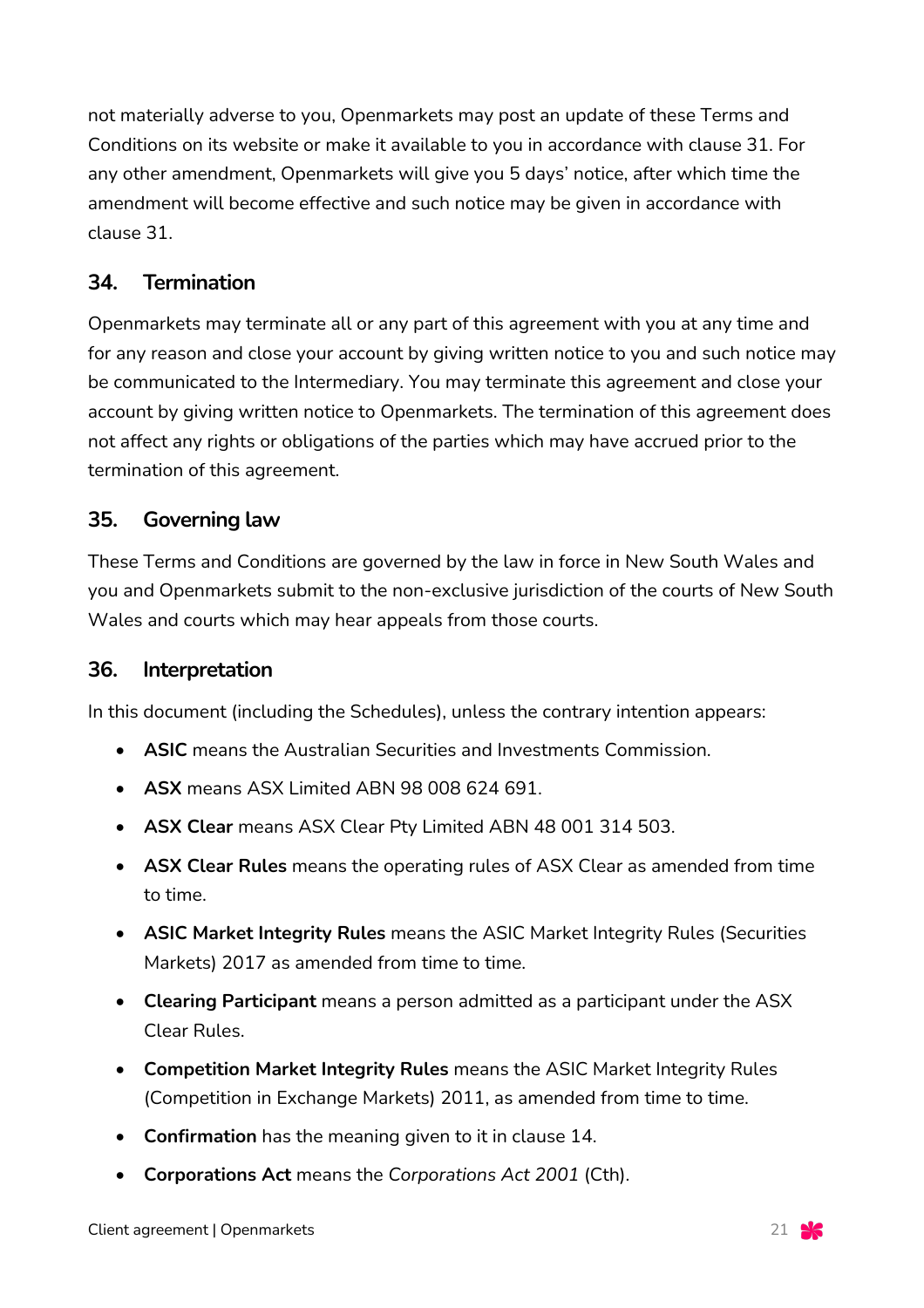- **Crossing** has the meaning given to it in the Market Integrity Rules.
- **Disclosure Documents** includes any financial services disclosures under the Corporations Act, Exchange rules or other applicable law such as (without limitation) a Financial Services Guide, Confirmation, policy documents, Product Disclosure Statement, Chess Sponsorship Agreement, client agreement and these Terms and Conditions (including any part thereof).
- **Error** has the meaning given to it in the Exchange Rules and in relation to Chi-X, has the meaning given to "error trade" in the Chi-X Operating Rules, and has the meaning of any equivalent term in any other Exchange Rules including without limitation "error" or "trade error".
- **Exchange Rules** means the operating rules of each Securities Exchange and the Market Integrity Rules.
- **Intermediary** means an AFSL holder or an authorised representative of the AFSL holder with whom you instruct to place an Order.
- **Market** means the means the market operated by the Market Operator under the Market Integrity Rules.
- **Market Integrity Rules** means any market integrity rules made by ASIC in accordance with Part 7.2A of the Corporations Act, as amended from time to time, that apply to a Securities Exchange, including, without limitation, the ASIC Market Integrity Rules, the Chi-X Market Integrity Rules and the Competition Market Integrity Rules.
- **NSX** means National Stock Exchange of Australia Limited ABN 11 000 902 063.
- **Order** means an order or instruction for the sale, purchase, issue or redemption of Traded Products to be executed or facilitated by Openmarkets.
- **Participant Sponsored Holding** has the meaning given to it in the ASX Settlement Rules. Partly Paid Security means a financial product quoted on a Securities Exchange for which the holder may be liable to pay a call or instalment in accordance with the terms of issue and for which an amount remains unpaid, but does not include a Quoted Product issued by a no liability company.
- **Securities Exchang**e means ASX or Chi-X, NSX or SIM VSE and, without limitation, any other exchange on which Openmarkets transacts Orders, or the financial markets operated by them (as the context requires).
- **SIM VSE** means SIM Venture Securities Exchange Limited (ABN 41 087 708 898).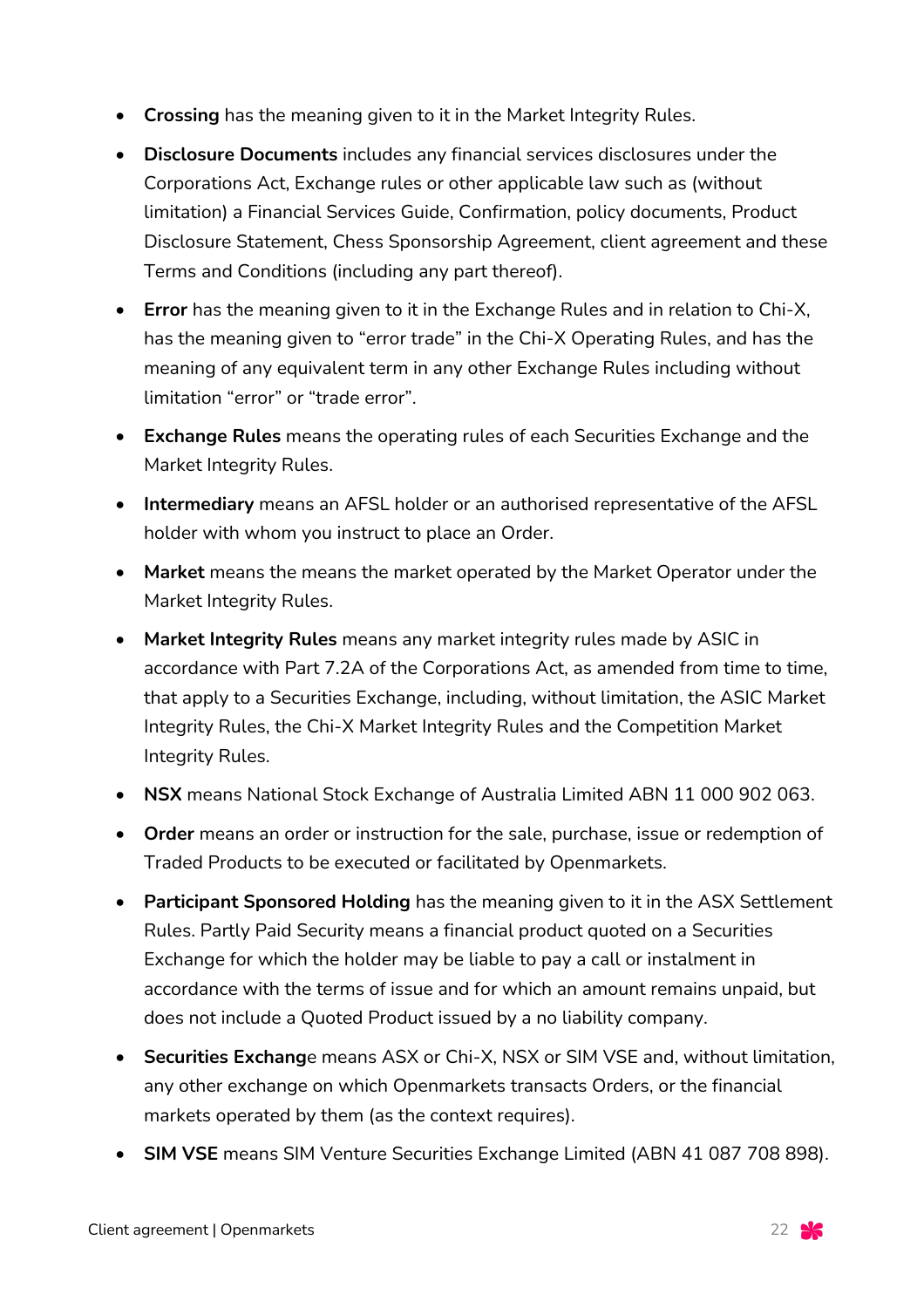- **Traded Products** has the meaning given to Cash Market Products in the ASIC Market Integrity Rules (and includes an AQUA Product) and Equity Market Product in the Chi-X Market Integrity Rules and for other Securities Exchanges, means the cash equities products (excluding derivatives) admitted for quotation on the relevant market as described in the relevant Exchange Rules or Market Integrity Rules (as the context requires) for that Securities Exchange.
- **Trading Account** means a trading account opened for you by Openmarkets through which you may buy or sell Traded Products.
- **Trading Participant** has the meaning given to that term in the ASIC Market Integrity Rules and to Market Participant in the Chi-X, APX or NSX Market Integrity Rules.
- **Transaction** has the meaning given to Cash Market Transaction in the ASIC Market Integrity Rules or Equity Market Transaction in the Chi-X Market Integrity Rules and for other Securities Exchanges, has the meaning given to transaction in cash equities products (excluding derivatives) admitted for quotation on the relevant market as described in the relevant Exchange Rules or Market Integrity Rules (as the context requires) for that Securities Exchange, and includes a transaction which is not executed on a relevant Securities Exchange or reported to a relevant Securities Exchange, or another transaction in respect of which Openmarkets does not carry the clearing obligations (such as, a primary market transaction).
- **Warrant** has the meaning given to it in the ASIC Market Integrity Rules.
- **You** means the person or persons in whose name the account is opened with Openmarkets or named on the account opening or application form as the client. If that is more than one person, "you" means each of them separately and every two or more of them jointly. "You" includes your successors and assigns.

Words expressed in the singular include the plural and vice versa.

Unless the context otherwise requires, a reference to a document or agreement includes any variation or replacement of it and a reference to any legislation or legislative provision includes any statutory modification or re-enactment of, or legislative provision substituted for, and any subordinate legislation issued under, that legislation or legislative provision. Words used in this document (including in a Schedule) have the meanings given to them in the Exchange Rules, ASX Clear Rules or the ASX Settlement Rules. If you require a copy of these definitions, please contact the Intermediary.

You agree that in the event of any inconsistency between this document and any applicable laws, the Exchange Rules, ASX Clear Rules or ASX Settlement Rules, the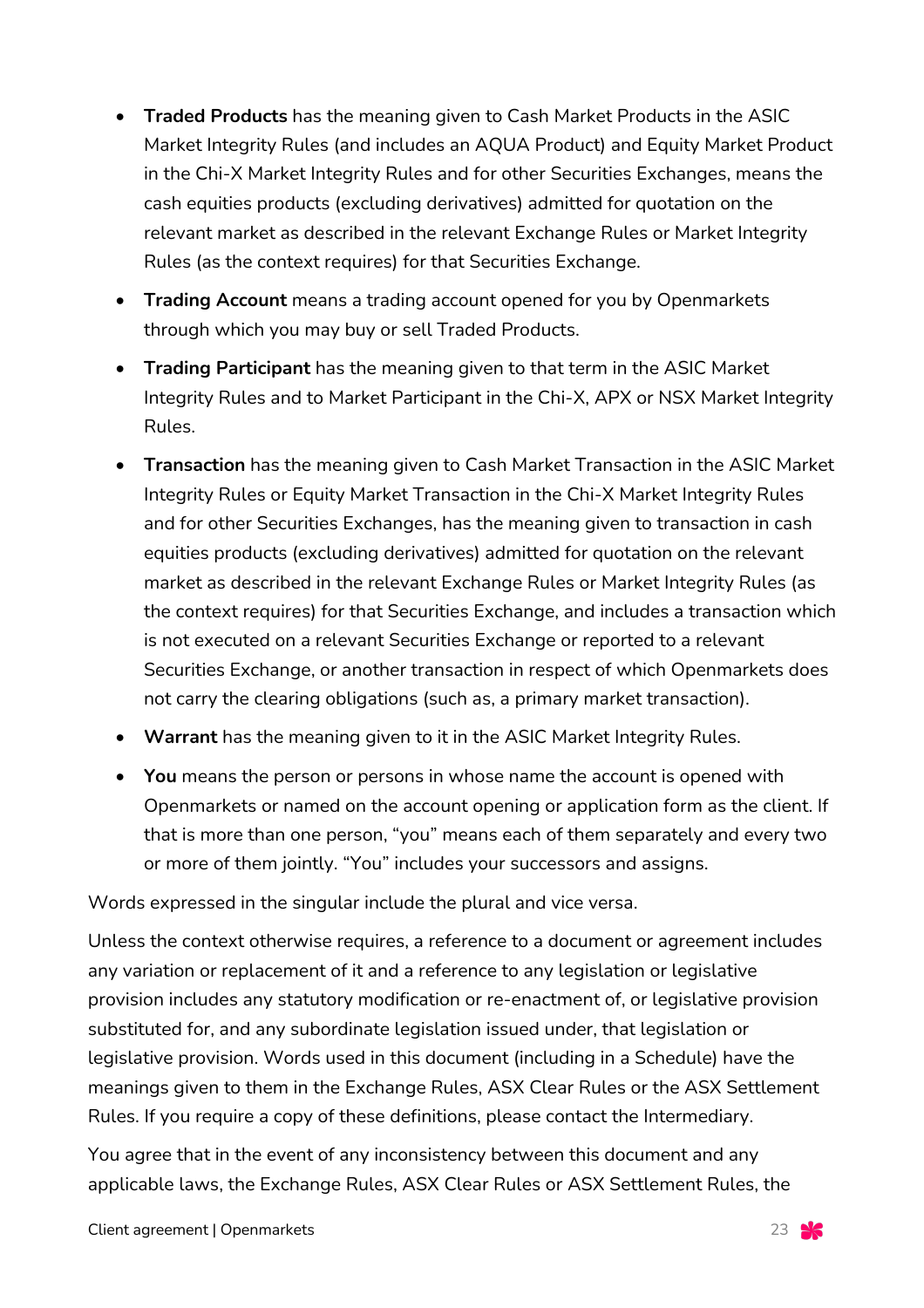latter will prevail to the extent of the inconsistency. You acknowledge that this document is not exhaustive and agree to be bound by other policies and procedures which concern the operations of your account with Openmarkets as notified to you from time to time.

#### **Openmarkets Australia Ltd**

- ABN 38 090 472 012
- AFSL No 246705

# **Schedule 1: Warrant client agreement**

The following terms and conditions apply if you are to purchase Warrants. You agree and acknowledge that:

- a. you have received and read a copy of the Explanatory Booklet issued by ASX in respect of Warrants ("Understanding Trading and Investment Warrants", available electronically on the **ASX website** and at **openmarkets.com.au/legals**, or in paper form on request by contacting the Intermediary);
- b. a Warrant has a limited life and cannot be traded after its expiry date;
- c. you are aware that Warrants do not have standardised Terms of Issue and it is your responsibility to become aware of the Terms of Issue of any Warrant in which you invest;
- d. Warrants may be subject to adjustments after their initial issue. You acknowledge that it is your responsibility to become aware of any adjustments which may have been made to any Warrant in which you choose to invest;
- e. admission to Trading Status of a Warrant does not imply that a Securities Exchange or the Securities Exchanges Guarantee Corporation Limited gives any guarantee or warranty as to the viability of the Warrant-Issuer or Guarantor; and
- f. failure of the Warrant-Issuer or Guarantor (if applicable) to fulfill their obligations does not give rise to a claim against the Intermediary, Openmarkets, a Securities Exchange, handling Market Participants or the Securities Exchanges Guarantee Corporation Limited.

# **Schedule 2: Partly paid security agreement**

The following terms and conditions apply if you are to purchase Partly Paid Securities. You agree and acknowledge that you are aware that: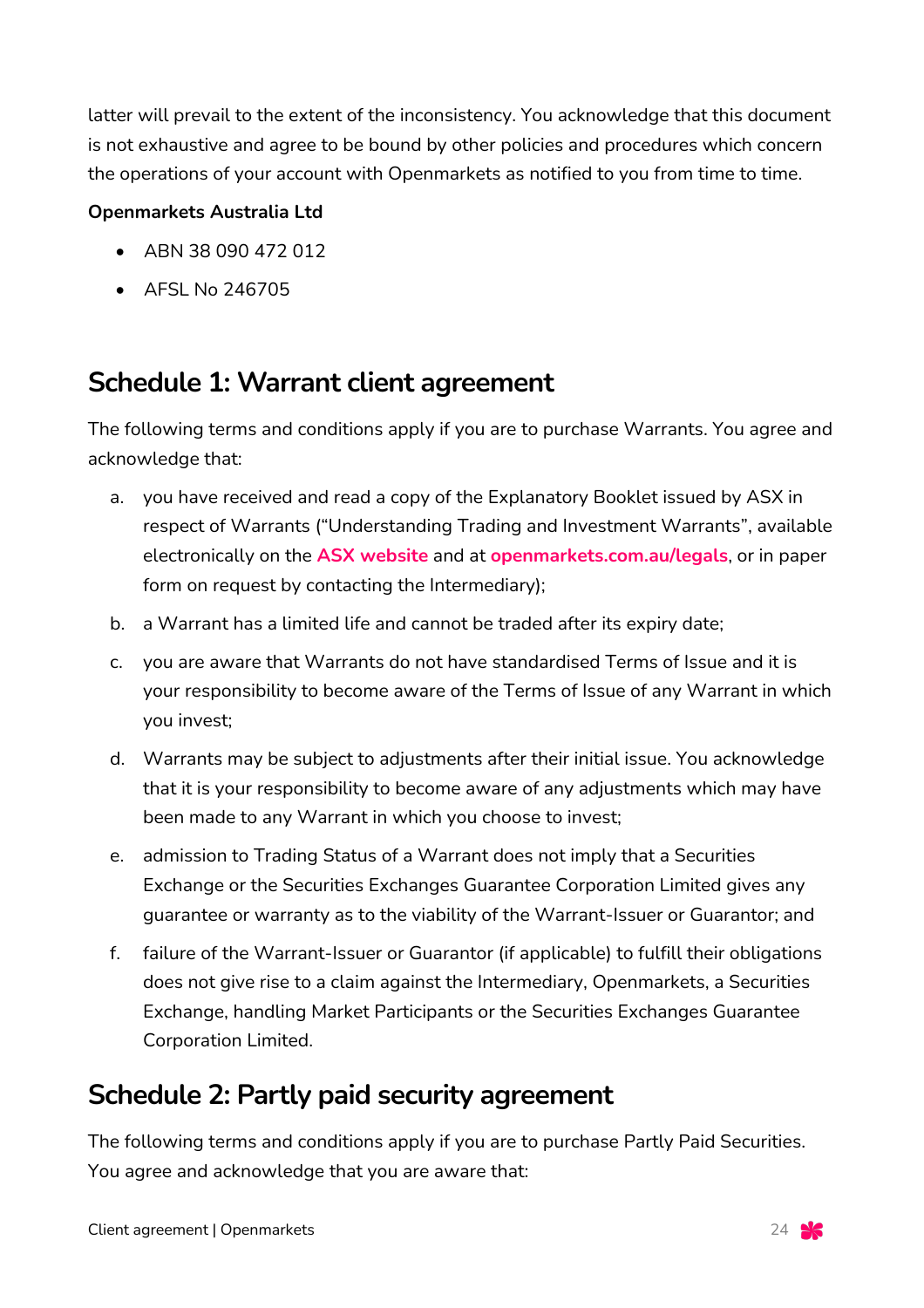- a. a Partly Paid Security is a security which may require you to make a further payment or payments at some time in the future;
- b. it is your responsibility to obtain and read a copy of the prospectus, product disclosure statement or information memorandum issued by an Issuer which sets out the particular features of, and rights and obligations attaching to, a Partly Paid Security before placing an order to buy a Partly Paid Security;
- c. you may be liable for further payments on a Partly Paid Security and that a failure to make a further payment by the specified date(s) may result in an Issuer of a Partly Paid Security or their associates or agents taking action, including legal action, against you to recover the outstanding payments and/or may result in the forfeiture of your entitlement to the Partly Paid Security;
- d. in certain circumstances you may be liable to make a further payment on a Partly Paid Security despite the fact that you may have disposed of a Partly Paid Security prior to the date that a further payment falls due;
- e. you should monitor announcements made by the Issuer of a Partly Paid Security and that it is your responsibility to inform yourself of the date/s or circumstances that a further payment falls due and the last day that you can dispose of the Partly Paid Security before becoming liable for a further payment;
- f. the amount of a further payment may be unrelated to the financial performance of a Partly Paid Security and that the amount of the further payment may exceed the intrinsic value of a Partly Paid Security at the time a further payment falls due; and
- g. an obligation on you in relation to a Partly Paid Security, including an obligation to make a further payment, does not give rise to a claim against the Intermediary, Openmarkets, a Securities Exchange, handling Market Participants or the Securities Exchanges Guarantee Corporation Limited.

# **Schedule 3: DMA service terms**

The following terms and conditions apply if the Client is given access to the DMA Service.

# **1. Access to the trading system**

1.1 Access by Authorised Persons only

No person other than an Authorised Person may at any time submit an Order for the Client (whether as principal or as agent for the Client) through the DMA Service using the Security Information provided by Openmarkets (or the Intermediary) to the Client. Openmarkets may in its discretion at any time limit the number of Authorised Persons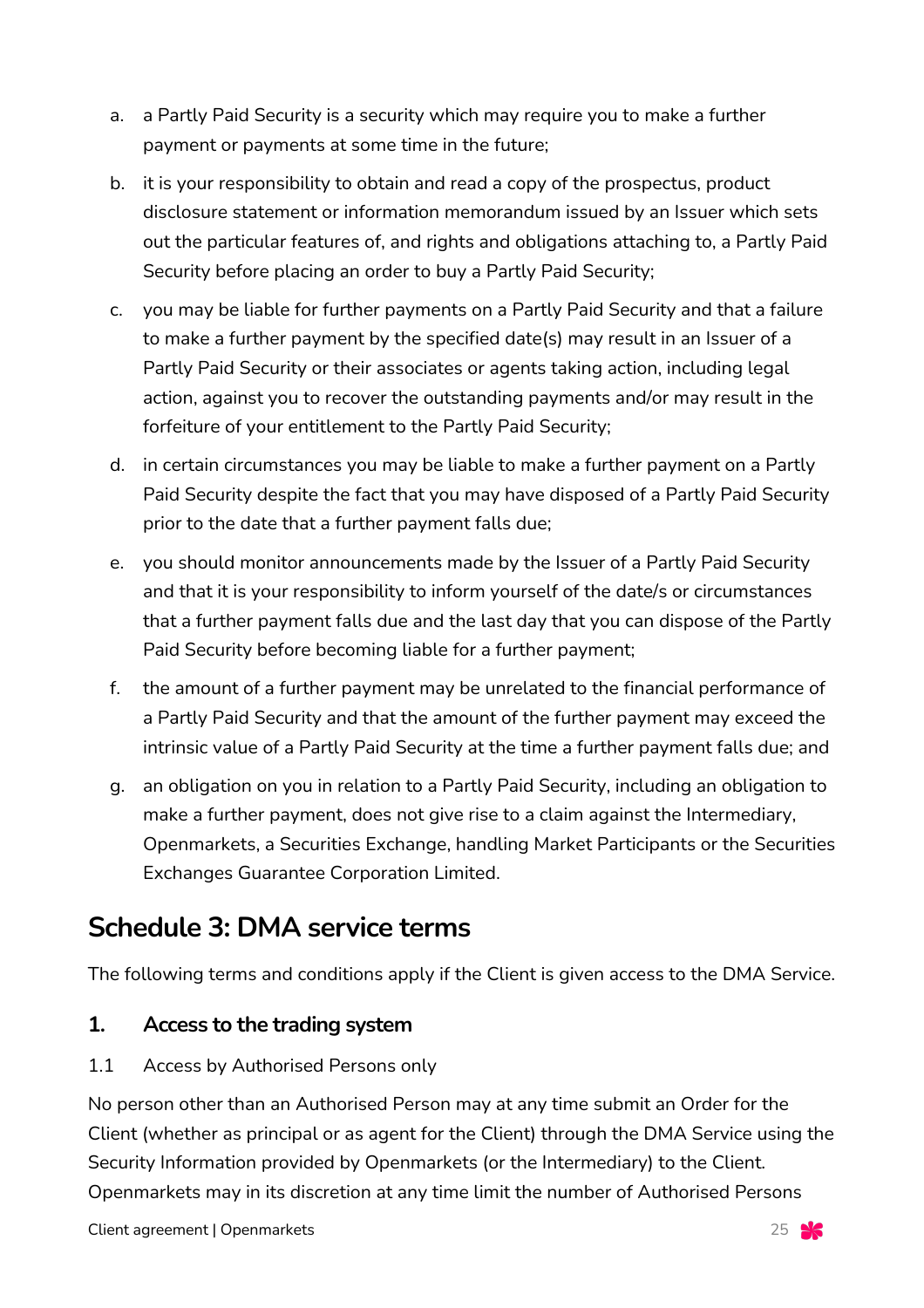who are permitted to submit Orders for the Client through the DMA Service. The Client must not authorise, allow nor permit any person other than an Authorised Person to access or use the DMA Service using the Security Information. The Client acknowledges and agrees that Openmarkets may, in its absolute discretion:

- a. refuse to approve as an Authorised Person any person nominated by the Client for that purpose;
- b. revoke its approval of an Authorised Person at any time; and
- c. from time to time test whether an Authorised Person has adequate knowledge of the DMA Service and the Dealing Rules (as defined in the Market Integrity Rules), directions, decisions and requirements of a Securities Exchange relevant to the type of order submission facilities given to the Authorised Person by Openmarkets. The Client must notify the Intermediary immediately once any Authorised Person ceases to be authorised by the Client to access the DMA Service on the Client's behalf.

## 1.2 Security Information

The Client acknowledges that the Security Information is confidential and agrees that it is responsible for maintaining its confidentiality.

The Client agrees that it must:

- a. only use the Security Information in accordance with these terms;
- b. not disclose the Security Information (or any part of it) to any person or persons (including its employees, contractors, agents and consultants) other than to an Authorised Person;
- c. ensure that at all times, each Authorised Person maintains the confidentiality of the Security Information;
- d. notify Openmarkets immediately upon becoming aware that any Security Information has been or may be used or disclosed in a manner that is not consistent with these terms; and
- e. regularly review and, if necessary, upgrade the security of its network through which it accesses the DMA Service to ensure that only Authorised Persons are able to access or use the DMA Service.

# **2. Use of the system**

Client agreement | Openmarkets 26 and 26 and 26 and 26 and 26 and 26 and 26 and 26 and 26 and 26 and 26 and 26  $\frac{1}{26}$ The Client acknowledges that: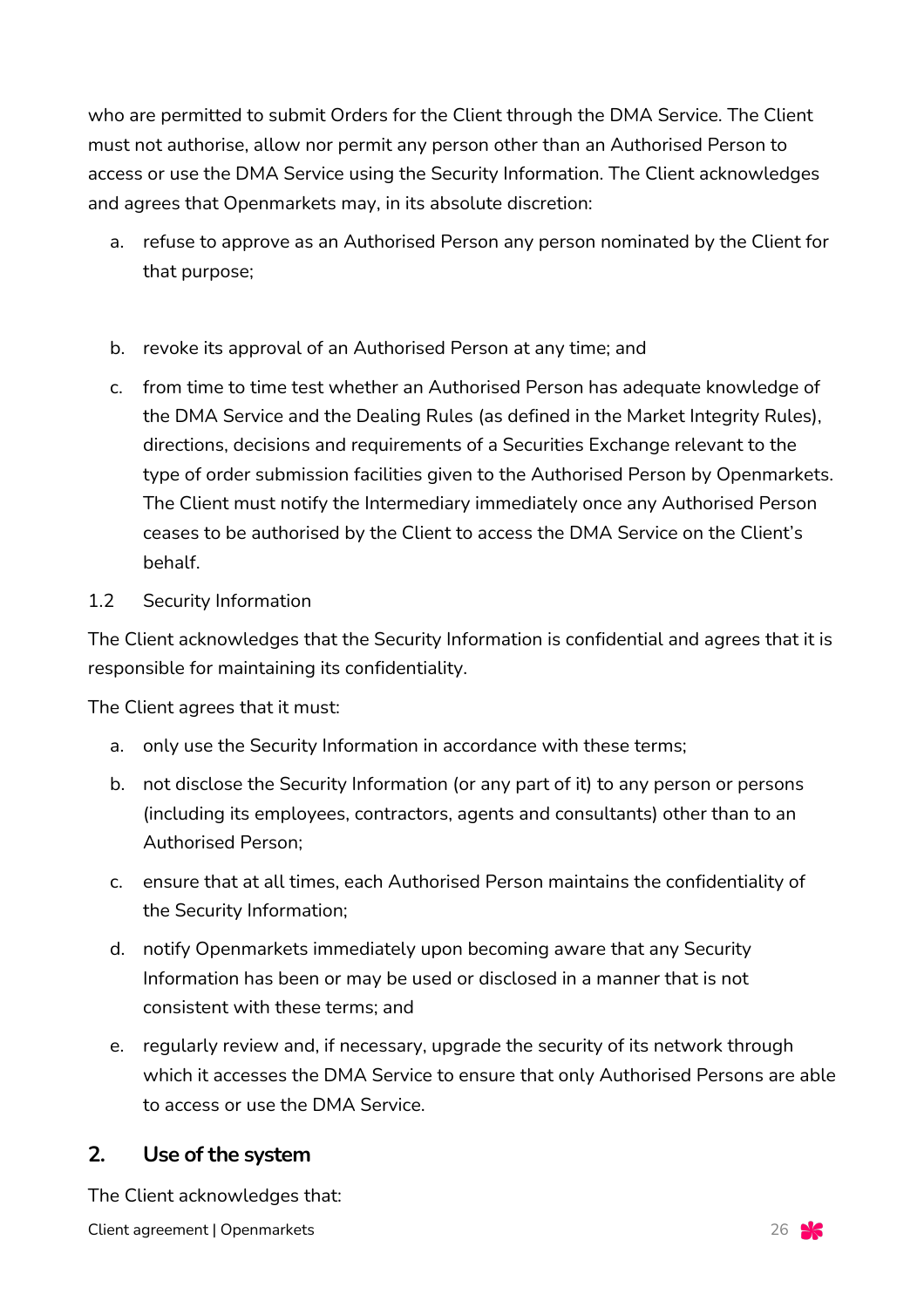- a. the DMA Service is accessible through the DMA System;
- b. neither Openmarkets nor any related body corporate or affiliate of Openmarkets makes any representation or warranty, express or implied, to the Client or to any other person regarding the DMA System, nor provides any guarantee with respect to the DMA System, including without limitation, with respect to the operation, functionality, effectiveness, accuracy, reliability, merchantability, quality or fitness for purpose;
- c. neither Openmarkets nor the Intermediary nor any related body corporate or affiliate of Openmarkets or the Intermediary is in any way responsible or liable to the Client or any person claiming through the Client, for any loss that results from the Client's use of the DMA System, or from any failure, error or defect of or in the DMA System;
- d. the Client is solely responsible for assessing the adequacy of the DMA System and for deciding whether or not to access it; and
- e. it is the Client's responsibility to obtain, at its own expense, all hardware and software to be used by the Client in connection with use of the DMA Service.

#### **3. Submitting orders through the DMA service**

3.1 Permission to submit Orders using Security Information

The Client acknowledges and agrees that it (and/or any Authorised Person) is permitted to submit Orders through the DMA Service only if it or they do so using the Security Information.

- 3.2 Responsibility for submitting Orders The Client:
	- a. determines the time at which Orders are submitted through the DMA Service;
	- b. is responsible for all Orders submitted through the DMA Service using the Security Information, regardless of who enters such Orders and regardless of whether or not there is an error in the Order entry;
	- c. is bound by any agreement entered into on its behalf in reliance on such Orders;
	- d. is liable for any reasonable expense incurred by Openmarkets in reliance on such Orders; and
	- e. accepts the sole risk and responsibility for Orders submitted by it through the DMA Service, including any Order submitted in error.
- 3.3 Order priority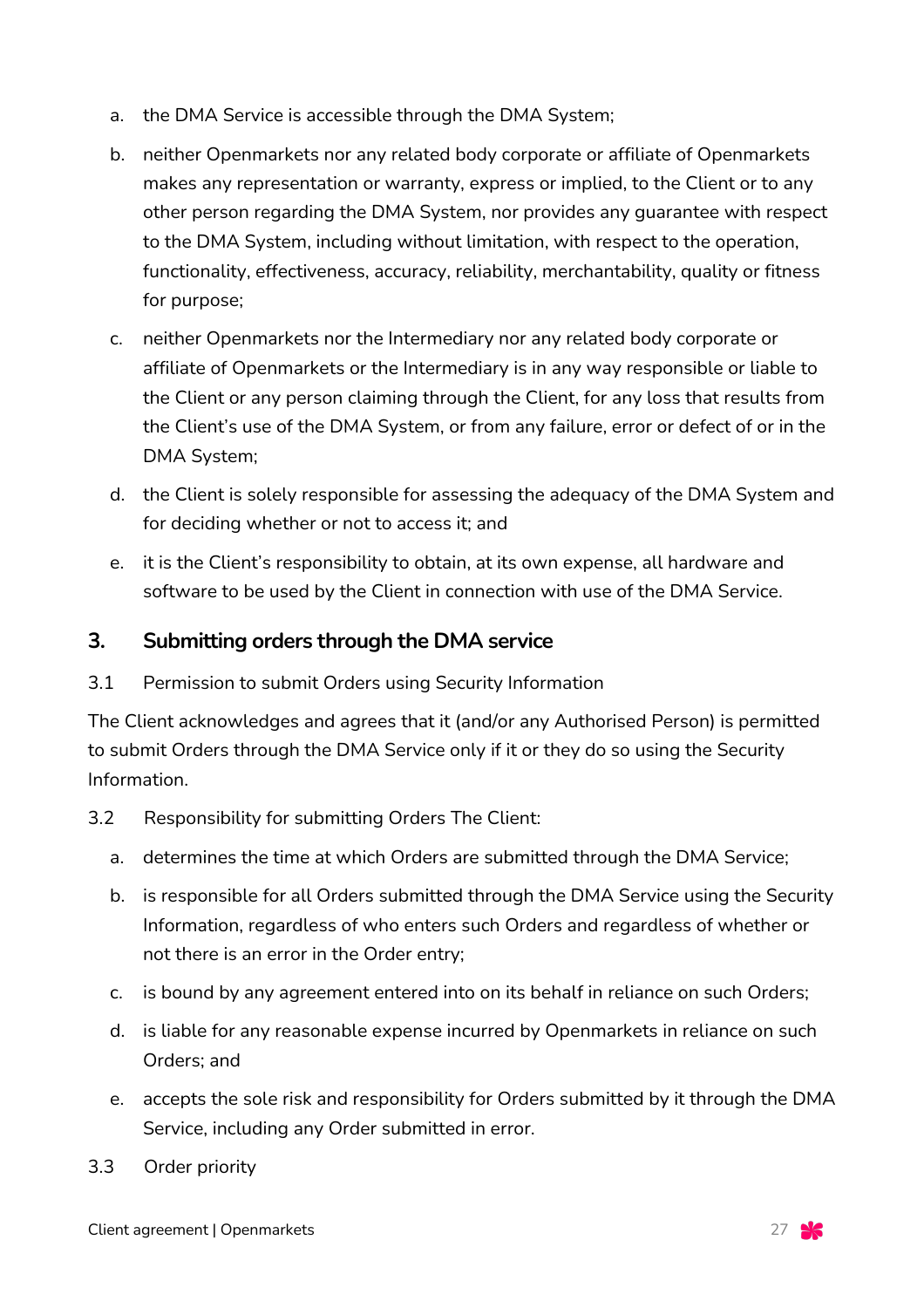The Client acknowledges that all Orders submitted by it through the DMA Service are, subject to any Filters, entered on a Trading Platform in the sequence in which they are received, and otherwise as expeditiously as practicable, and this may result in Openmarkets' principal orders being satisfied ahead of an Order.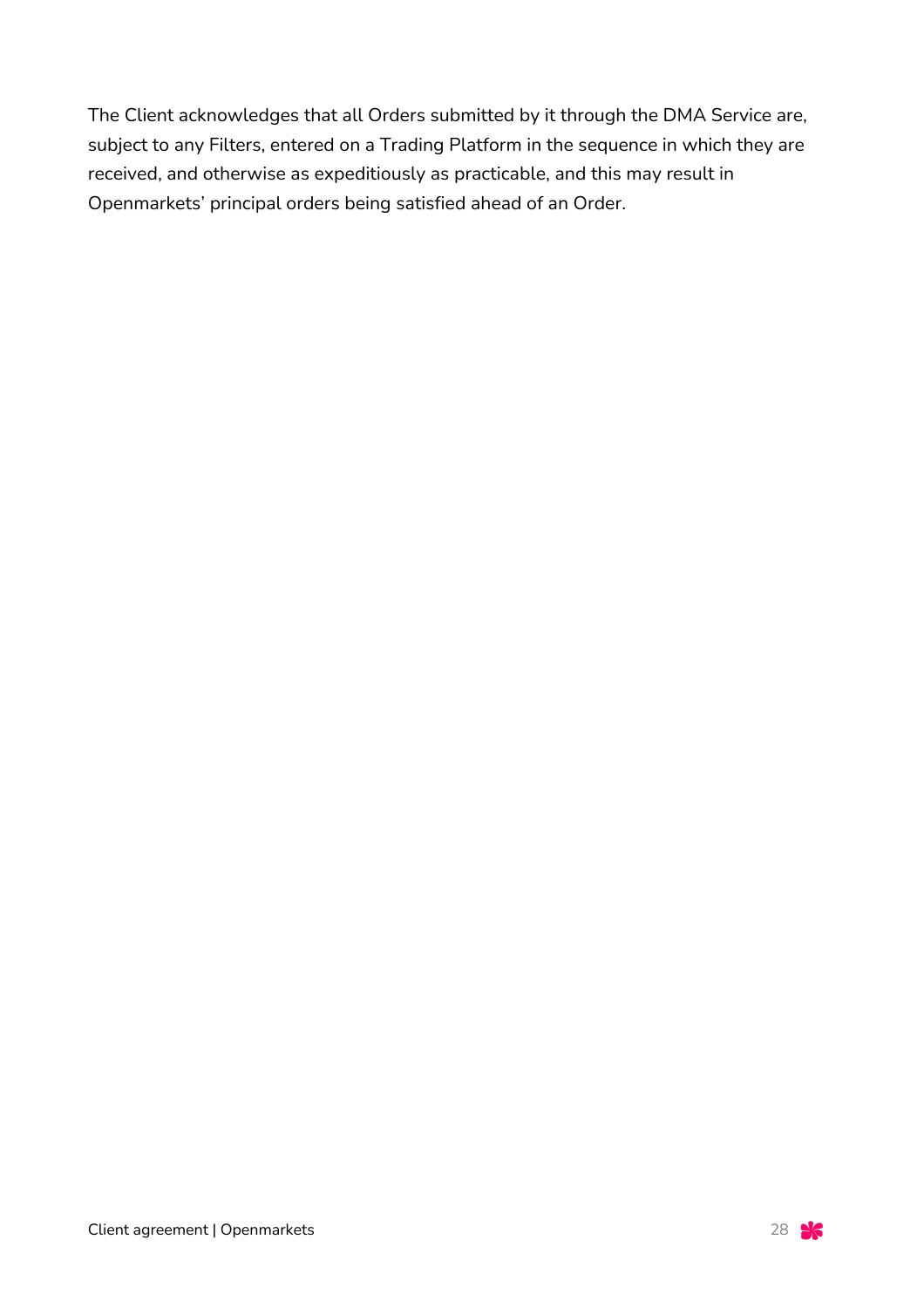### 3.4 Acknowledgment about resubmitting purged Orders

The Client acknowledges that Orders purged from a Trading Platform by the Securities Exchange will not be resubmitted to that Trading Platform by Openmarkets or the Intermediary.

### 3.5 No pre-arranged Orders

The Client undertakes to ensure that any Orders placed through the DMA Service which match opposite orders placed by Openmarkets in a Trading Platform, either as agent or principal, will be of an accidental nature, meaning that no pre-arrangement of the matched orders will have taken place with Openmarkets, and will not detract in any way from the Client's Orders transacting in a Trading Platform under strict rules of time and price priority.

# **4. Orders relating to derivatives products**

## 4.1 Closing Out Derivatives Contracts

If, as a result of Orders submitted by the Client through the DMA Service, a Derivatives Contract registered in the Client's account with Openmarkets as Buyer and a Derivatives Contract in the same Series or Delivery Month is registered in the Client's account with Openmarkets as Seller, Openmarkets will use its best endeavours to ensure that the corresponding Derivatives Contracts registered with ASX Clear are closed out by ASX Clear in accordance with ASX Clear Rule 13.2. However, the Client acknowledges and agrees that the Client's obligations in relation to those Derivatives Contracts continue in force until ASX Clear has closed out the corresponding Derivatives Contracts registered with it in accordance with ASX Clear Rule 13.2.

#### 4.2 Exercise of a Derivatives Contract

The Client acknowledges that, if the Client wishes to exercise a Derivatives Contract registered in the Client's account with Openmarkets:

- a. the Client is not able to do so through the DMA Service (whether or not that Derivatives Contract was bought through the DMA Service); and
- b. the Client must contact the Intermediary directly in order to communicate the Client's instruction to exercise that Derivatives Contract (and the Intermediary in turn will be responsible for communicating the Client's instruction to Openmarkets).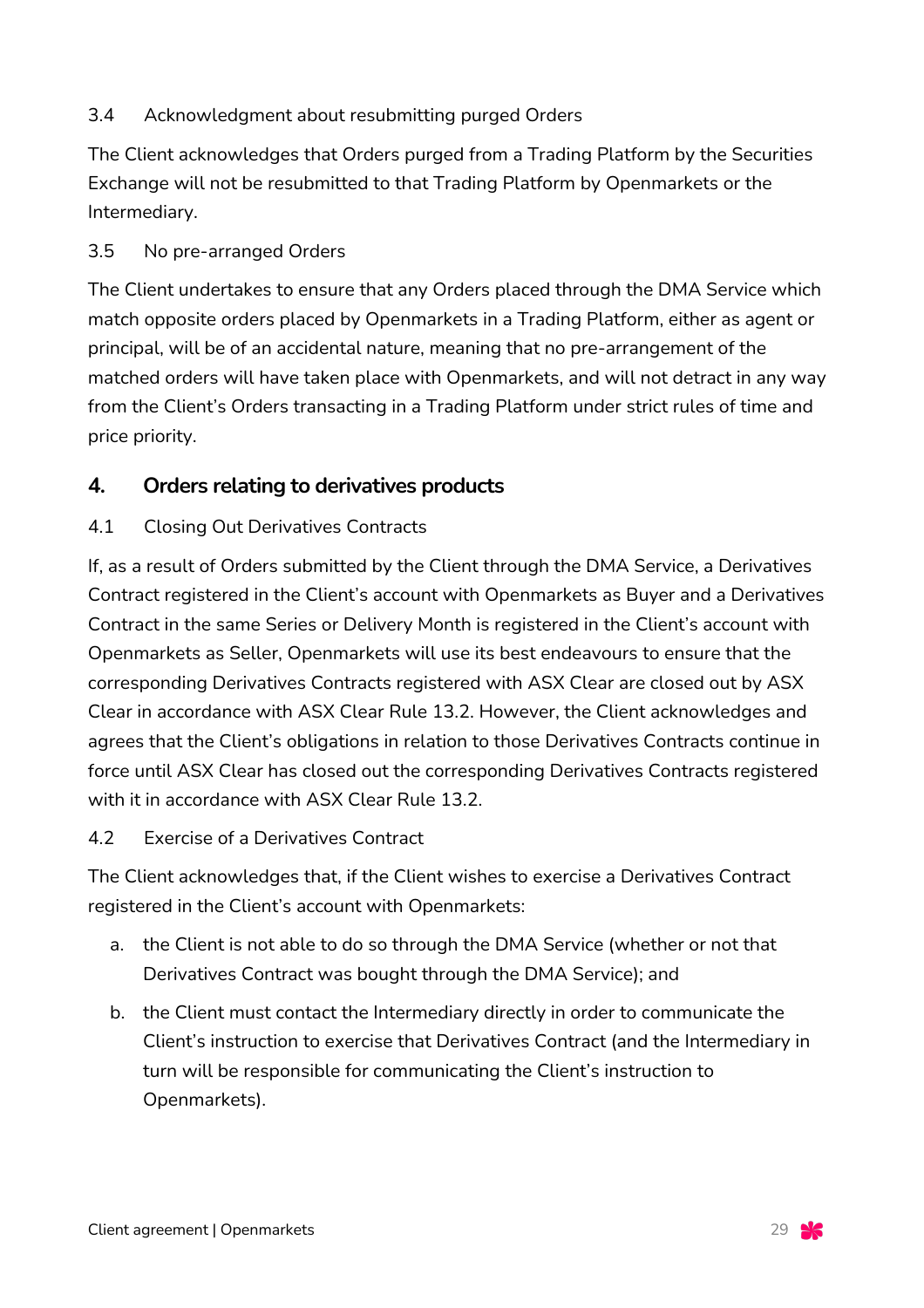#### **5. Trading rules**

#### 5.1 DMA Trading Limits

Openmarkets may at any time through the DMA Service impose, and from time to time vary, DMA Trading Limits. Without limitation, Openmarkets may impose DMA Trading Limits on any or all of the following:

- a. the value or number of any buy Orders or trades;
- b. the value or number of any sell Orders or trades;
- c. the available cleared funds;
- d. the available sponsored stock;
- e. the net value of any buy Orders or trades less sell Orders or trades;
- f. the gross value of any buy Orders or trades and any sell Orders or trades;
- g. the value of any Order or trade; and
- h. the value of any Order submitted by one or more Authorised Person, or trade undertaken by such a person. The Client must comply, and ensure that each Authorised Person complies, with all applicable DMA Trading Limits.
- 5.2 Prohibited orders

The Client must ensure that:

- a. each Authorised Person accesses the DMA Service in a way that ensures fairness, efficiency and ongoing protection of market integrity;
- b. it does not place an Order through the DMA such that the beneficial ownership of the financial products which are the subject of the Order would not change if the Order was executed;
- c. it does not take any action, fail to take any action or place any Order through the DMA Service where that Order (or the resulting transaction) would violate or cause or result in the Client, the Intermediary or Openmarkets violating any Applicable Regulation, including without limitation, any Applicable Regulation in relation to:
	- (i) market manipulation, false trading, market rigging, fictitious transactions, wash trading or matching of orders;
	- (ii) insider trading;
	- (iii) front running;
	- (iv) fraud;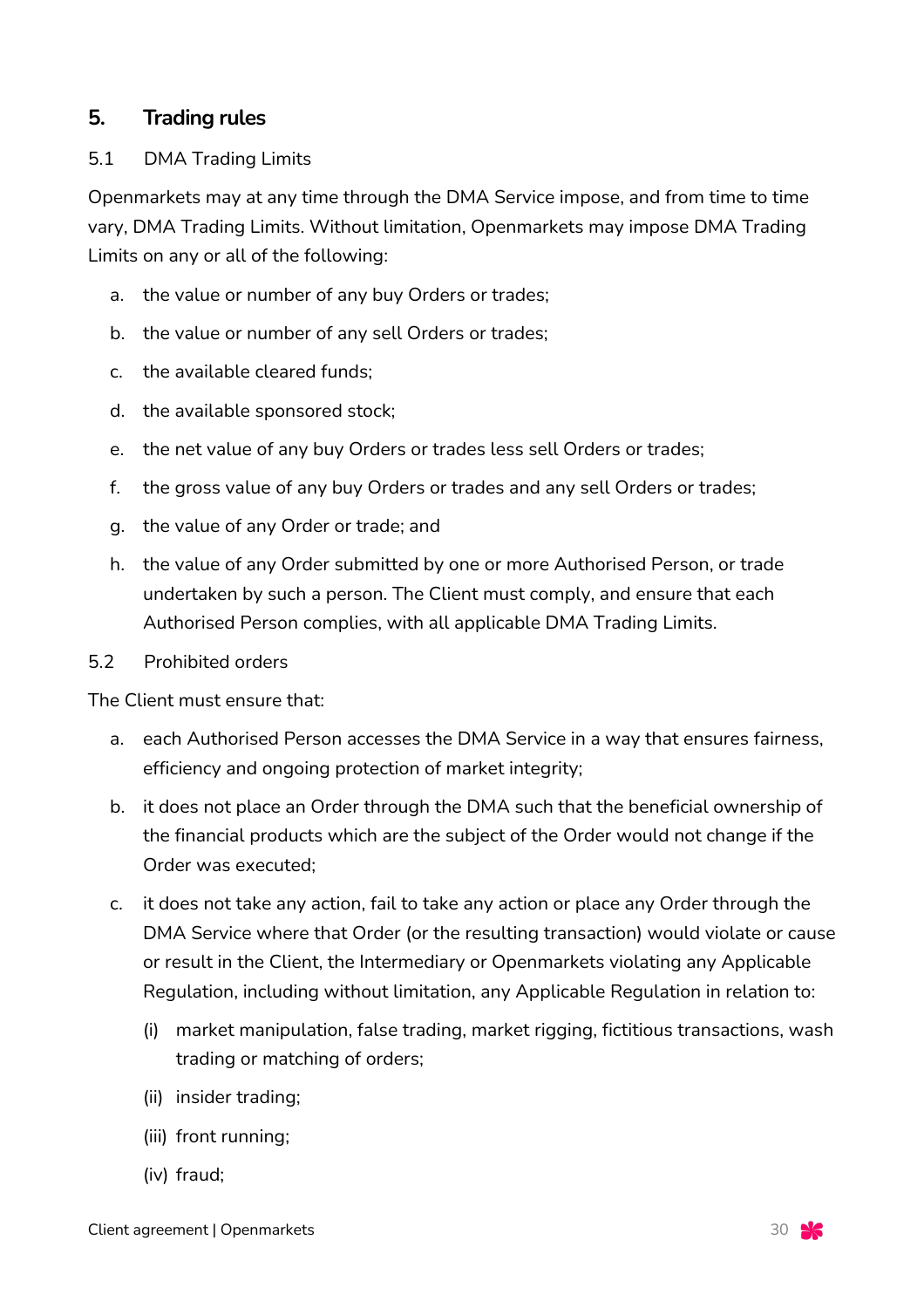- (v) creation of a disorderly market or otherwise prejudicing the integrity or efficiency of the market; or
- (vi) misleading or deceptive conduct; and
- d. each Order is submitted in accordance with these terms or any policy or operational guideline published by Openmarkets from time to time in relation to the DMA Service.

## **5.3 Filters**

Openmarkets may impose Filters to restrict the placement of any Orders or the execution of any trades through the DMA Service, including (without limitation)

Filters whose object is to:

- a. prevent a breach of the provisions set out in this paragraph 5;
- b. prevent Orders being registered with a Trading Platform where the price at which the Order is submitted through the DMA Service is too far from the prevailing market price for the relevant security or financial product;
- c. ensure that the DMA Service does not interfere with the efficiency and integrity of the market conducted by a Securities Exchange;
- d. ensure that the DMA Service does not interfere with the proper functioning of any Trading Platform; or
- e. facilitate compliance with, and prevent breaches of, the Applicable Regulations. Openmarkets has, and accepts, no responsibility or liability to the Client or any

#### **5.4 Delays**

The Client acknowledges that there may be delays in the processing or execution of an Order placed through the DMA Service, and:

- a. an Order may be wholly or partly filled before an instruction for its amendment or cancellation is processed;
- b. The Intermediary and the Client remain liable to Openmarkets to settle the original Order, until any relevant amendment or cancellation is effected; and
- c. Openmarkets will not be liable for any loss or damage to the Client by reason of any delay in processing any Order submitted through the DMA Service.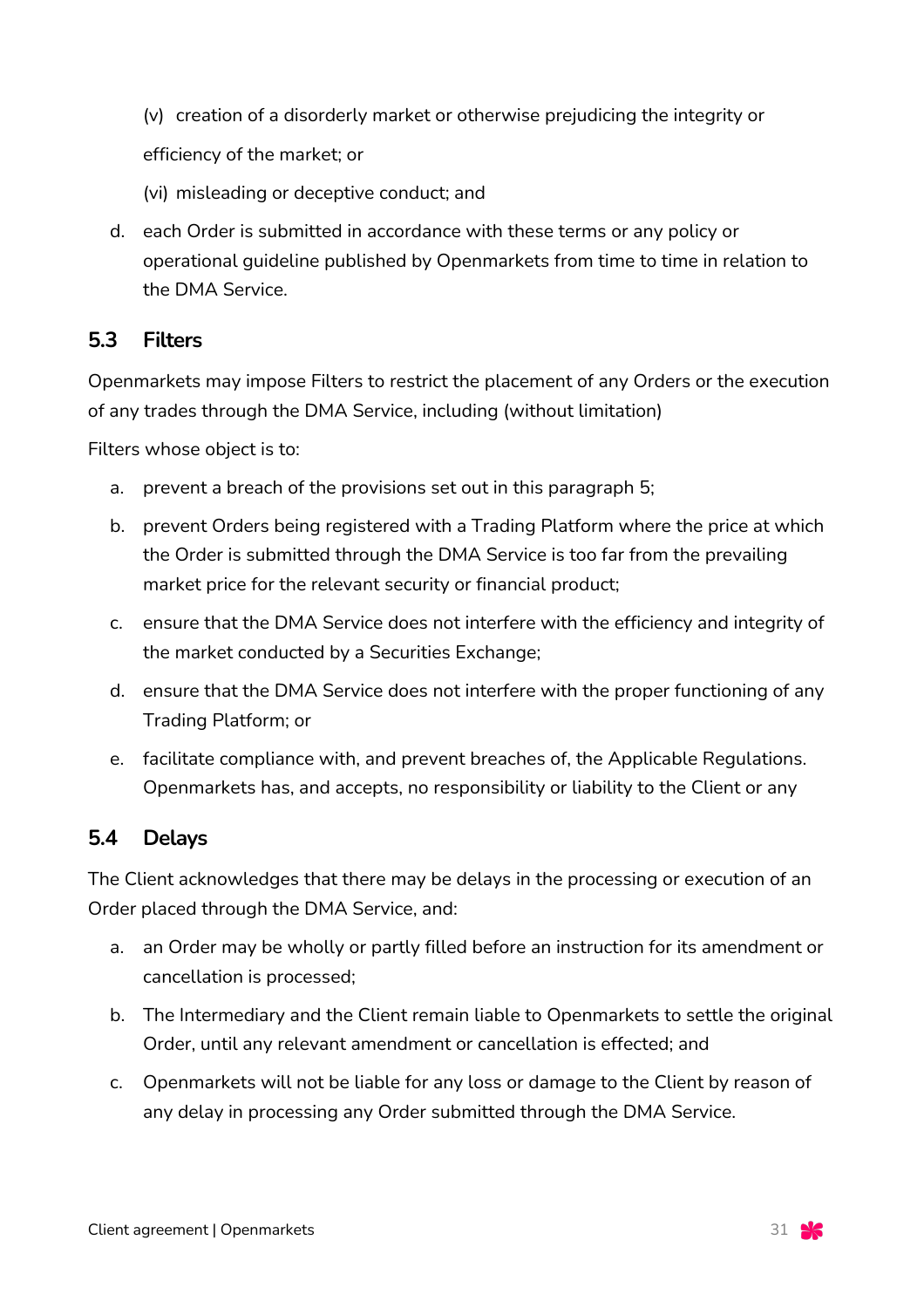#### 5.5 Openmarkets takes no responsibility

The Client acknowledges that Openmarkets takes no responsibility for the processing, execution or cancellation of any Orders placed through the DMA Service or for any delays in relation to the same.

#### **6. Reconciliation**

The Client is responsible for reconciling end-of-day confirmations against its records on any given trading day, and must communicate to Openmarkets, any discrepancies found in this reconciliation before the market opens on the next trading day. The Client acknowledges that Openmarkets is not responsible in any circumstances for the losses of any kind of the Client that occur through errors that go undetected as a result of the failure of the Client to perform this reconciliation.

# **7. Principal trading by Openmarkets**

The Client acknowledges that Openmarkets and/or any of Openmarkets' related bodies corporate or affiliates may:

- a. enter a transaction in securities, derivatives, warrants and other financial products on a Securities Exchange as principal and, where permitted by law, may take the opposite position in any such transaction, acting either for a client or on Openmarkets' own account (and the Client consents to Openmarkets and/or Openmarkets' related bodies corporate and affiliates entering such transactions and taking such positions); and
- b. place principal orders on the same terms as any Order, and that Openmarkets' order may be filled before an Order due to it being entered into the relevant Trading Platform prior to the Order.

#### **8. Openmarkets' warranties and liabilities**

#### 8.1 No representations or warranties about the DMA Service

Subject to those provisions of the Competition and Consumer Act (Cth) and any other rights implied by law, which cannot be excluded by agreement between the parties, Openmarkets makes no representations or warranties express or implied, including without limitation, any implied warranties as to merchantability, quality or fitness for a particular purpose or otherwise (including as to accuracy, currency, availability, completeness or quality) with respect to the DMA Service.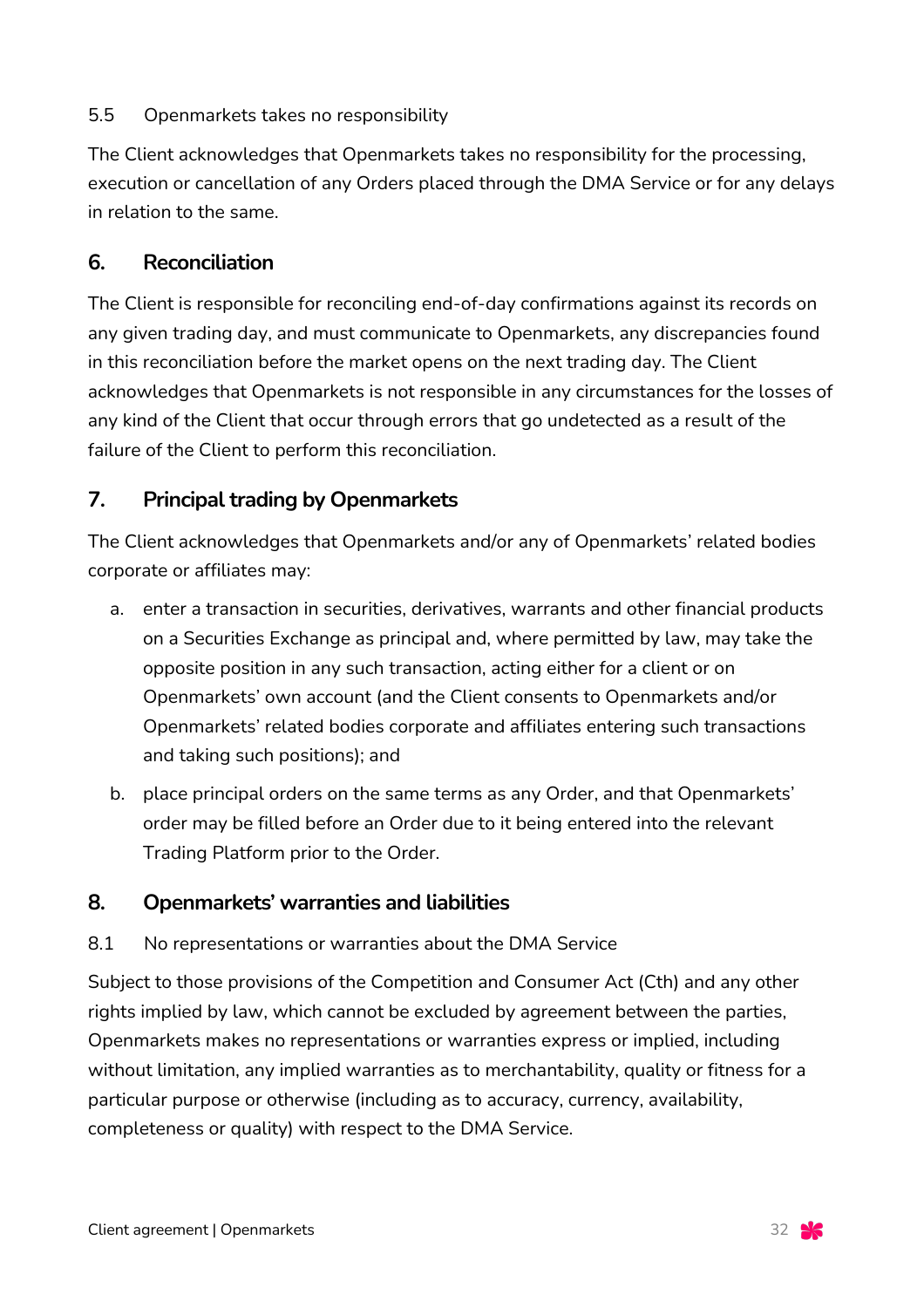## **8.2 Exclusion of liability**

The Client acknowledges that the DMA Service is provided at its risk and that to the extent permitted by law, Openmarkets excludes all liability in contract, tort (including negligence) or otherwise relating to or resulting from use of the DMA Service, including without limitation, liability for any loss or damage (including incidental, indirect and consequential loss and damage, loss of prospective profits, or expenses) incurred or suffered by the Client directly or indirectly, as a result of:

- a. any defect, delay, failure, inaccuracy in, use of or inability to use the DMA Service; or
- b. any government restriction, exchange or market rulings, suspension of trading computer or telephone failure, unlawful access to the DMA Service, theft, sabotage, war, earthquakes, strikes, force majeure and without limitation, any other conditions beyond Openmarkets' control.
- 8.3 Limitation of liability in any event Openmarkets' liability shall in any event be limited to:
	- a. in the case of goods, replacement or repair of the goods; and
	- b. in the case of services, re-supply of the services.
- 8.4 System and trading risks

The Client acknowledges that there is significant risk in trading through a system, including the DMA Service, which is serviced by means of computer and telecommunications systems, even where generally accepted industry standards and practices are followed, including that:

- a. the access to and use of the DMA Service cannot be operated in all circumstances without error including, without limitation, errors in computer programs and telecommunications systems. These errors may result in, among other things:
	- (i) a delay in telecommunications services;
	- (ii) interrupted service and faults, such that the DMA Service may not remain accessible at all times during the trading day and there may be problems affecting the stability of the DMA Service that could cause the Client to be unable to enter Orders via the DMA Service during normal trading hours;
	- (iii) Orders and other communications relating to trading and execution not reaching Openmarkets or being lost, rejected or partially received or sent, such that they are not accurately received or sent by the Client or Openmarkets and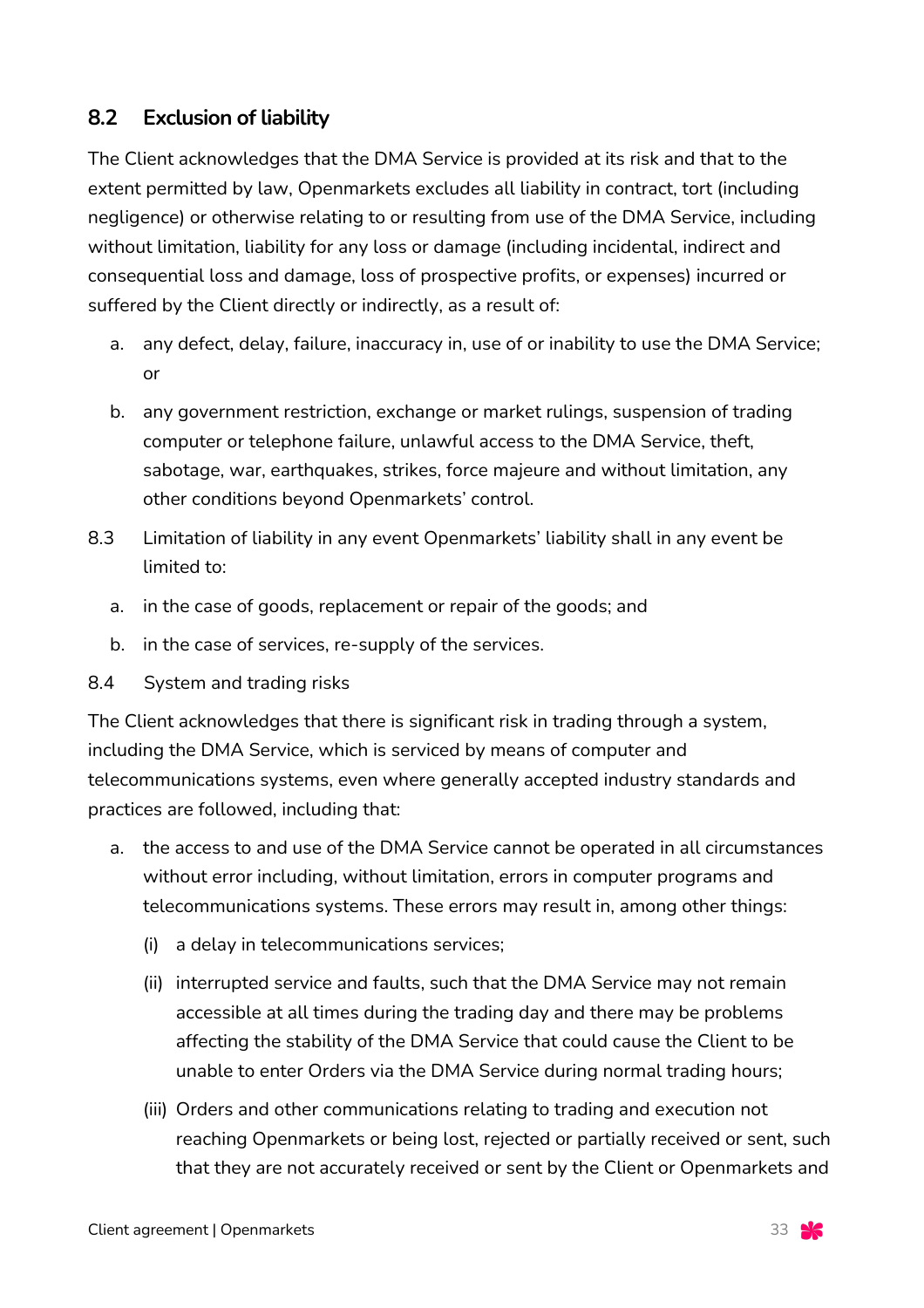are not representative of the original content of the Orders and other communications relating to trading and execution;

- (iv) inaccuracies in the provision of the DMA Service and generally;
- b. the Client's data may not be protected, and there are risks that other users of the DMA Service, institutions or holders or an Australian financial services licence will be able to see Orders submitted by the Client and other communications relating to trading and execution without the Client's (or Openmarkets') consent and that third parties (including persons on private networks) may have the ability to attach to the Client's network;
- c. Orders and other communications relating to trading and execution and other data submitted to the DMA Service will not remain confidential;
- d. the Client's system may not be compatible with the DMA Service or a Trading Platform, and that this incompatibility may lead to an unstable environment; and
- e. Orders may be placed through the DMA Service without the Client's authority by a person using the Security Information given to the Client and accordingly, that trades which have not been authorised by the Client may be executed.

## **9. Termination**

Openmarkets may terminate the Client's participation in the DMA Service at any time by notice in writing. The Client may terminate its participation in the DMA Service by request in writing to Openmarkets. The Client acknowledges that if the Intermediary's participation in the DMA Service is terminated, the Client's participation will also be terminated. Termination of the Client's participation does not affect its outstanding obligations under this agreement or any other agreement you have with Openmarkets.

#### **10. Intellectual property**

You acknowledge that all intellectual property rights in the DMA Service and the DMA System and the components thereof are owned by Openmarkets, or are procured by Openmarkets for the use of the Client and nothing in this agreement confers any right of ownership, transfer of ownership to, or other right to the intellectual property in the Client.

#### **11. Definitions**

• **AFSL** means Australian Financial Services Licence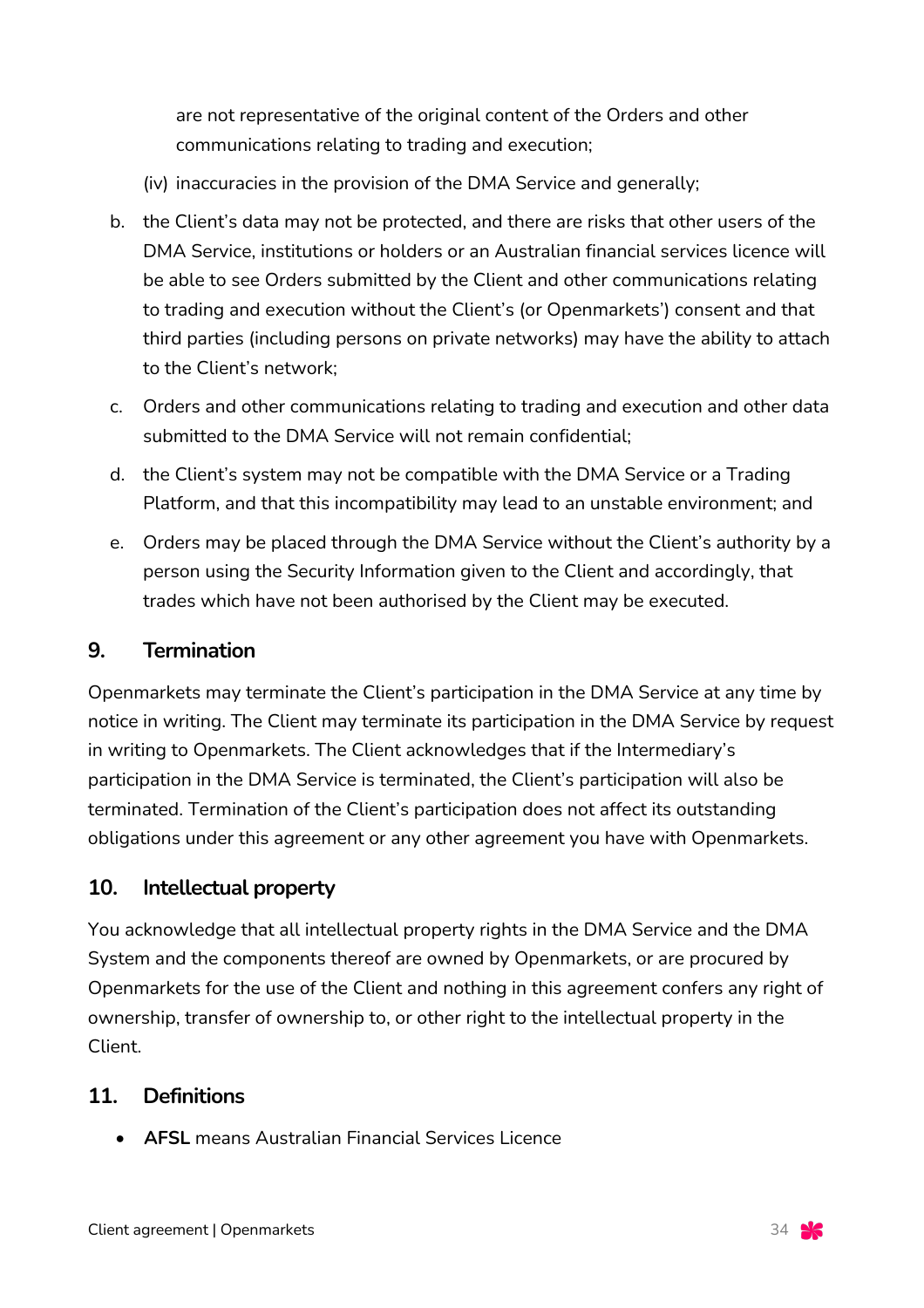- **Authorised Person** means a person who is nominated and permitted by Openmarkets to submit Orders through the DMA Service using the Security Information provided by Openmarkets or the Intermediary.
- **Derivatives Contract** has the meaning given to Options Market Contract or Derivatives CCP Contract, each as defined in the ASX Clear Rules or the corresponding contract between the Client and Openmarkets, as the context requires.
- **DMA Service** means the automated client order processing service to be provided by Openmarkets to the Licensee on the terms contained in this Schedule under which the Licensee is able to enter Orders directly into the Trading Platform relating to Traded Products.
- **DMA System** means the on-line system through which the Client is able to connect to the DMA Service, and where applicable includes:
	- o the software and hardware applicable to that system;
	- o any Trade Facilitation Software.
- **DMA Trading Limits** means the limits that Openmarkets may place on the Orders that may place on the Orders that may be submitted and/or the trades that may be undertaken through the DMA Service.
- **Filters** mean the restrictions Openmarkets imposes, whether by automated or manual means, to limit the Client's ability to place Orders through the DMA Service.
- **Order** means an order for the purchase or sale of (or other dealing in) Traded Products made through the DMA Service using the Security Information provided to the Client and, as the context requires, includes (without limitation):
	- o an order or instruction to amend or cancel an existing order submitted through the DMA Service; or
	- o an order or instruction to open or close out a position in Derivatives Contracts. Security Information means the user code, user name and password given to the Client by Openmarkets or the Intermediary in connection with use of the DMA Service.
- **Trade Facilitation Software** means software provided by Openmarkets to the Client for the purpose of the Client creating Orders including trading algorithms (including trading algorithms procured from a third party for use by the Client).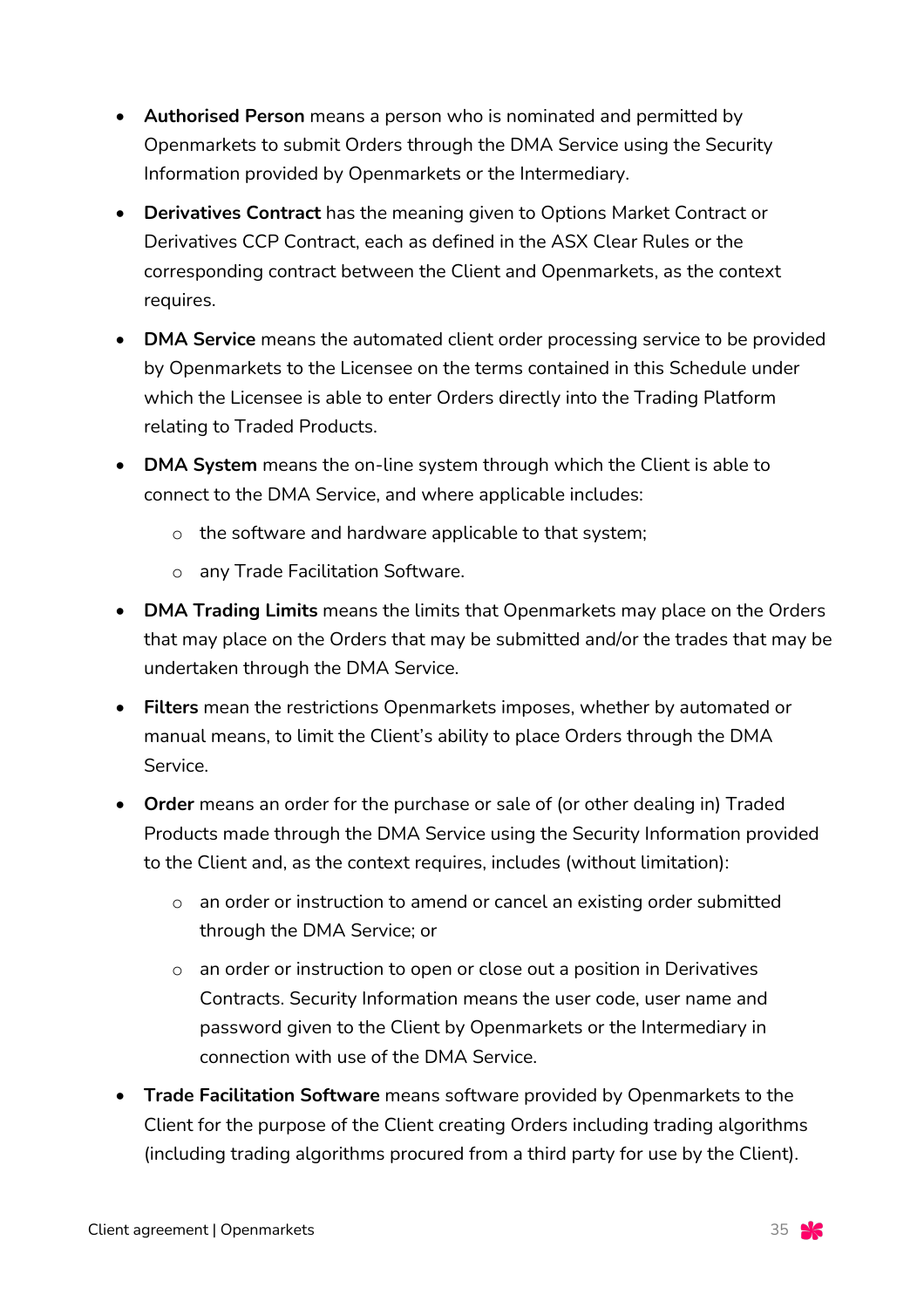• **Trading Platform** has the meaning given to that term in the ASIC Market Integrity Rules or the Chi-X Market Integrity Rules (as the context requires) and for other Securities Exchanges, has the meaning given to it in the relevant Exchange Rules or Market Integrity Rules (as the context requires) for that Securities Exchange.

Words used in this Schedule 3 have the meaning ascribed to them in the Equities Terms and Conditions unless the context requires otherwise.

# **Schedule 4: Openmarkets best execution policy**

The Openmarkets Best Execution Policy is available at **openmarkets.com.au/legals** or is available from the Intermediary in hard copy.

# **Schedule 5: ASX bookbuild client agreement**

# **1. Agreement with Openmarkets**

The provisions of this Schedule apply if you wish to instruct for a Bid to be placed on your behalf in relation to an offer of Financial Products on ASX BookBuild. By placing an Order with Intermediary (as your agent) for a Bid to be placed on your behalf in relation to an offer of Financial Products on ASX BookBuild, you agree to be bound by the terms and conditions of this Schedule. This Schedule forms part of the Terms and Conditions and is to be read as if it were included at the end of the Terms and Conditions.

# **2. Interpretation**

In this Schedule unless the contrary intention appears:

- **ASX Rules** means the operating rules of ASX, including the procedures made under those rules, as amended from time to time.
- **Fail to settle and failure by you to settle** includes a failure by you to comply with your Settlement Obligations.
- **Financial Products** includes financial products offered for acquisition through ASX BookBuild.
- **Order** includes an order or instruction to acquire Financial Products offered through ASX BookBuild to be executed by Openmarkets, and includes an order to enter, amend or cancel a Bid in relation to such Financial Products.
- **Purchase** includes the acquisition of Financial Products as a result of an allocation of Financial Products to you through ASX BookBuild.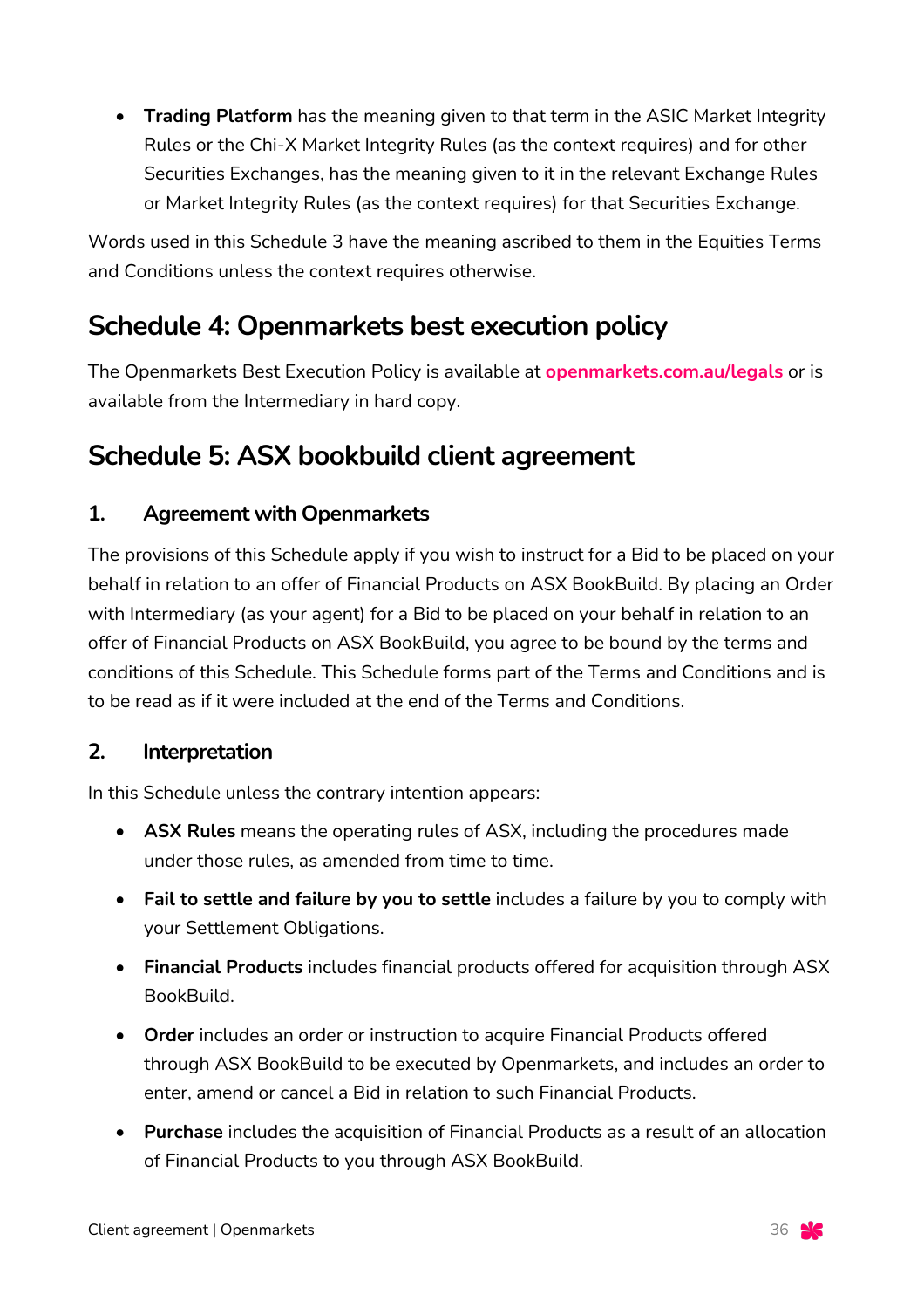- **Settlement Obligations** includes the obligation to pay for and complete the acquisition of Financial Products allocated to you as a result of a Bid placed on your behalf in relation to an offer of Financial Products on ASX BookBuild.
- **Terms and Conditions** means the Openmarkets Equities Terms and Conditions and include this schedule.
- **Traded Products** includes Financial Products.
- **Unexecuted Order** includes a Bid which has placed on your behalf in relation to an offer of Financial Products on ASX BookBuild which may be withdrawn or cancelled.

Words used in this Schedule have the meanings given to them in the Exchange Rules and the ASX Settlement Rules.

# **3. Application of ASX Operating Rules**

You and Openmarkets are bound by the ASX Rules, the Corporations Act, customs, usages and practices of ASX and its related entities, as amended from time to time, in so far as they apply to ASX BookBuild and any allocation of Financial Products in an offer on ASX BookBuild.

# **4. Right to refuse to deal**

You acknowledge that Openmarkets may at any time refuse to deal in, or may limit dealings in, the Financial Products offered under ASX BookBuild for you. Openmarkets is not required to act in accordance with your instructions where to do so would constitute a breach of the ASX Rules or the Corporations Act. Openmarkets (or the Intermediary on Openmarkets' behalf) will notify you of any refusal or limitation as soon as practicable.

# **5. Wholesale clients**

You agree that, if you are not a Wholesale Client for the purposes of the Market Integrity Rules, you will not place an Order in relation to an offer of Financial Products on ASX BookBuild where that offer is limited to Wholesale Clients.

# **6. Offers in the U.S. or to U.S. persons where terms of offer are silent**

If the terms of the offer are silent on whether offers and issues of Financial Products are prohibited in the United States or to U.S. persons, then you acknowledge that the following terms of the offer will apply: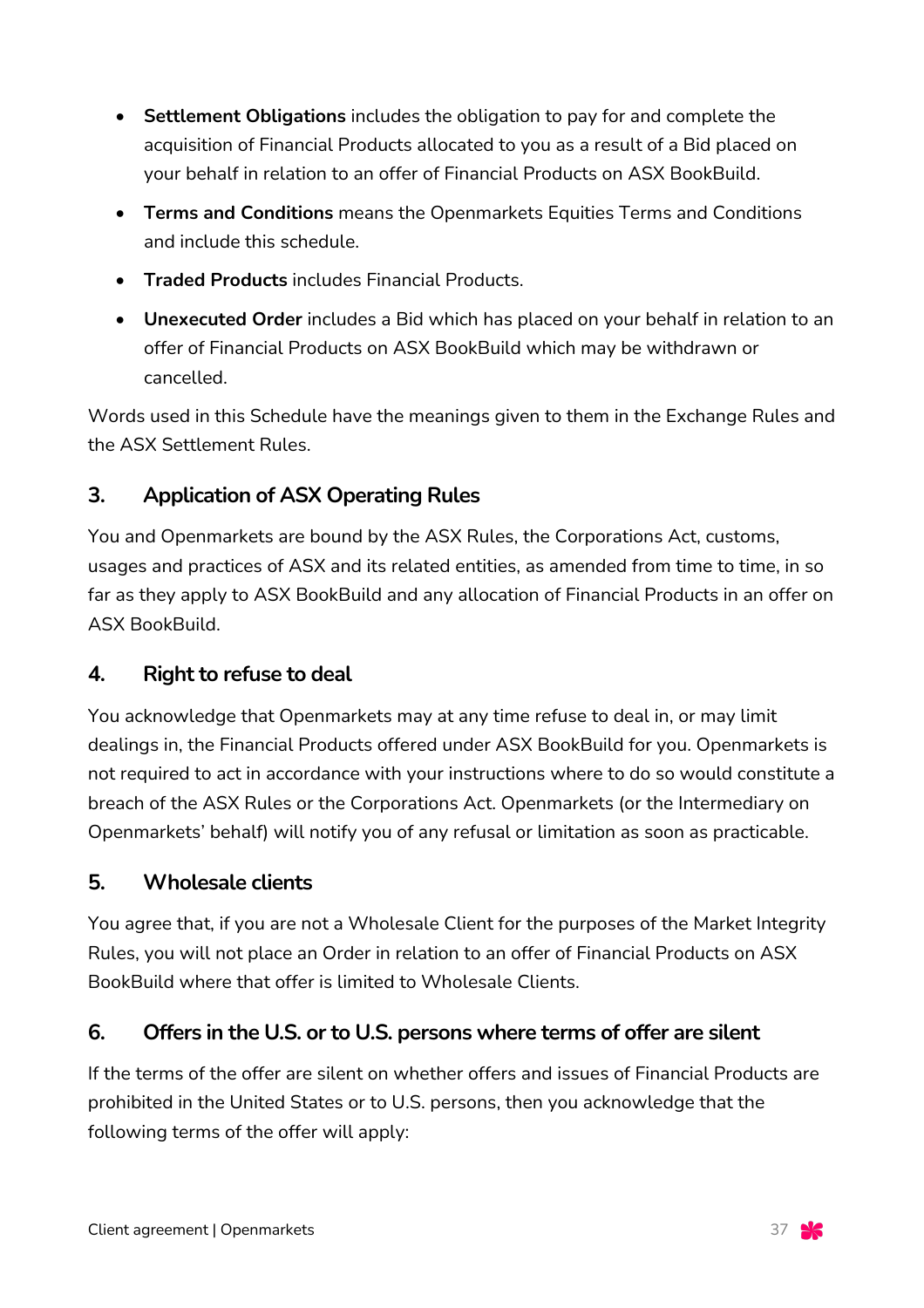- a. the Financial Products have not been, and will not be, registered under the US Securities Act of 1933 (the US Securities Act), and may not be offered, sold or resold in the United States, or to or for the account or benefit of U.S. persons, except in accordance with an exemption from, or in a transaction not subject to, the registration requirements of the US Securities Act;
- b. expressions used but not defined in these terms have the meanings set forth in Regulation S under the US Securities Act.

# **7. Warranty**

When you instruct Openmarkets (including where you instruct the Intermediary to instruct Openmarkets) to enter a Bid in an offer of Financial Products you warrant that:

- a. you are aware of and agrees to the Investment Cap and the terms of the offer;
- b. you are entitled, under the Investment Cap and the terms of the offer, to enter that Bid and to subscribe for any Financial Products allocated to you under ASX Rule 4930.

#### **8. Allocation and settlement obligations**

You acknowledge and agree that:

- a. where you have received an allocation of Financial Products as a result of a Bid entered by Openmarkets on your behalf for the allocation of the relevant Financial Products under the applicable offer:
	- (i) you have an obligation to subscribe for the number of Financial Products allocated to you at the final BookBuild Price on the terms of that offer; and
	- (ii) where Openmarkets settles the subscription for those Financial Products through ASX Settlement or otherwise on your behalf, you owe your Settlement Obligations in respect of that subscription directly to Openmarkets and not to the Intermediary or the relevant BookBuild Issuer;
- b. you may not receive any allocation of Financial Products including where a bookbuild is cancelled. In the event that you fail to comply with your Settlement Obligations, Openmarkets will have rights against you under these Terms and Conditions (including without limitation under those clauses of these Terms and Conditions relating to a failure to settle by you), the ASX Rules and the ASX Settlement Rules (including without limitation a power of sale), and Openmarkets is not obliged to register any of the relevant Financial Products in your name or in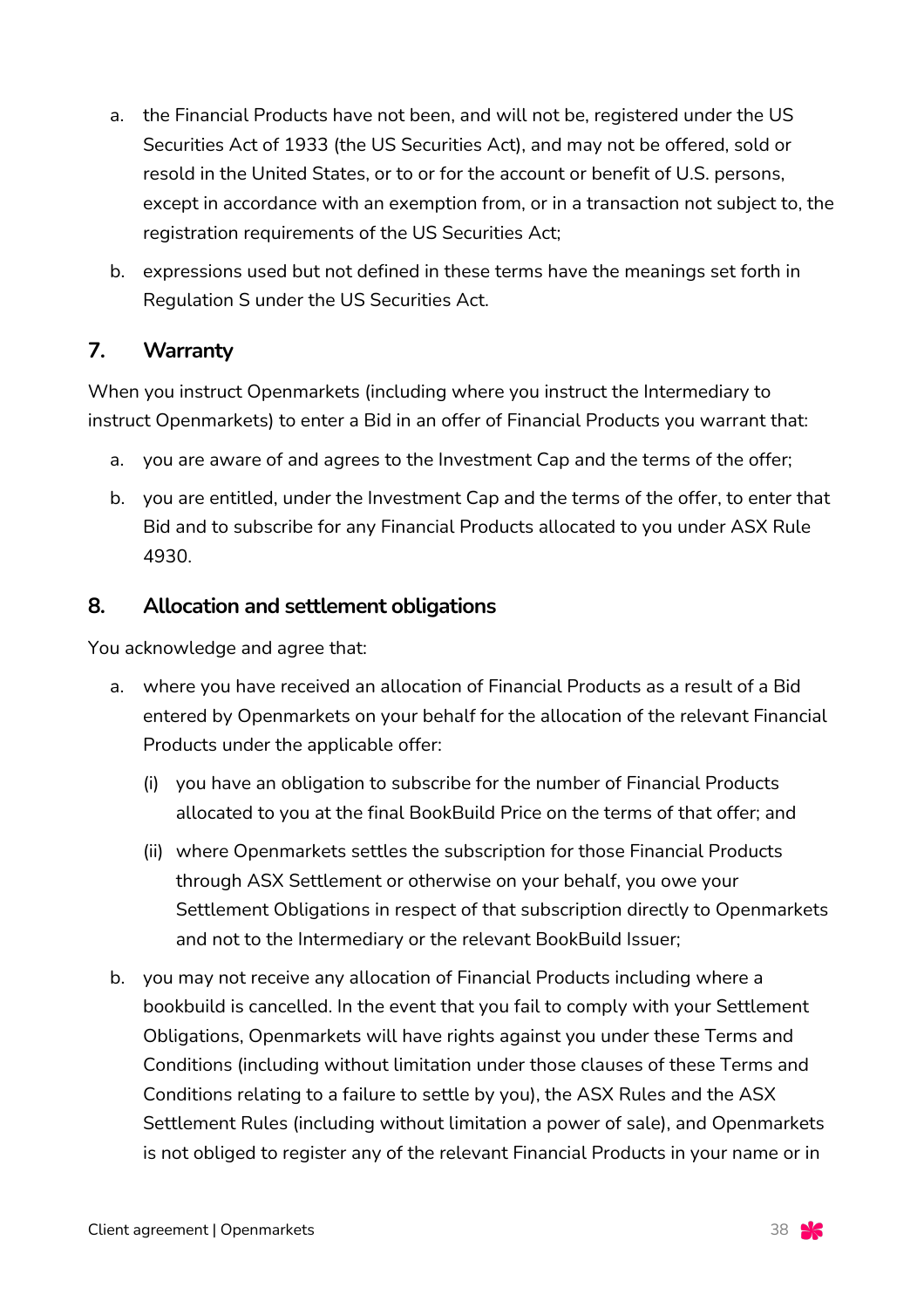accordance with your instructions unless and until you have complied with your Settlement Obligations in full.

## **9. Divestment**

When you have received an allocation of Financial Products in an offer on ASX BookBuild which:

- a. represents a percentage of Financial Products in that offer which exceeds the Investment Cap; or
- b. results, or together with allocations to other persons result, in the voting power in the BookBuild Issuer of you or any other person increasing from a percentage at or together with allocations to other persons result, in the voting power in the BookBuild Issuer of you or any other person increasing from a percentage at or below the Investment Cap to a percentage above the Investment Cap, you acknowledge that such allocation was outside of the parameters established by the BookBuild Issuer for the offer on ASX BookBuild and that the BookBuild Issuer may, at its election, require that you divest such number of Financial Products allocated in the offer on ASX BookBuild up to the number required for the relevant person to no longer exceed the Investment Cap. For the purposes of this clause 9, a person's voting power in the BookBuild Issuer has the meaning given by s610 of the Corporations Act. You also acknowledge that damages are not an adequate remedy for a breach of clause 7 and that the BookBuild Issuer can require specific performance of this clause 9.

# **10. Enforceability by BookBuild Issuer**

You acknowledge that the warranties and acknowledgments in clauses 7, 8 and 9 above can be enforced by the BookBuild Issuer.

# **11. Effect of termination**

Termination does not affect the existing rights and obligations of you or Openmarkets at termination.

#### **12. Revised terms prescribed by ASX**

If ASX prescribes amended minimum terms for an ASX BookBuild Client Agreement for the purposes of the Rules (New Terms), to the extent of any inconsistency between this Schedule and the New Terms, the New Terms will override the terms of this Schedule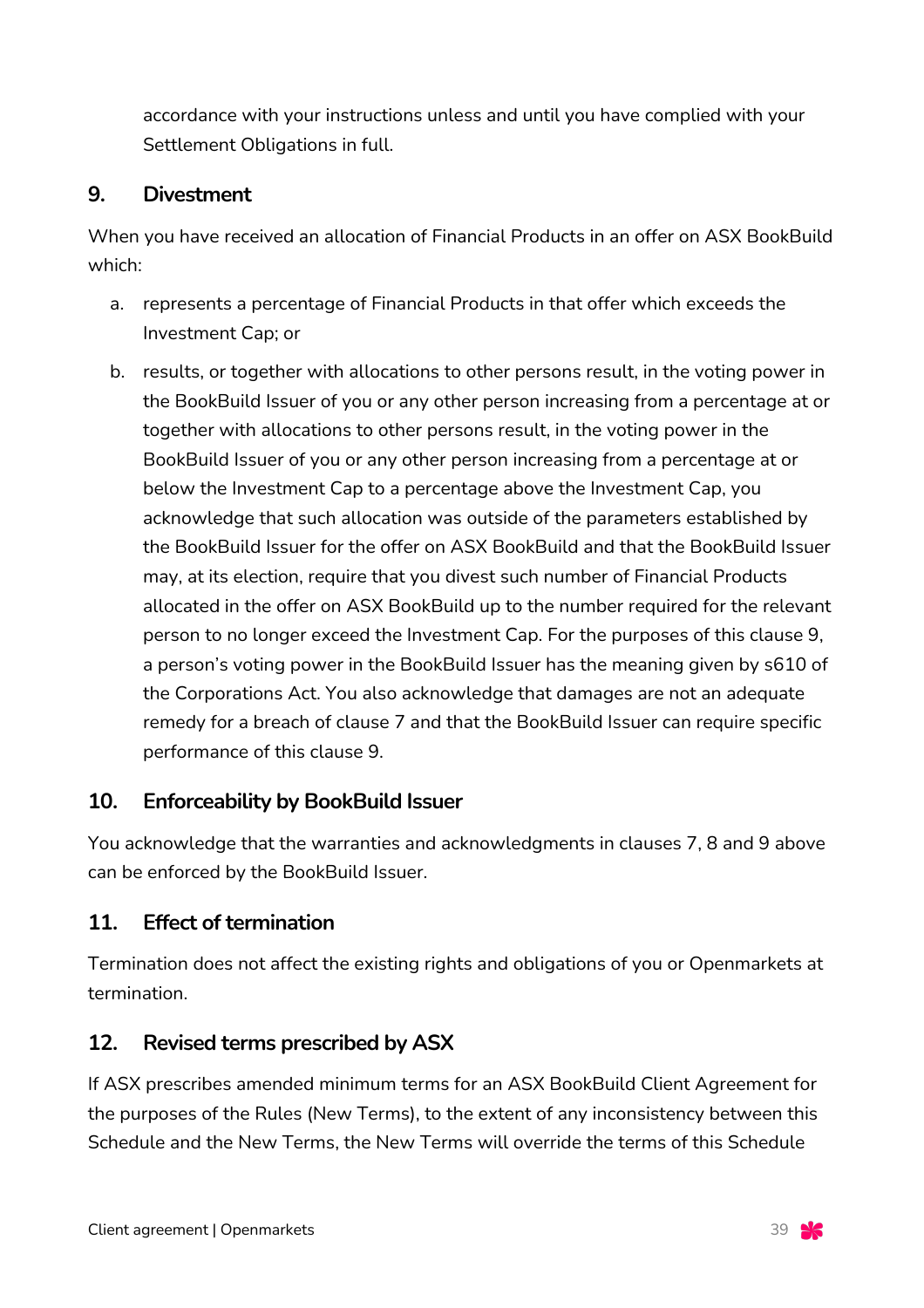and apply as if you and Openmarkets had entered into an agreement containing the New Terms.

# **13. Openmarkets to provide you with copy of changes**

Openmarkets (or the Intermediary on Openmarkets' behalf) will provide a copy of the New Terms to you as soon as practicable after ASX prescribes the New Terms

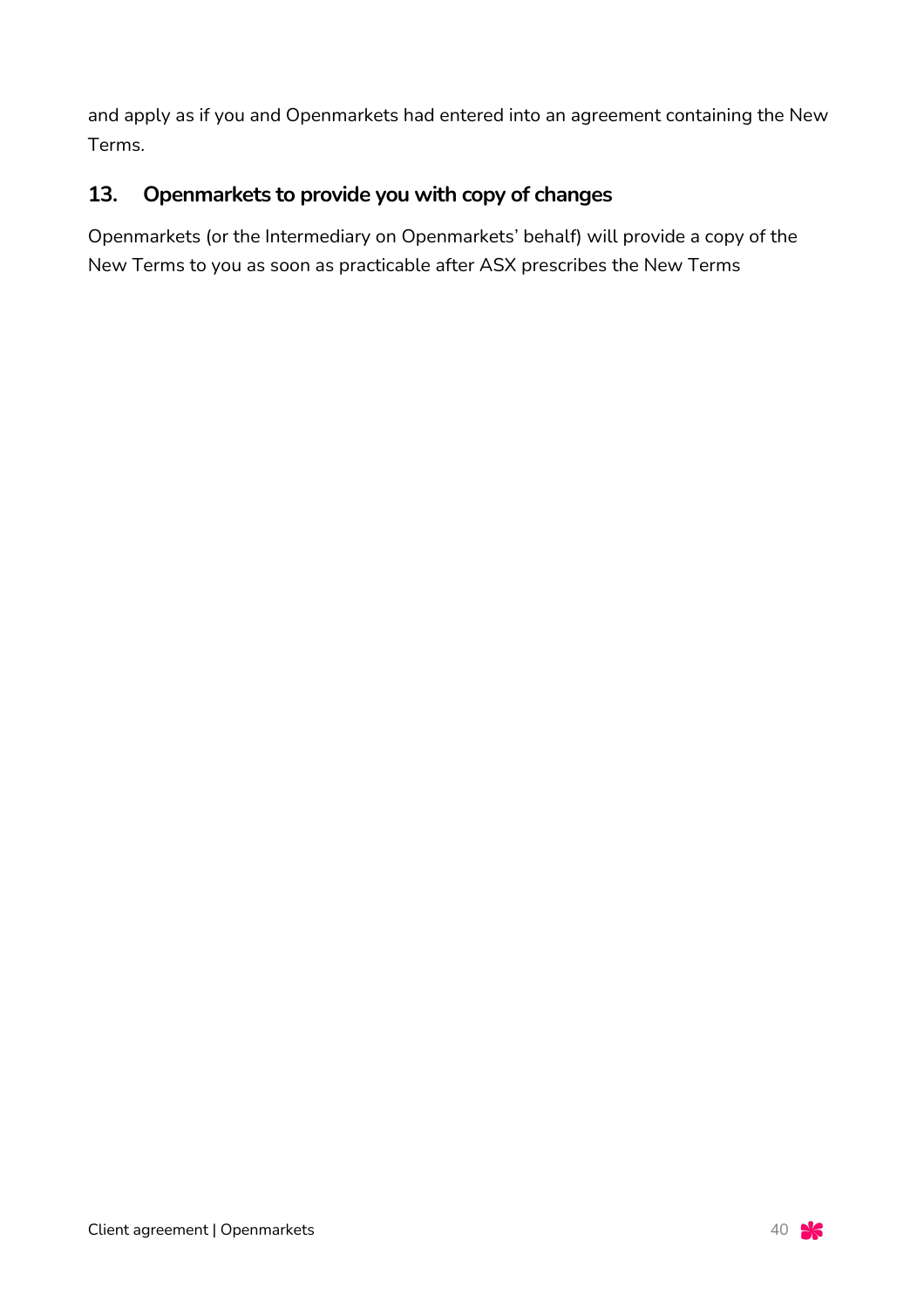# **Part 2: CHESS Sponsorship agreement**

All ASX, Chi-X. NSX and SIM VSE trades transacted through Openmarkets Australia Limited ABN 38 090 472 012 (**Openmarkets**, **our**, **us**, **we**) are settled by the Clearing House Electronic Subregister System (**CHESS**), which is operated by ASX Settlement. This means all Trading Accounts established through us must be CHESS Sponsored by us in order to facilitate the buying and selling of Financial Products through our Services.

By applying for a new Holder Identification Number (**HIN**) or requesting a transfer of your existing HIN in the Account Application (**Application**), you agree to be CHESS Sponsored by Openmarkets in accordance with the ASX Settlement Rules on the terms and conditions (**Terms**) set out in Part 2 of this Client Agreement – CHESS Sponsorship Agreement (**Sponsorship Agreement**).

# **Explanation of CHESS Sponsorship**

The exchange of legal ownership of Financial Products (for example shares) bought and sold on market for money is called settlement, which is managed by CHESS. To access CHESS and settle trades on your behalf you need to be sponsored in CHESS by an authorised broker.

Openmarkets is both a settlement and clearing participant of the ASX and therefore an authorised sponsoring broker.

In addition to performing settlement, CHESS electronically registers the title (name and ownership) of Financial Products on its subregister. You retain the legal and beneficial ownership to the holdings at all times, subject to these Terms.

Once your Trading Account is CHESS Sponsored by us, you will be allocated a HIN by CHESS. Your HIN uniquely identifies you as the holder of your Financial Products as referred to as your Sponsored Holdings. You should protect this number and not disclose it to anyone, unless required to do so in your exchange with our Services or by law.

Having your Sponsored Holdings attached to one HIN means you can buy and sell shares more quickly than if those shares were individually Issuer Sponsored. It also means you can view and track your portfolio and its market values using our portfolio tools via our Electronic Trading Facilities.

Once you are CHESS Sponsored by Openmarkets, you will need ensure that you notify Client Services in writing of any changes to your registered details, such as your registered address.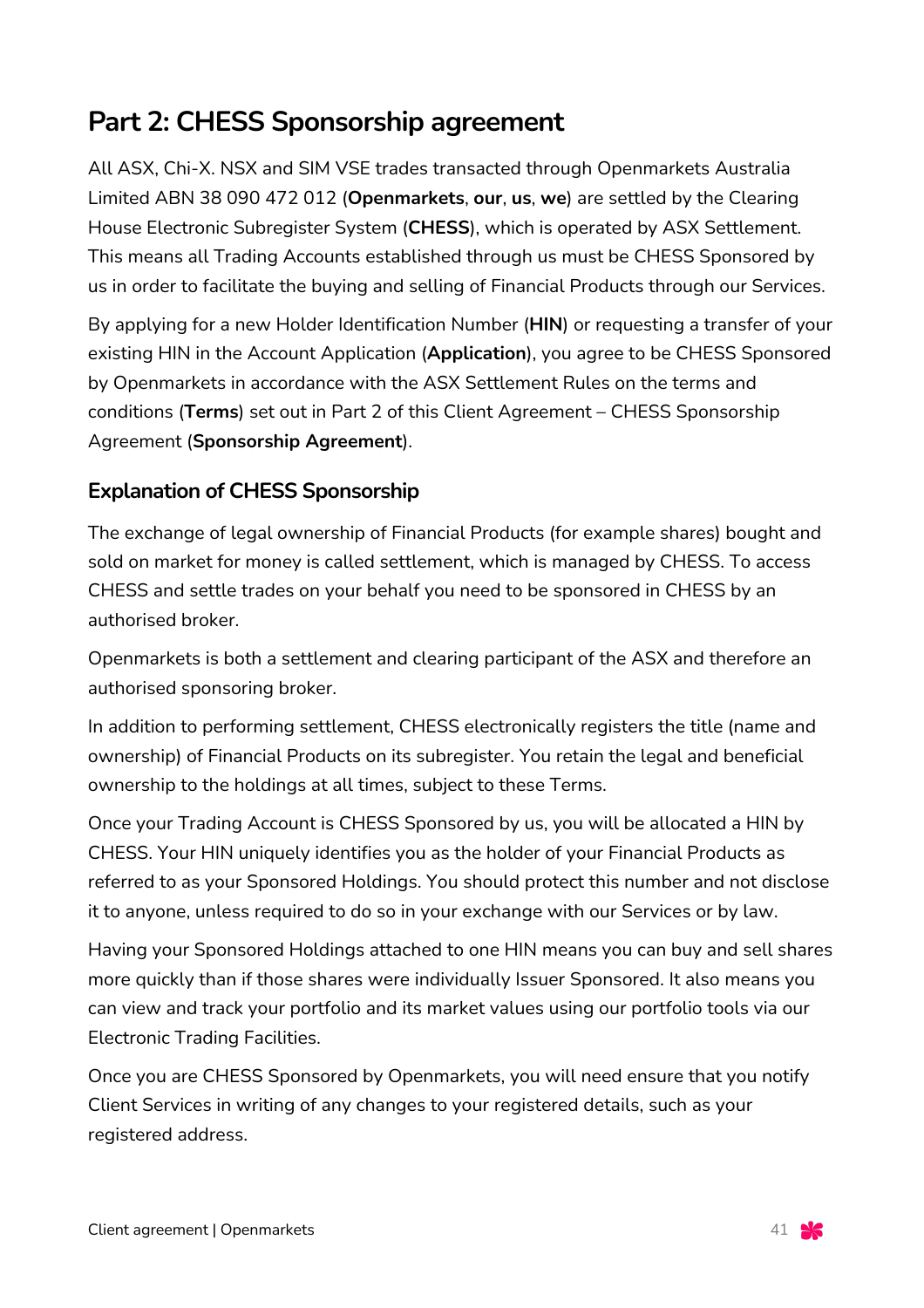Under this Agreement, we are entitled to charge you the fees that CHESS charges us or for information we obtain at your request, such as a Securities Reference Number (**SRN**) for a holding.

If would like to discuss the Terms of CHESS Sponsorship with us, please contact Client Services.

## **1. Interpretation**

1.1 Any terms used in this Sponsorship Agreement, which is defined in the ASX Settlement Rules, has the meaning given in those Rules. If you require a copy of these definitions, please contact us.

#### **2. Our rights and obligations**

- 2.1 Where you authorise us to buy Financial Products, you will pay for those Products by the Settlement Date.
- 2.2 Subject to Clause 2.3, we are not obliged to Transfer Financial Products (i.e. settle buy orders) into your Sponsored Holding (i.e. HIN) if we have not received payment for that Product.
- 2.3 Where a contract for the purchase of Financial Products remains unpaid, we will contact you in writing to demand you pay for the Financial Products. If the Financial Products as necessary to cover the default at your risk and expense and that expense will include brokerage and stamp duty. Renounceable rights that relate to the Financial Products in your HIN will be treated in the same manner as the Products themselves.
- 2.4 In the cases we claim that an amount lawfully owed to us has not been paid by you, we have the right to refuse to comply with your Withdrawal Instructions, but only to the extent necessary to retain Financial Products of the minimum value held in a Sponsored Holding (where the minimum value is equal to 120% of the current market value the amount claimed).

# **3. Your rights and obligations**

- 3.1 Subject to Clauses 2.3 and 2.4 we will initiate any Transfer, Conversion or other action necessary to give effect to Withdrawal Instructions within one (1) Business Day of the date of the receipt of the Withdrawal Instructions.
- 3.2 We will not initiate any Transfer or Conversion into or out of the Sponsored Holding without your express authority.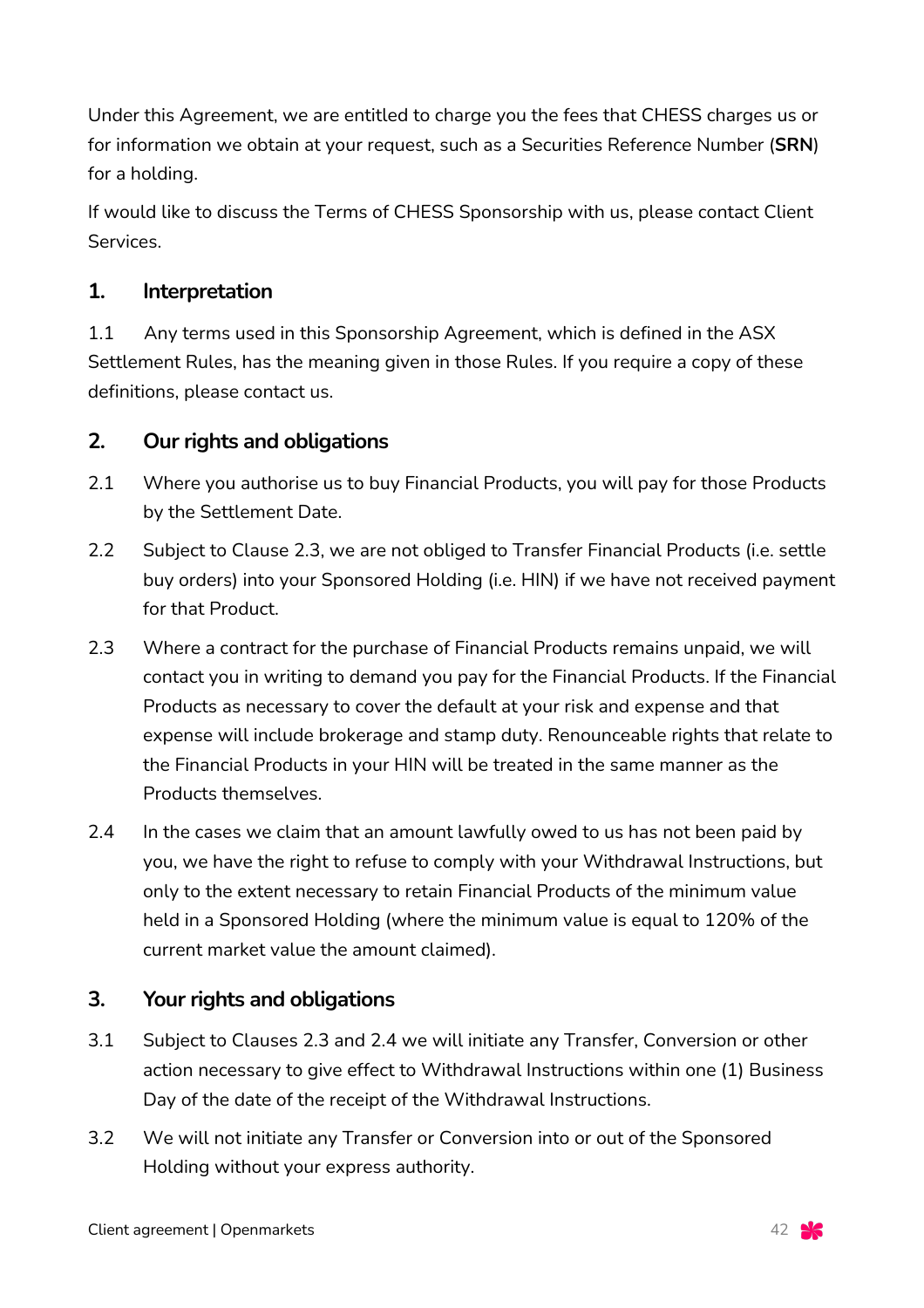- 3.3 The regulatory regimes which apply to us are outlined in clause 12.1 in Part 1 of this Client Agreement and include the Corporations Act, Market Integrity Rules and any Exchange Rules. You may obtain information as to our status from ASIC, ASX Settlement, ASX Clear, or any Securities Exchange.
- 3.4 You may lodge a complaint against us or any claim for compensation with ASIC, ASX Settlement, ASX Clear, a Securities Exchange or AFCA.

#### **4. Other rights and duties Supply of information**

4.1 You will supply all information and supporting documentation which is reasonably required to permit us to comply with the registration requirements, as are in force from time to time under the ASX Settlement Rules.

#### **Exchange traded options, pledging and subpositions**

- 4.2 Where you arrange with ASX Clear to lodge Financial Products in its Sponsored Holding as Cover under the ASX Clear Rules, you authorise us to take whatever action is reasonably required by ASX Clear in accordance with the ASX Clear and ASX Settlement Rules to give effect to that arrangement.
- 4.3 Where you inform us that a charge or any other interest in financial products in your Sponsored Holding has been given, you authorise us to take whatever action is reasonably required by the person in accordance with the ASX Settlement Rules to give effect to or record that interest.
- 4.4 Where we, in accordance with this Sponsorship Agreement or the ASX Settlement Rules, initiate any action which creates a sub-position over Financial Products in your Sponsored Holding, you acknowledge that your right to transfer, convert or otherwise deal with those Financial Products is restricted in accordance with the ASX Settlement Rules.
- 4.5 Nothing in this Sponsorship Agreement operates to override any interest of ASX Clear in the financial products.

#### **5. Fees**

5.1 You will pay all Fees and associated transactional costs within the period prescribed by us, as outlined in our FSG.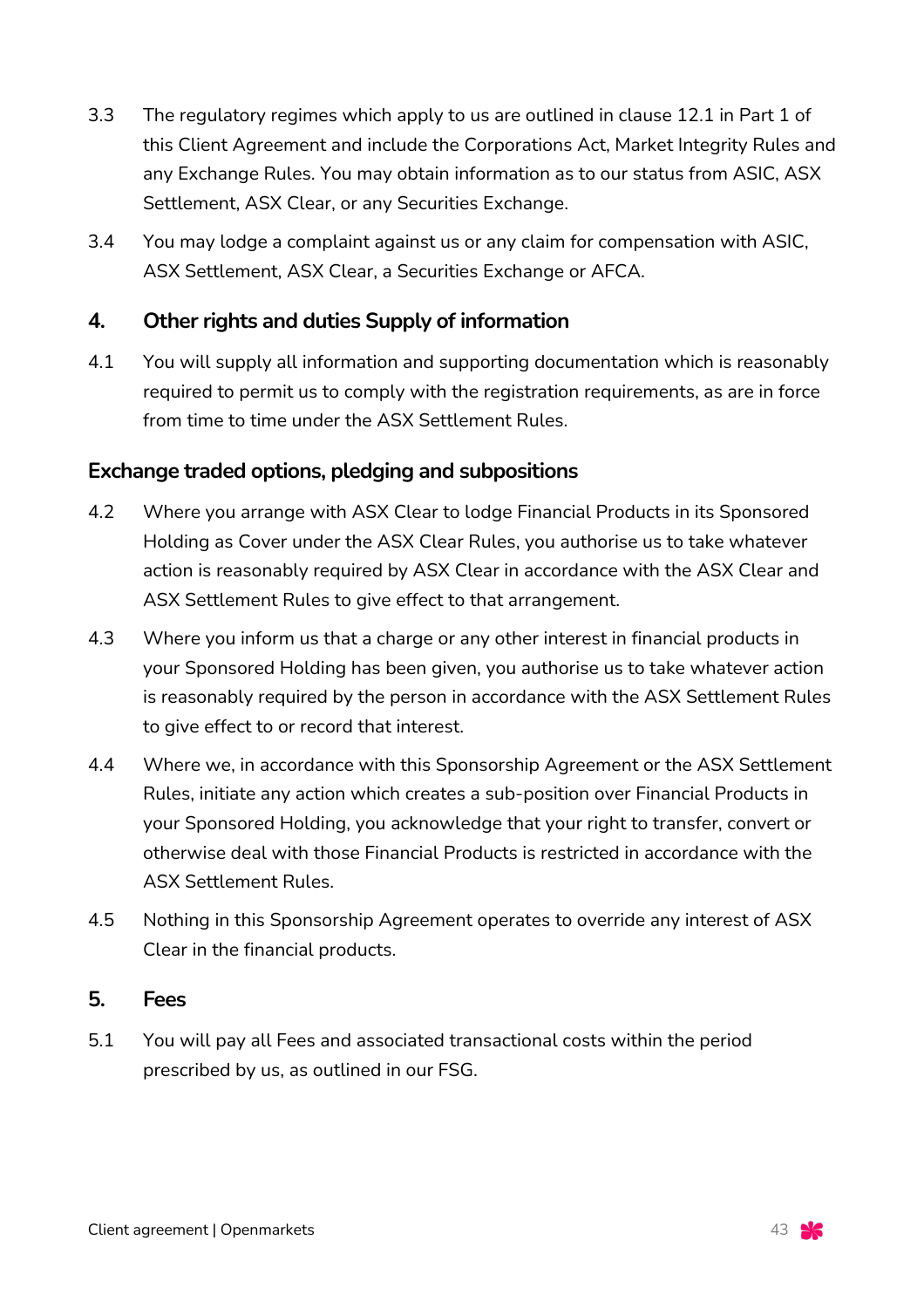#### **6. Notifications and acknowledgments**

- 6.1 You acknowledge that if we are not a Market Participant of an Approved Market Operator, neither the Approved Market Operator, nor any Related Party of the Approved Market Operator has any responsibility for regulating the relationship between you and us, other than in relation to the rules relating to the Sponsorship Agreement.
- 6.2 You acknowledge that if a Transfer is taken to be effected by us under Section 9 of the ASX Settlement Rules and the Source Holding for the Transfer is a Sponsored Holding under the Sponsorship Agreement, then:
	- a. you may not assert or claim against ASX Settlement or the relevant Issuer that the Transfer was not effected by us or that we were not authorised by you to effect the Transfer; and
	- b. unless the Transfer is also taken to have been effected by a Market Participant of an Approved Market Operator or a Clearing Participant of ASX Clear, you have no claim arising out of the Transfer against the compensation arrangement applicable to the Approved Market Operator or the Clearing Participant of ASX Clear under the Corporations Act and Corporations Regulations.
- 6.3 In the event that we breach any of the provisions of this Sponsorship Agreement, you may refer that breach to any regulatory authority, including ASX Settlement.
- 6.4 In the event that we are suspended from CHESS participation, subject to the assertion of an interest in Financial Products controlled by us, or by the liquidator, receiver, administrator or trustee appointed:
	- a. you have the right, within twenty (20) Business Days of ASX Settlement giving Notice of suspension, to give notice to ASX Settlement requesting that any Sponsored Holdings be removed either:
		- i. from the CHESS Subregister; or
		- ii. from the control of the suspended Participant to the control of another Participant with whom they have concluded a valid Sponsorship Agreement pursuant to Rule 12.19.10; or
	- b. where you do not give notice under clause 6.4(a), ASX Settlement may effect a change of Controlling Participant under Rule 12.19.11 and you will be deemed to have entered into a new Sponsorship Agreement with the substitute Participant on the same terms as the existing Sponsorship Agreement. Where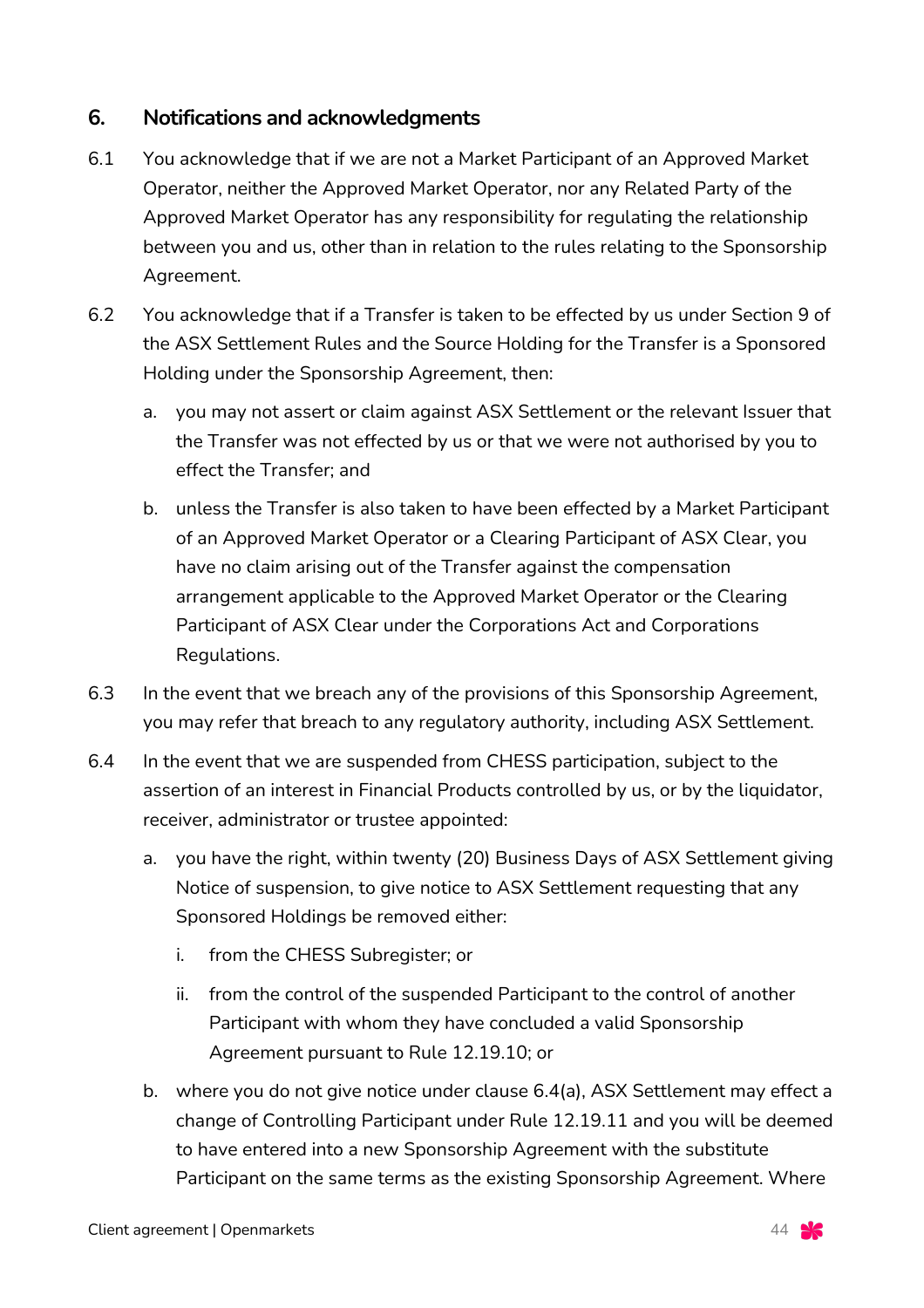a Sponsored Holder is deemed to have entered into a Sponsorship Agreement, the new Participant must enter into a Sponsorship Agreement with you within ten (10) Business Days of the change of Controlling Participant.

- 6.5 You acknowledge that before you executed the Client Agreement, we provided with you with an explanation as to the effect of the Client Agreement which you understood.
- 6.6 You acknowledge that in the event of the death or bankruptcy of you, a Holder Record Lock will be applied to all Sponsored Holdings in accordance with the ASX Settlement Rules, unless your legally appointed representative or trustee elects to remove the Sponsored Holdings from the CHESS Subregister.
- 6.7 You acknowledge that in the event of your death, this Sponsorship Agreement is deemed to remain in operation, in respect of the legally appointed representative authorised to administer your estate, subject to the consent of the legally appointed representative, for a period of up to three calendar months after the removal of a Holder Record Lock applied pursuant to Clause 6.5.

#### **7. Joint holdings**

- 7.1 You acknowledge that in the event of the death of one of the Account Holders, we will transfer all Sponsored Holdings under the joint Holder Record into new Sponsored Holdings under a new Record in the name of the surviving Holder(s), and that this Sponsorship Agreement will remain valid for the new Holdings under the new Holder Record.
- 7.2 You acknowledge that in the event of the bankruptcy of one of the Holders (and your legally appointed representative has not elected to removed you from the CHESS sub register) we will:
	- a. establish a new Holder Record in the name of the bankrupt Sponsored Holder (unless the legally appointed representative of the bankrupt Sponsored Holder elects to remove the Sponsored Holdings from CHESS), transfer the interest of the bankrupt Sponsored Holder into new Holdings under the new Holder Record and request that ASX Settlement apply a Holder Record Lock to all Holdings under that Holder Record
	- b. establish a new Holder Record in the name(s) of the remaining Sponsored Holder(s) and Transfer the interest of the remaining Participant Sponsored Holder(s) into new Holdings under the new Holder Record.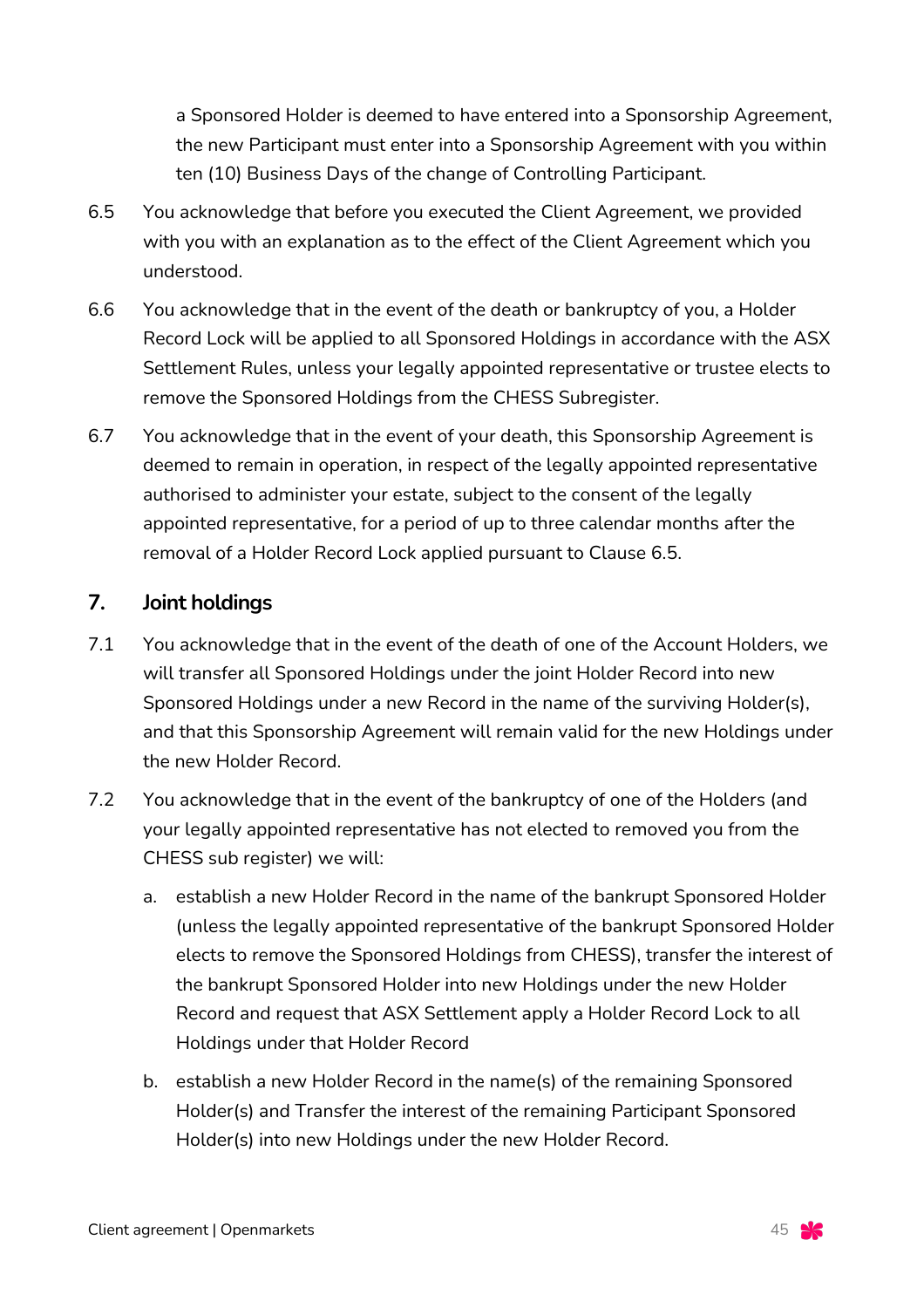#### **8. Change of controlling participant**

- 8.1 In the unlikely event that we can no longer serve you as the Controlling Participant (**Sponsoring Broker**) of your Sponsored Holdings, then we will issue you a "Participant Change Notice".
- 8.2 If you receive a Participant Change Notice at least twenty (20) Business Days prior to the date proposed in the notice, you are under no obligation to agree to the change of Controlling Participant, and may choose to do any of the things set out in clauses 8.3 or 8.4.
- 8.3 You may choose to terminate this Sponsorship Agreement by giving written Withdrawal Instructions under the ASX Settlement Rules indicating whether you wish to:
	- a. transfer your Sponsored Holding to another Controlling Participant; or
	- b. transfer your Sponsored Holding to one or more Issuer Sponsored Holdings.
- 8.4 If you do not take any action to terminate this Sponsorship Agreement in accordance with clause 8.3 above, and do not give any other instructions to us which would indicate that you do not agree to the change of Controlling Participant then, on the Effective Date, this Sponsorship Agreement will have been taken to be novated to the New Controlling Participant and will be binding on all parties as if, on the Effective Date:
	- a. the New Controlling Participant is a party to this Sponsorship Agreement in substitution for us;
	- b. any rights of ours are transferred to the New Controlling Participant; and
	- c. we are released by you from any obligations arising on or after the Effective Date.
- 8.5 The novation in clause 8.4 will not take effect until you have received notice from the New Controlling Participant confirming that the New Controlling Participant consents to acting as the Controlling Participant for you. The Effective Date may as a result be later than the date set out in the Participant Change Notice.
- 8.6 You will be taken to have consented to the events referred to in clause 8.4 by the doing of any act which is consistent with the novation of this Sponsorship Agreement to the New Controlling Participant (for example by giving an instruction to the New Controlling Participant), on or after the Effective Date, and such consent will be taken to be given as of the Effective Date.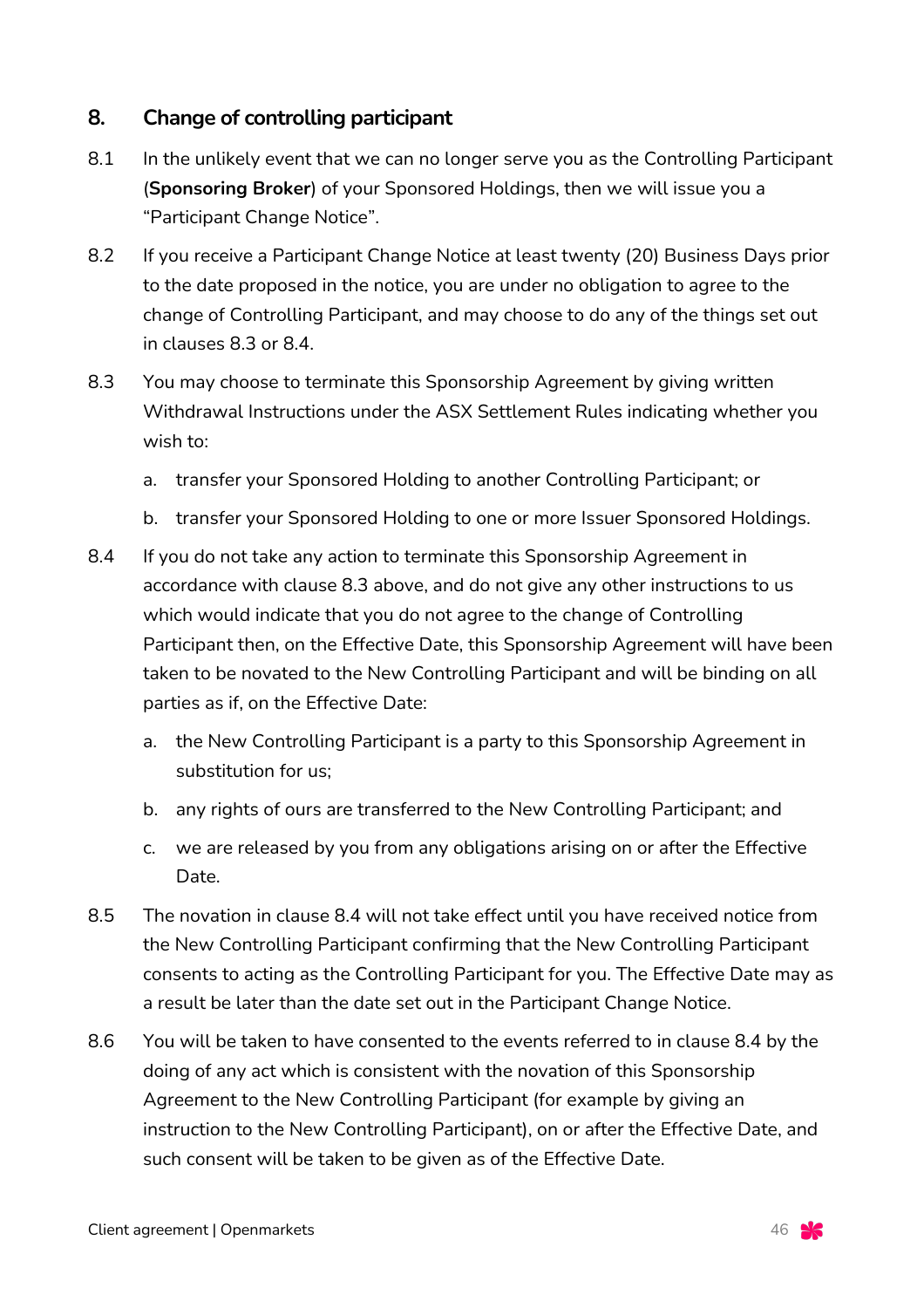- 8.7 This Sponsorship Agreement continues for the benefit of us in respect of any rights and obligations accruing before the Effective Date. To the extent that any law or provision of any agreement makes the novation in clause 8.4 not binding or effective on the Effective Date, then this Sponsorship Agreement will continue for the benefit of us until such time as the novation is effective. We will hold the benefit of this Sponsorship Agreement on trust for the New Controlling Participant.
- 8.8 Nothing in clause 8 will prevent the completion of CHESS transactions by us where the obligation to complete those transactions arises before the Effective Date. This Sponsorship Agreement will continue to apply to the completion of those transactions, notwithstanding the novation of this Sponsorship Agreement to the New Controlling Participant under clause 8.
- 8.9 In the event that any of the transferred holdings comprise AQUA Products, the new Controlling Participant is accredited in accordance with Section 18 of the rules to facilitate settlement of AQUA products.

#### **9. Complaints and compensation**

- 9.1 The following compensation arrangements apply to you:
	- a. Should you have a complaint, please contact Client Services, pursuant to clause 29 of Part 1 of this Client Agreement;
	- b. You may lodge a complaint against us or any claim for compensation with ASIC, ASX, NSX, SIM VSE ASX Clear, ASX Settlement or AFCA.
- 9.3 If a breach by us of a provision of this Sponsorship Agreement falls within the circumstances specified under Part 7.5 of the Corporations Act, you may make a claim on the National Guarantee Fund for compensation.

#### **10. Termination**

- 10.1 Subject to the ASX Settlement Rules, this Sponsorship Agreement will be terminated under the following circumstances:
	- a. by notice in writing from either you or the Broker to the other;
	- b. upon the Broker becoming insolvent;
	- c. upon the termination or suspension of the Broker; or
	- d. upon the giving of Withdrawal Instructions by you to the Broker in accordance with ASX Settlement Rule 7.1.10(c).